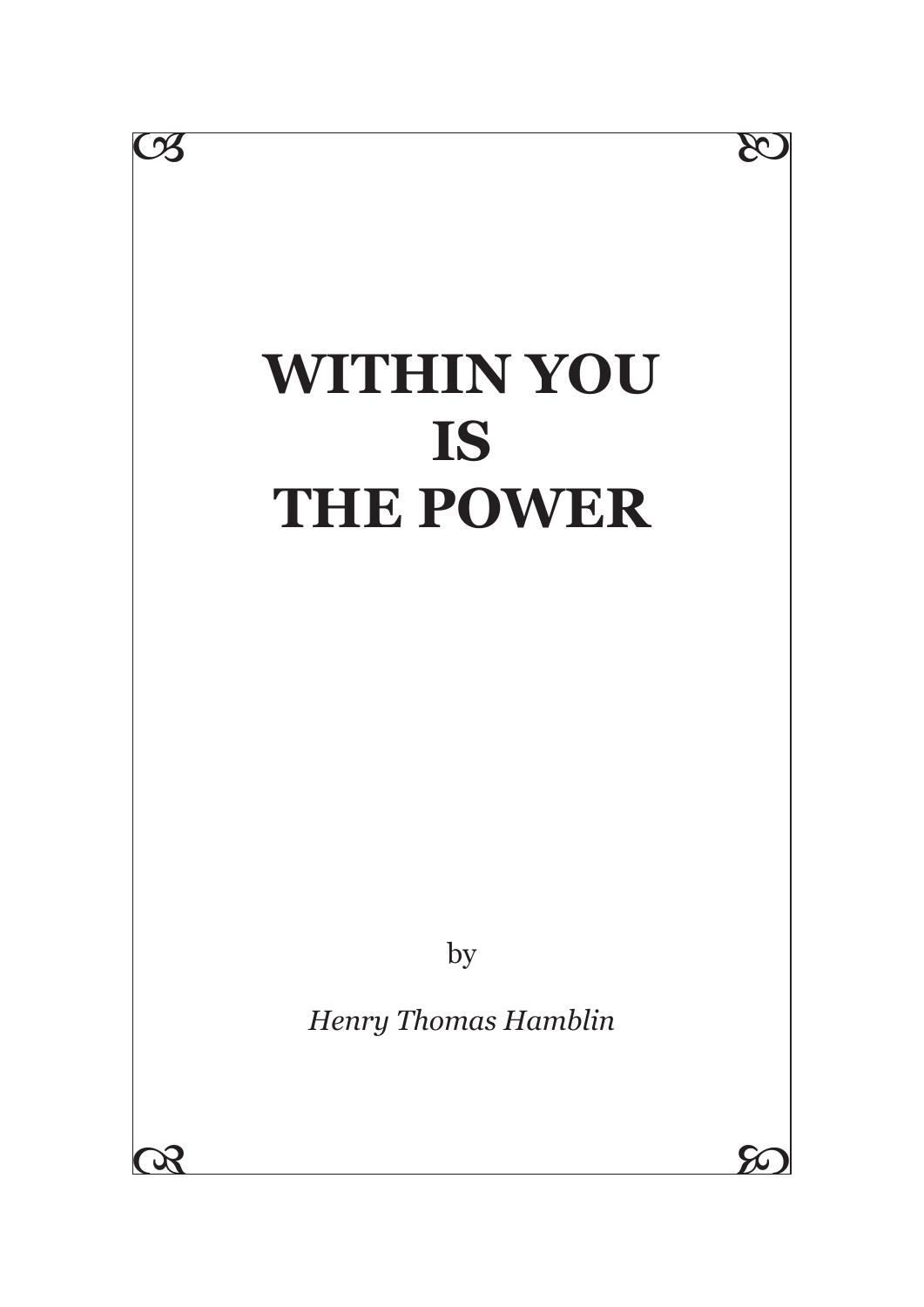# *TABLE OF CONTENTS*

| Chapter 8. The Powers and Limitations of the Sub-Conscious Mind  p. 34 |
|------------------------------------------------------------------------|
|                                                                        |
|                                                                        |
|                                                                        |
|                                                                        |
| Chapter 13. Overcoming Limitations and Awakening Inward Powers p. 49   |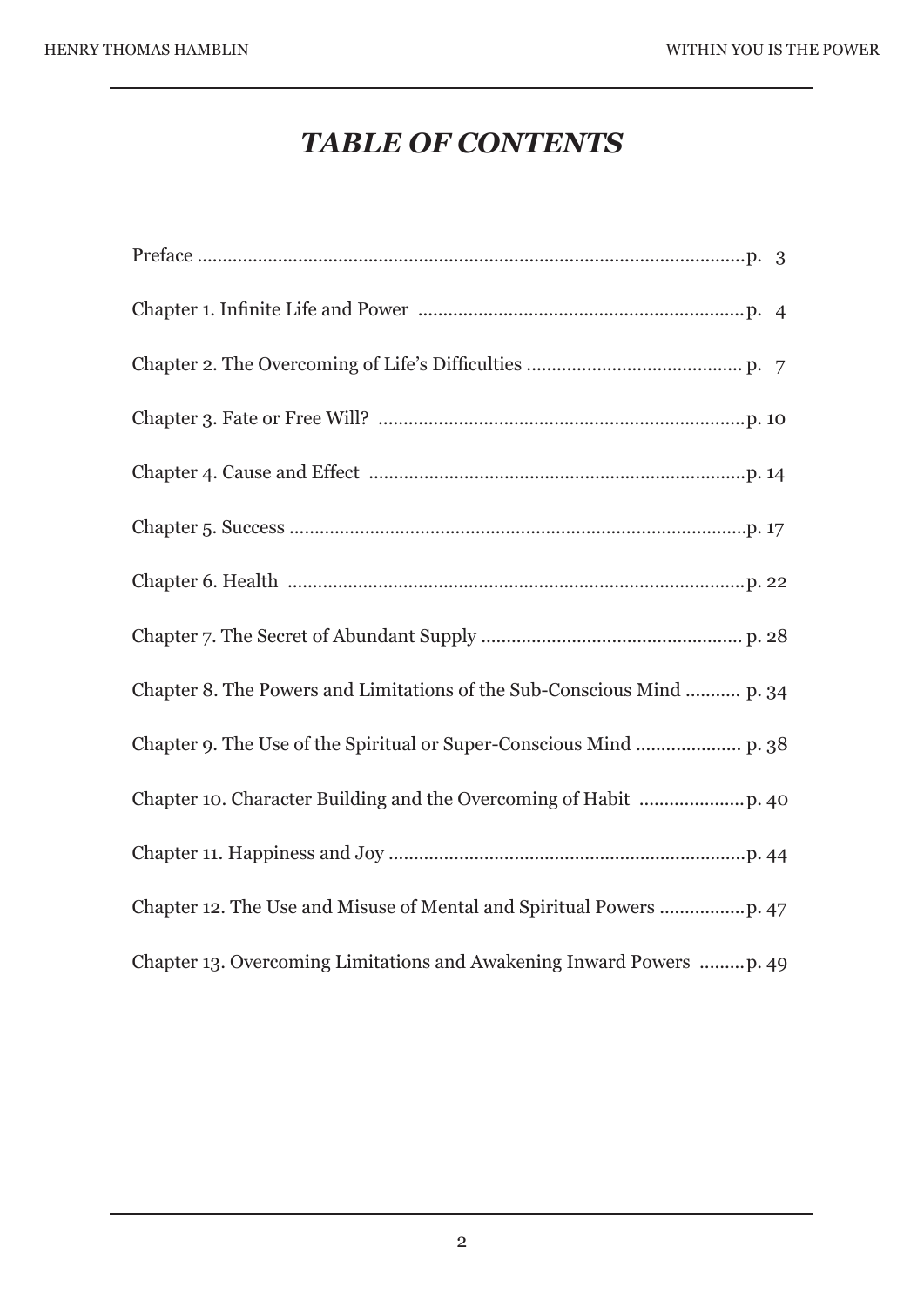#### **PREFACE**

—

THERE is a power lying hidden in man, by the use of which he can rise to higher and better things. There is in man a greater Self, that transcends the finite self of the sense-man, even as the mountain towers above the plain. The object of this little book is to help men and women to bring their inward powers of mind and spirit into expression, wisely and in harmony with universal law; to build up character, and to find within themselves that wondrous Self, which is their real self, and which, when found, reveals to them that they are literally and truly sons of God and daughters of the Most High.

There is no way whereby the discipline of life can be avoided. There are no means by which fate can be 'tricked,' nor cunning device by which the great cosmic plan can be evaded. Each life must meet its own troubles and difficulties: each soul must pass through its deep waters, every heart must encounter sorrow and grief. But none need be overwhelmed in the great conflicts of life, for one who has learned the great secret of his identity with the Universal Life and Power, dwells in an impregnable city, built upon and into the Rock of Truth, against which the storms of life beat in vain.

While this little work does not offer any vain promises of an easy life—for, if this were possible, it would be the greatest of all disasters—but rather endeavours to show how to become so strong that life looks almost easy by comparison (the life or fate does not change or become easier, but the individual alters and becomes stronger), yet, it does show the reader how to avoid making his life more difficult than it need be. Most people's lives would be less filled with trouble and suffering if they took life in the right spirit and acted in harmony with Universal Law.

It is hoped that this little book may help many to come into harmony with life's law and purpose and thus avoid much needless suffering: to find the Greater Self within, which discovery brings with it a realization of absolute security: to bring into expression and wisely use their inner spiritual and mental forces and thus enter a life of overcoming and almost boundless power.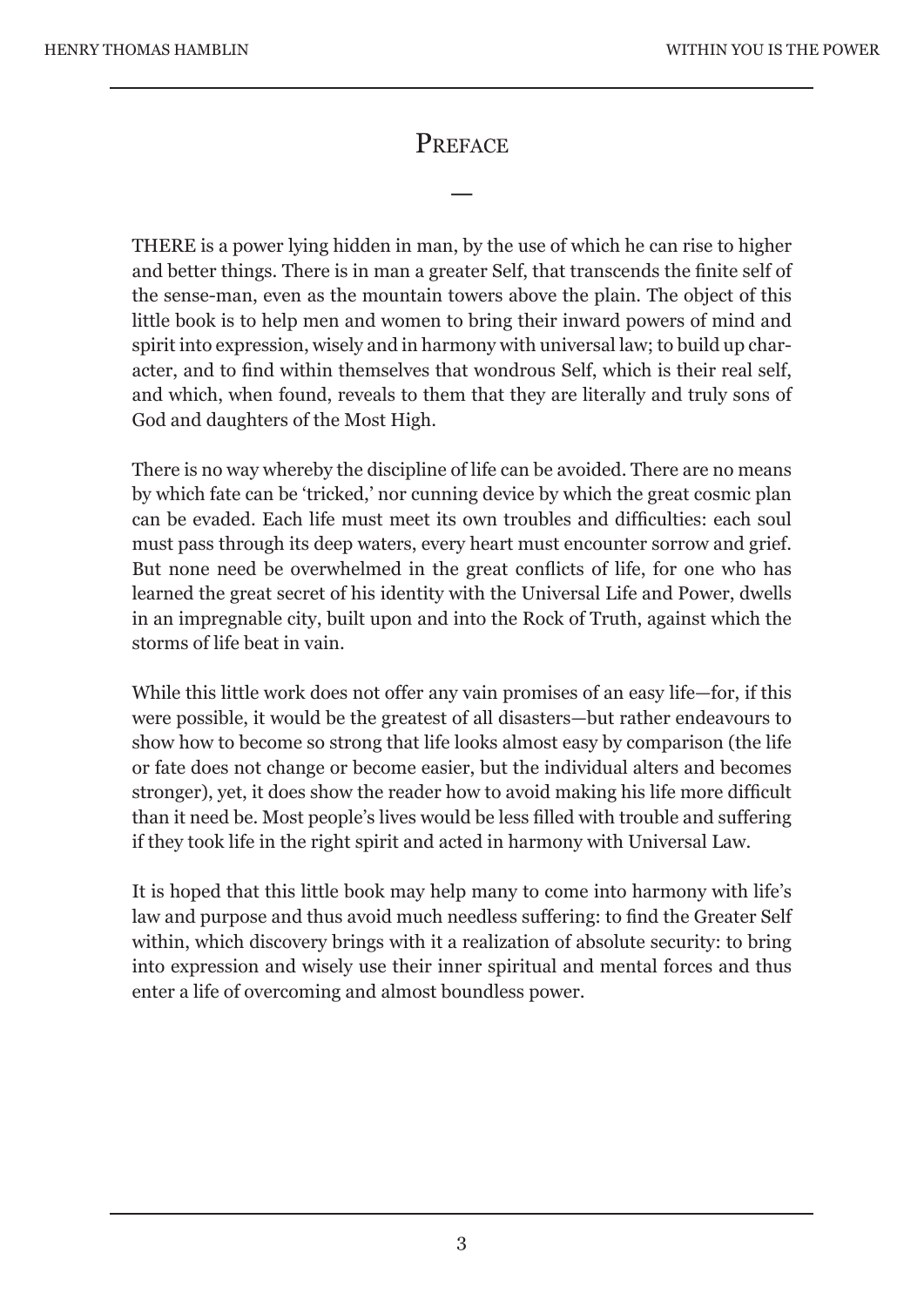# *Chapter 1* INFINITE LIFE AND POWER

—

MAN possesses, did he but know it, illimitable Power.\* This Power is of the Spirit, therefore it is unconquerable. It is not the power of the ordinary life, or finite will, or human mind. It transcends these, because, being spiritual, it is of a higher order than either physical or even mental. This Power lies dormant, and is hidden within man until he is sufficiently evolved and unfolded to be entrusted with its use.

\*The powers of the sub-conscious mind are dealt with in other chapters. The Powers of the Spirit are far greater and finer than those of the sub-conscious mind.

Thought is a spiritual power of tremendous potency, but this is not the power of which we speak. By thought, man can either raise himself up and connect himself with the 'Power House' of the Universe, or cut himself off entirely from the Divine Inflow. His thought is his greatest weapon, because, by it he can either draw on the Infinite or sever himself (in consciousness, but not in reality) from his Divine Source.

Through the Divine Spark within him, which is really his real Self, man is connected with the Infinite. Divine Life and Power are his, if he realizes that they are his. So long as he is ignorant of his oneness with the Divine Source of all life, he is incapable of appropriating the power that is really his. If, however, he enters into this inner knowledge, he finds himself the possessor of infinite power and unlimited resources.

This Power, then, is God's, yet it is also man's, but it is not revealed to him until he is fit to be entrusted with it. It is only when man realizes his oneness with his Divine Source that he becomes filled with Its power. Many teachers and initiates lament the fact that certain secrets are being spread broadcast today; secrets that, in the past, were kept closely guarded. They fear that unillumined and unevolved people may make destructive use of spiritual power. This, to the writer, appears to be improbable. It is true that strong personalities, who have a great belief in their own power to achieve and succeed, draw unconsciously on hidden powers, and thus are able to raise themselves high above their fellows. The use, however, that they can make of spiritual power for base purposes is limited, and is not to be feared. There are others, of course, who are misusing their powers. These are black magicians, and while they may do a certain amount of harm, they become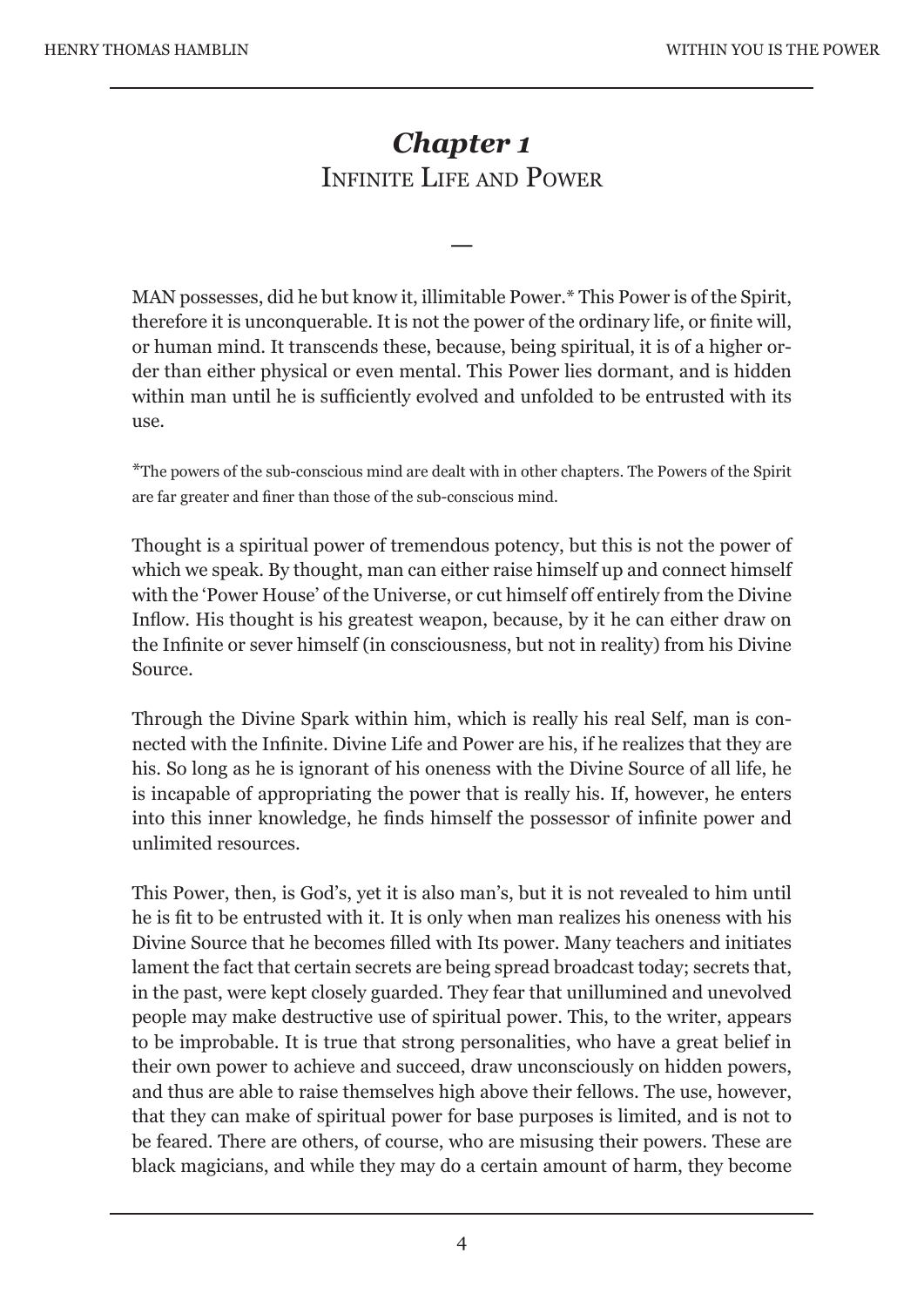reduced, ultimately, to beggary and impotence. There are also others who spend the whole of their spare time searching for knowledge of this very subject. They read every occult book they can lay hands on, but they never find that for which they seek. There are spiritual powers and influences that withhold the eyes of the seekers from seeing, until they are ready for the revelation.

When man, in his search for Truth, has given up all selfish striving after unworthy things, and has ceased to use his self-will in conflict with the greater Will of the Whole, he is ready for the revelation of his oneness with the Infinite. Yielding implicitly to the Will of the Whole may seem, to the unillumined, an act of weakness, yet it is the entrance to a life of almost boundless power.

Man is not separate from his Divine Source and never has been. He is, in reality, one with the Infinite. The separation which he feels and experiences is mental, and is due to his blindness and unbelief. Man can never be separated from Spirit, for he himself is Spirit. He is an integral part of one complete whole. He lives and moves and has his being in God (Universal, Omnipresent Spirit), and God (Spirit) dwells in him. The majority of people are unaware of this intimate relationship with the Divine, and, because they are unaware, or because they refuse to believe it, they are, in one sense, separated from the inner life of God. Yet this separation is only in their thoughts and beliefs, and not in reality. Man is not separated and never can be, yet so long as he believes that he is separate and alone, he will be as weak and helpless as though he actually were. As soon as man realizes the truth of his relationship to the Infinite, he passes from weakness to power, from death unto life. One moment he is in the desert, afar off, weak, separate, and alone; the next, he realizes that he is nothing less than a son of God, with all a son's privileges and powers. He realizes, in a flash, that he is one with his Divine Source, and that he can never be separated. He awakens also to the fact that all the Power of the Infinite is his to draw upon; that he can never really fail, that he is marching on to victory.

It will thus be seen how great is the power of man's thought. While thought is not the power of the Spirit, it is the power by which man either connects himself up with the Infinite Power, opening himself to the Divine Inflow, or cuts himself off and separates himself from his Spiritual Source. Thus, in a sense, man is what he thinks he is. If he thinks he is separate from God and cut off from His Power, then it is though this were really the case, and he is just as impotent and miserable as though he actually existed apart from God. On the other hand, if he thinks and believes that he is one with the Infinite, he finds that it is gloriously true, and that he really is a son of God. If he believes and thinks that he is a mere material being, then he lives the limited life of a material being, and is never able to rise above it. But if, on the contrary, he thinks and believes that he is a spiritual being, then he finds that he possesses all the powers of a spiritual being.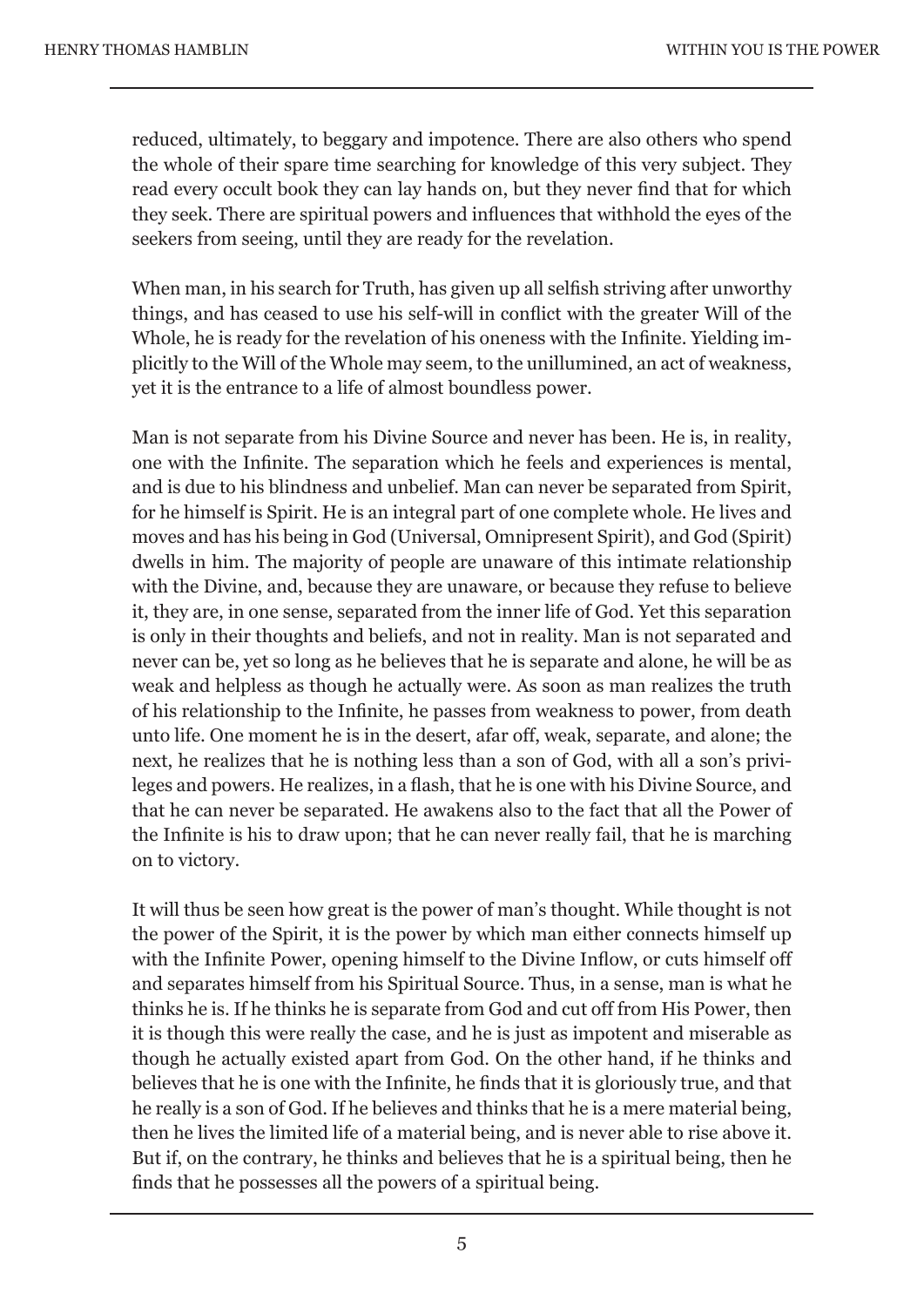Again, if he thinks that his work is difficult and that he is not equal to his tasks, he finds that really his tasks are difficult and beyond his powers. Yet on the other hand, if he believes his work is easy, or, at any rate, within his powers, he finds that such is the case, and that he can do his work with ease.

The power within is infinite, for, by faith in it, man is directly 'coupled up' with the Spiritual Power of the of the Universe. The Divine Spark within him connects him to the Sacred Flame, thus making him potentially a god in the making.

A change, then, must take place within man before he can enter into his Divine inheritance. He must learn to think after the Spirit, i.e., as a spiritual being, instead of after the flesh, i.e., as a material creature. Like the prodigal son he must 'come to himself', and leave the husks and the swine in the far country, returning to his Father's house, where there is bread (of life) enough and to spare.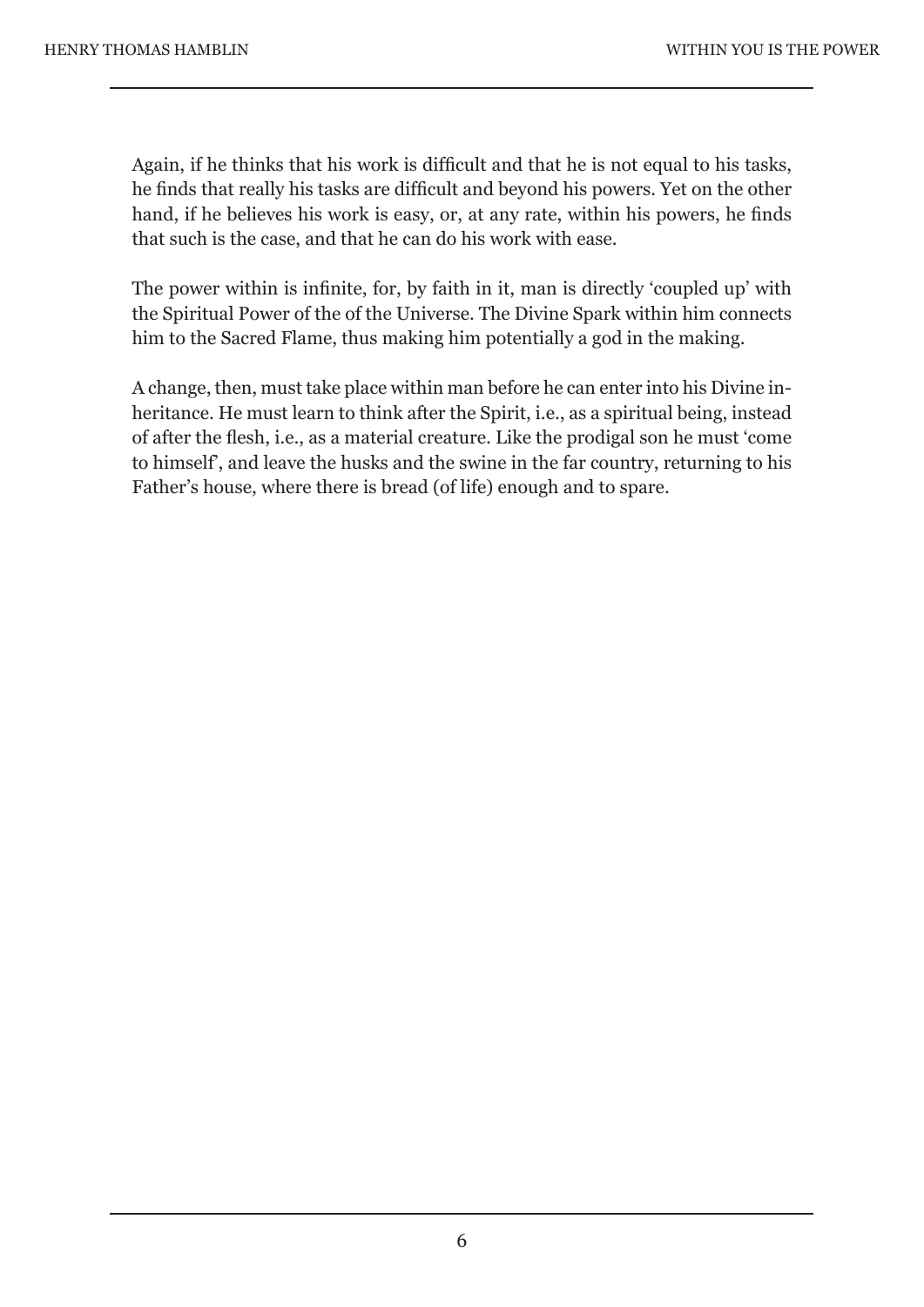# *Chapter 2* THE OVERCOMING OF LIFE'S DIFFICULTIES

—

THE true object of life is that man may attain wisdom through experience. This cannot be accomplished by giving in to the difficulties of life, but only by overcoming them. The promises of God are not made to those who fail in life's battle, but to those who overcome. Neither are there any promises that man shall have an easy time and be happy ever afterwards. Yet, it is after this that the majority of people are for ever seeking—an easy life, a good time, freedom from suffering and care. But, in spite of all their seeking, they can never find that which they desire. There is always a fly in the ointment of their pleasure, something that robs them of true happiness; or, possibly, combinations of circumstances conspire to upset all their plans.

Life is a paradox; the true object of life is not the attainment of happiness, yet if we attain the true object of life we find happiness. Those who are ignorant of life's true purpose and who seek happiness high and low, year after year, fail to find it. Like a will-o'-the-wisp, it for ever eludes them. On the other hand, those who recognize the true object of life, and follow it, attain happiness without seeking for it.

In times past, people have made God a convenience. They have thought they could drift through life, learning none of its discipline and then, when in trouble, or things were not to their liking, they could pray to God and have the unpleasant circumstances taken away. The same idea is prevalent today. People have left the old orthodoxy and look to various 'cults' and 'isms' to get them out of their difficulties. They do not believe now that they can curry special favour with God by prayer, but they firmly believe that they can get what they want from the Invisible by demanding it. They think that by this means they can have their own way after all. By this they mean having a good time, with no unpleasant experiences, trials, difficulties, adversities. They are, however, merely chasing rainbows. The easy life they seek constantly eludes them, simply because there is no such thing. The only life that is easy is the life of the strong soul who has overcome. His life is not easy in reality, but appears relatively so because of his strength.

It is impossible to have an easy life and, if it were possible, then life would not be worth living, for the sole object of life is the building of character and the attainment of wisdom through experience. Life to all of us must always be full of difficulty, and it is to help those who, hitherto, have found life rather too much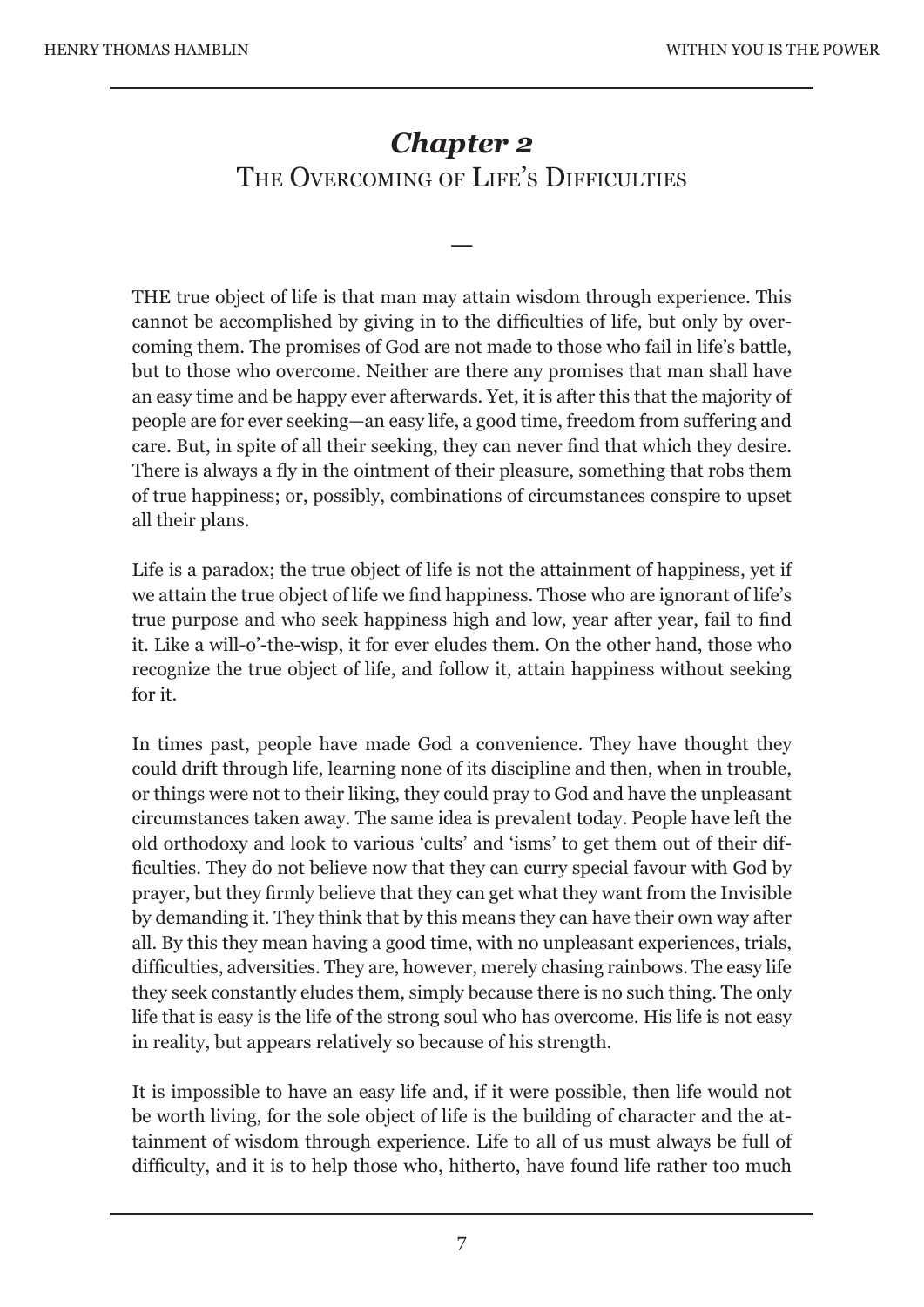for them, that this book is being written. What the majority are seeking for is an easy life (which they will never find but precisely the reverse) and for them I have no message. But to those wise and awakened souls who are seeking for Truth, no matter from whence it may come, and who desire to overcome life and its difficulties, instead of weakly giving in to them, this book, it is hoped, will bring a message.

At this stage we cannot go into the subject of why we should meet with disasters and adversity in this life, nor why some people should have, apparently, a smoother life than others, We must therefore be satisfied to know that we have to meet trouble and overcome difficulty, and that it is only by so doing that we can attain wisdom and build up character. The question, then, is not whether we shall meet the trouble and adversity or not, but rather, how we shall meet them. Shall we be victorious or shall we be submerged? Shall we overcome life's difficulties or shall we give in to them?

The majority of people are drifters on the sea of life. They are wafted here and blown there: they are also carried hither and thither by every current. It is only the few who realize that they have the Power of the Infinite within them by which they can rise superior to all their difficulties, overcome their own weaknesses, and, through victorious experience, attain wisdom.

At this point some practical reader may say that attaining wisdom is all very well, but what he wants is practical help. He is perhaps out of work, has sickness in his house and is in debt. Or, he may be well-to-do, and yet in the deepest distress and misery. To all such I would say that they possess the Power by which they can overcome all their difficulties, and through overcoming, attain wisdom. A man's success depends, more than anything, upon his faith—his faith in the good purpose of life: his faith in the Power of the Infinite within him and his ability to overcome every obstacle in his path.

The extent of the Power that man can bring into his life is the measure of his faith in that Power. If his faith in It is small, then his life will be feeble and lacking in achievement. If his faith in the Power within him is large, then great will be the power manifesting in his life. The Power of the Infinite is illimitable and inexhaustible: all that is required is an unquenchable belief and trust in It. The weakest and most timid can make use of this Power. There is the same Power in the timid and weak as in the brave and strong. The weakness of the former is due to a lack of faith and belief in the Infinite Power within them.

Difficulties and troubles there will be in every life, and sometimes disaster and heartbreak, when the very earth slides from under the feet, yet, by calling upon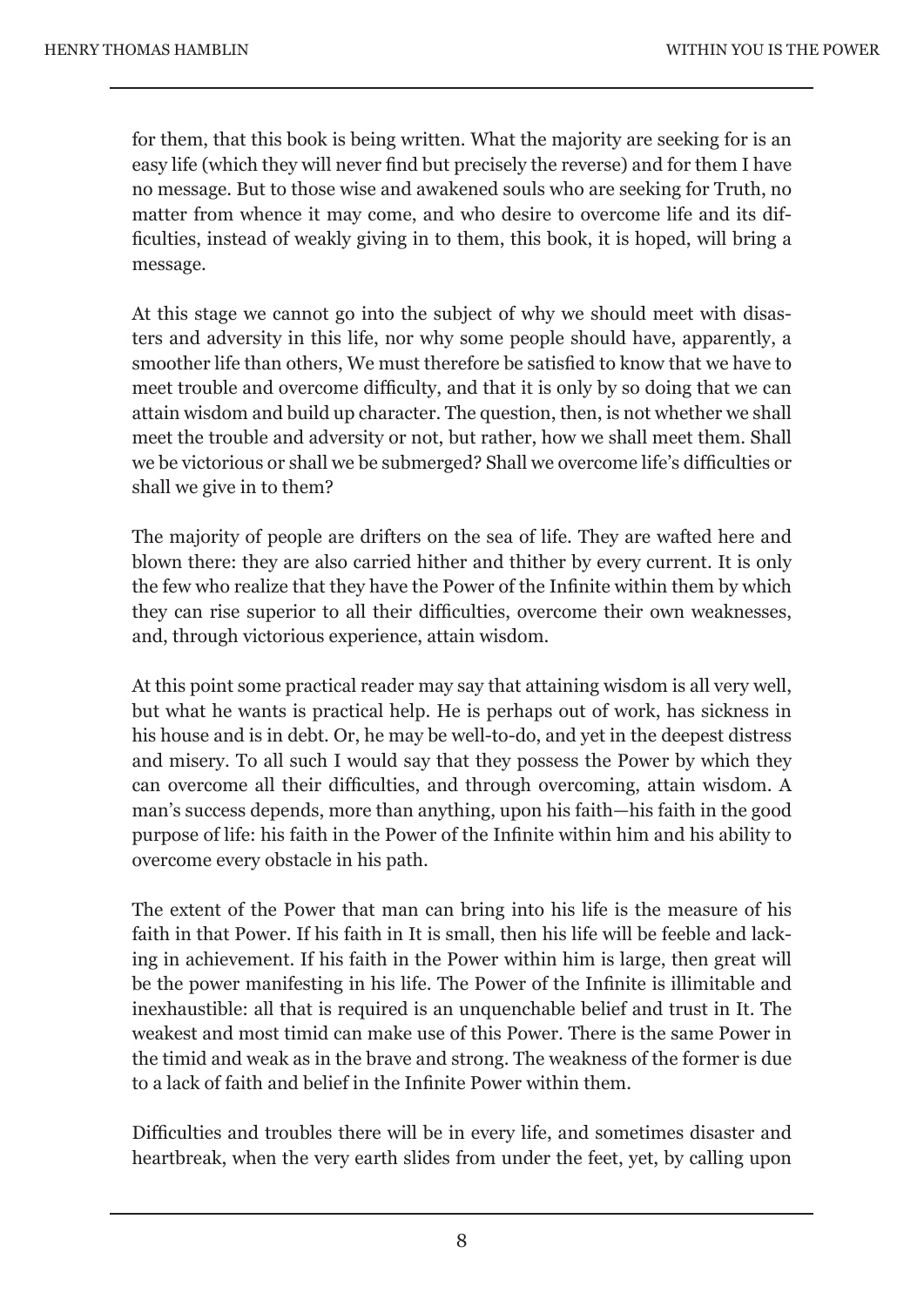the Power within, it is possible to rise from the ruins of cherished hopes stronger and 'greater' through experience. Happiness and true success depend upon how the troubles and difficulties of life are met. Adversity comes to all, but if it is met in the right manner even failure can be made the stepping-stone to success. Trouble comes to all, but, while it makes some people stronger and better in every way, it submerges others so that they never rise again. The trouble is the same, it is how it is met that makes the difference. Those who meet difficulty and adversity in the feeble strength of their finite minds and false personality are speedily overwhelmed and broken by the storms of life. But those who rely upon, and have faith in, the Power within them, can never be overwhelmed, neither can they ever be defeated. The Power, being infinite, is always sufficient, no matter how great the need may be.

One who realizes his own real spiritual identity, knows that he can never die, that he can never be defeated, that he can never really fail. He may lose his body through the change that is called death; but he, the true man, can never die. Neither can he fail, though he be defeated a thousand times—he must rise again.

Only have faith in the Spiritual Power within you and you can know all the joys of overcoming and achievement. All things will become yours. Seek first the Kingdom within you (your spiritual union with the Infinite, and harmony with the Divine Will and Purpose) and all these things shall be added unto you. You will have no need to fear the morrow, for you will know that all provision has already been made. There will be no need to hoard up wealth, for there will be the necessary daily supplies always available. There will be no need to live near a doctor, for God, the Infinite Life, shall be your health. There will be no need for regret or lamentation, for you shall know that all is well. There will be no fear of future happenings, for you shall realize that the Infinite One makes no mistakes.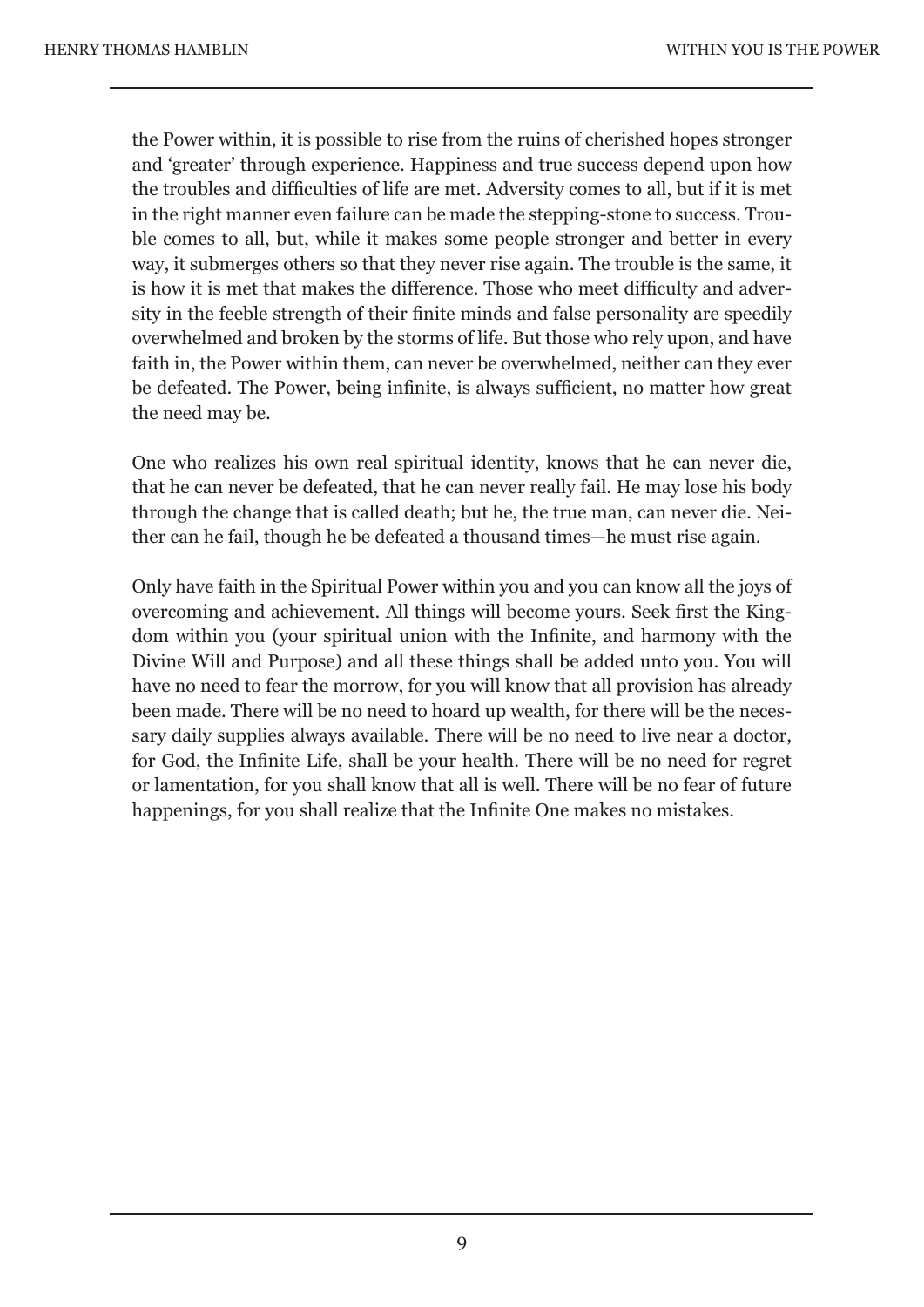# *Chapter 3* FATE OR FREE WILL?

—

GREAT has been the controversy in the past, over the vexed subject of fate versus free will. On the one hand, fatalists claim that man is so closely bound to the wheel of fate it is impossible for him to live his life in any different way from that which is mapped out for him. He can bring a quantity of first-class evidence in support of his claim and believes in his theory with all his heart. On the other hand, the advocate of free will believes just as whole-heartedly that man is not bound at all, being as free as air. He, too, can bring plenty of evidence in support of his theory, which confirms him in his belief. Each one of them thinks that the other is wrong, yet they cannot both be wrong! Let us therefore examine the subject for ourselves, for it is an important one, being intimately connected with the subject which this book discusses.

First of all, let it be said, they are both wrong, in part, and right, in part. Man is bound to the wheel, yet at the same time, he has free will. Let us, therefore, explain this seeming paradox.

It is an ancient truth of the inner teaching that man, when he is unevolved and before he is 'unfolded', is bound to the wheel of fate very closely. The unevolved man follows his desires, thus creating for himself a future from which he cannot escape. When, however, he becomes more evolved and emancipated, he begins to resist following his desires and strives, instead, to follow higher things. This creates for him a better future and thus he becomes free in comparison with his former slave state. Man is a slave to fate as long as he is a slave to the desires of the earth plane. He is, however, free to overcome lower things and thus rise to higher. When he does this he ceases to create a painful future for himself and thus becomes free.

There is, therefore, fate which is self-created. It is necessary to acknowledge this before we can proceed further. One who has not had much experience of life or who has not been a close observer, may deny that there is such a thing, but one who has had great changes in his life, against which he has fought and struggled in vain, knows that there is a purpose working behind the events of life, against which even kings and mighty men are powerless. There come times in man's life when he moves heaven and earth, figuratively speaking: prays until he can pray no more: sacrifices, it may be, his money, his health, his prospects, and does everything that is in the power of a human being in a vain attempt to stave off a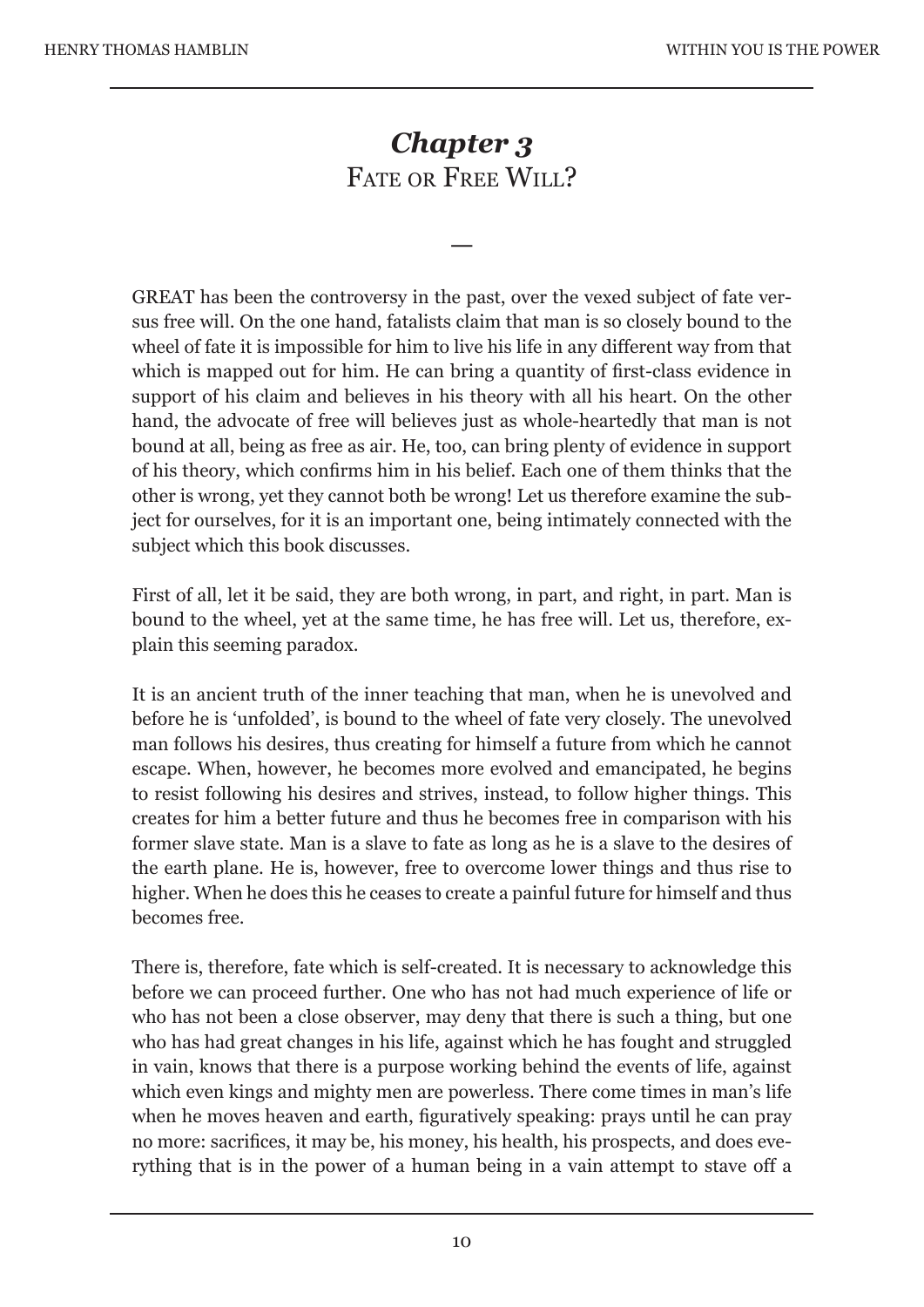threatened disaster. But, in spite of all his efforts, in spite of his cries to a pitiless heaven, the relentless march of fate cannot be stayed. It moves forward like a huge juggernaut and crushes his hopes, his dearest idol, his very life itself or all that then makes his life worth living—and leaves him desolate.

'If then,' you may ask, 'fate is so pitiless and so powerful, what can be done with it and where does free will enter into the matter?' In reply it must be admitted at once that it is no use fighting fate. The more man fights it, the more completely he gets broken. There are certain main events in each life which must come to pass. These events and changes are inevitable and it is hopeless to fight against them. While these things, which constitute what we call fate, are inevitable and therefore cannot be avoided, it rests with ourselves how we meet these adversities and disasters. If we meet them in the wrong way they break us. If, however, we meet them in the right way we become stronger through discipline and experience, thus becoming better fitted to bear life's responsibilities and to overcome its difficulties and temptations. One who meets the set-backs, griefs, bereavements and disasters of life in the right spirit becomes a strong and rich character. He becomes mellowed through experience. strong, stable, a helpful influence to all who meet him.

When things go smoothly and life is a merry round, no philosophy or religion seems necessary, and 'as for an inward power, what of it?, we can do very well without it.' So say the thoughtless and inexperienced, but there come times in every life, when, not only is a philosophy, and that a very sound one, necessary, but also a power, of which the finite self knows nothing, is needed in order to raise the soul out of the dust and ashes of its despair. It is one thing to try to meet trouble and adversity in the right spirit and quite another thing to have the power to do so. One who thinks that he has no power within him but all the power is in circumstances, can never rise victorious over his troubles and become a conqueror over life's difficulties; but one who realizes that he possesses a wonderful power that can raise him up, no matter how crushed he may be, can never be a failure in life. No matter what may happen to him he will play the man and act a noble part. He will rise from the ruins of his life and build it anew in greater beauty and splendour.

At this stage it is necessary to point out that there is a difference between 'big fate' and the circumstances of life.'Big fate', as it sometimes is called, antedates this present life and its cause does not come within the scope of this little book.\* Sufficient if we say here that, through the ages, we reap as we sow, therefore our future depends upon how we meet life and its difficulties now. 'Big fate', then, cannot be successfully fought, simply because it is the working of Omnipotent Law, but our life generally and its circumstances depend upon how we meet 'big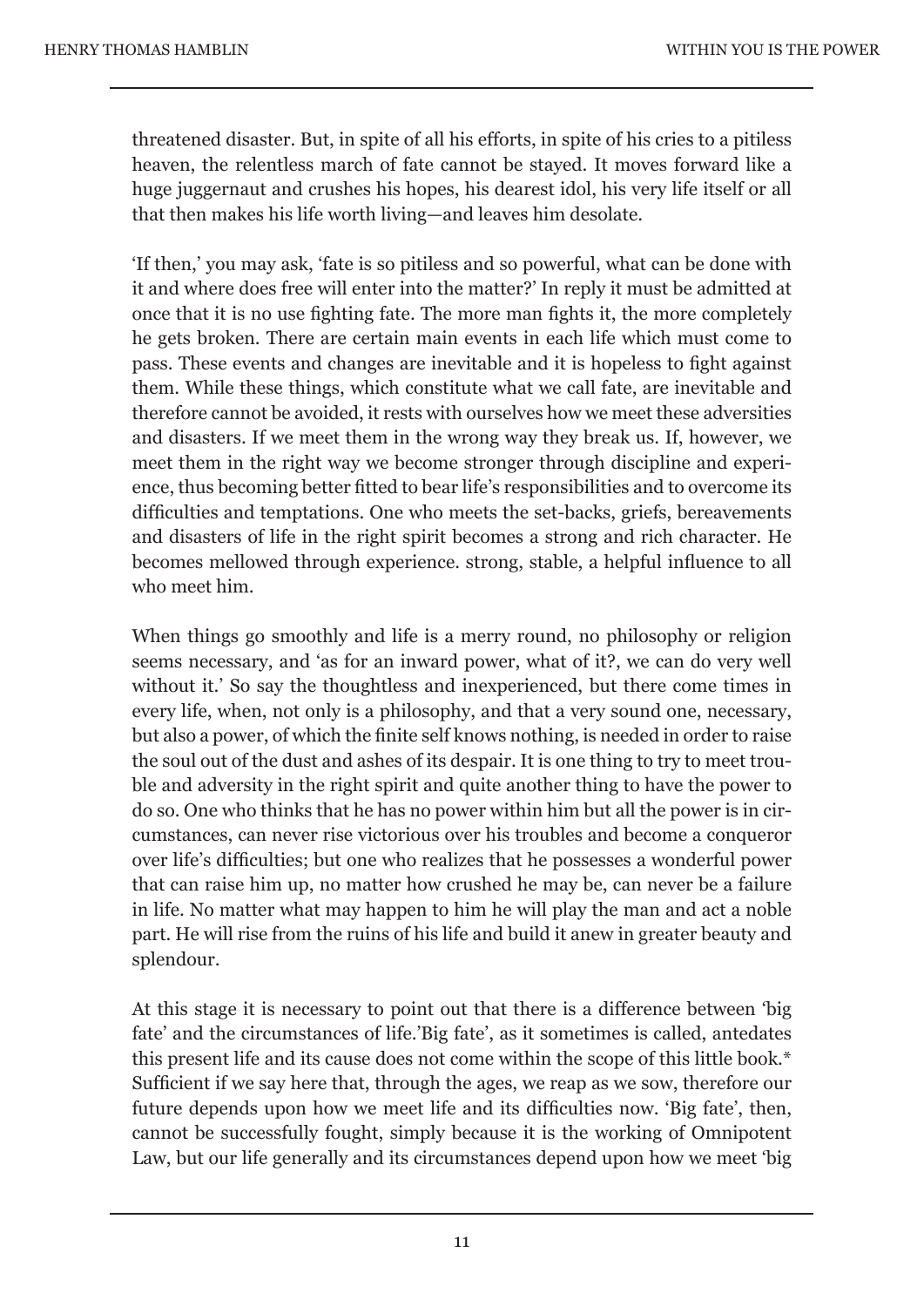fate,' and how we recover from it. No matter how seemingly unkind 'fate' may be, it is possible for us to make our life a beautiful thing. Inspired and energized by the Power within, we can rise from the ashes of our dead hopes to build anew our life in greater beauty and more in harmony with the Divine Ideal.

\*In addition to the 'fate' or 'future' which every thought and action build, there is, behind all evolution, a gigantic plan. This wonderful plan that embraces all, from the stupendous conception of a limitless universe down to the smallest electron, is being worked out through the ages with absolute precision. Nothing can prevent this plan from being brought into manifestation. It gathers up our past and weaves it into our present life, just in the same way that it is busily gathering up our present life and weaving it into future fate. It works it all into the big plan, somehow, and with infinite skill. The plan is bound to be followed (this, too, is fate) but how we follow it, either with willingness and happiness, or opposition and woe, rests with us this is free will).

Those who have studied the Occult sciences may say 'what about planetary influences?' They will point out that, according to the ancient science of astrology, a man's life is determined by the 'star' under which he is born. This is true, if he gives in to the influences around his path. At different times in his life man meets with influences that are sometimes 'favourable' and at other times, adverse. These influences are, however, only influences after all, and one who will stand firm during periods of adversity and refuse to give in, relying upon the great Power within to carry him through, will find that he can weather all storms of life and come out of his trials greatly strengthened. He cannot prevent these influences from coming around his path of life, but he can rise superior to them. He will meet with failures and set-backs but he will make of these, stepping-stones to success. He will experience griefs and bereavements, but out of these he will build a finer character and rise to higher things. One, however, who gives in to these things, refusing to rise again and reconstruct his life, condemns himself to further suffering, thus making utter shipwreck of his life.

Let the despairing take heart again. Believe in the Power within you and you will rise to heights before undreamed of. With this Power to help you, you can accomplish the apparently impossible. APPENDIX TO CHAPTER 3

Our life here is not governed by a capricious Being who blows first hot and then cold or who favours one person and tortures another. The Supreme Being works through laws that are absolutely just and unchanging. Therefore all disaster and trouble in the life is the effect of certain causes. These causes are our own wrong doing in the past, which set in motion forces, against which the power and wit and wisdom of man are powerless.\* However, because the fundamental law of the Universe is love, it follows that the working of the law of cause and effect is not vindictive. Its object is our highest good, viz., to bring us into union with the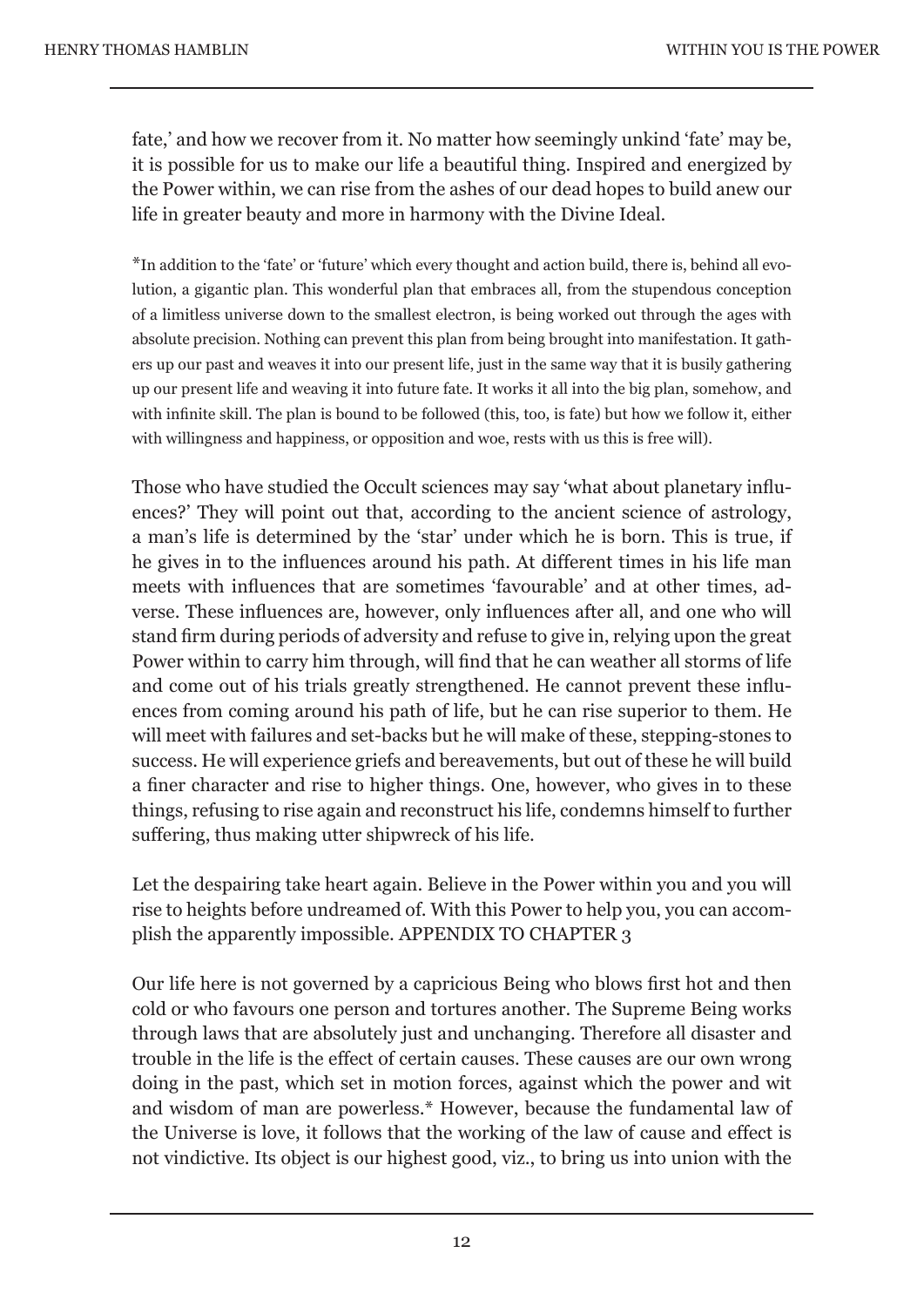Divine or in tune with the Infinite. Therefore, by rising up to a higher plane and coming more into harmony and union with the Divine, we rob even 'big fate' of something of its power. We cannot oppose it, for by so doing we fight against Omnipotence, but we can forestall it by doing willingly, and of our own accord, that very thing which experience comes to teach us.

\*Another cause is that the soul has failed to learn certain lessons, therefore, in this life, many painful experiences are brought to bear, in such a way, as to teach the necessary lessons. The lessons are, however, learnt only if painful or unpleasant experiences are met in the right way. So long as man believes that he is unjustly treated by fate and that he does not 'deserve' what life metes out to him, he intensifies his troubles, both now and hereafter, through not learning the lessons that life desires to teach. When, however, man realizes and admits that life is just and that the cause of all his troubles is within himself, he, like the prodigal son, comes to himself and, soon afterwards, begins his homeward journey. Yet another cause is that soul is deficient in character. Strength and stability of character can be built up through the soul meeting trouble and difficulty. Again it must be pointed out that they must be met in the right spirit.

It will be seen, then, that our future depends entirely upon the way we think and act in this life. Our future lies in our own hands. If we violate the law of love in this life, we create disaster and suffering for the future, which will have to be met, in the form of 'big fate' of a painful character, some day. Therefore, by right thinking and right doing now, we not only ameliorate conditions in this life, but we also create a future that will be more harmonious and freer than anything we have experienced hitherto.

It is also necessary to point out that, even in this life, some of its big disasters are the result of thoughts and actions committed during this present existence. A youth or young man may commit a folly that brings, in after life, a terrible retribution. Or he may do another man a grievous wrong and years afterwards someone else does the same wrong to him. It is always an eye for an eye and a tooth for a tooth on this plane of cause and effect, but the Great Way Shower, by His teaching of the power of love, enables us to rise above these lower things and live a life of harmony and peace.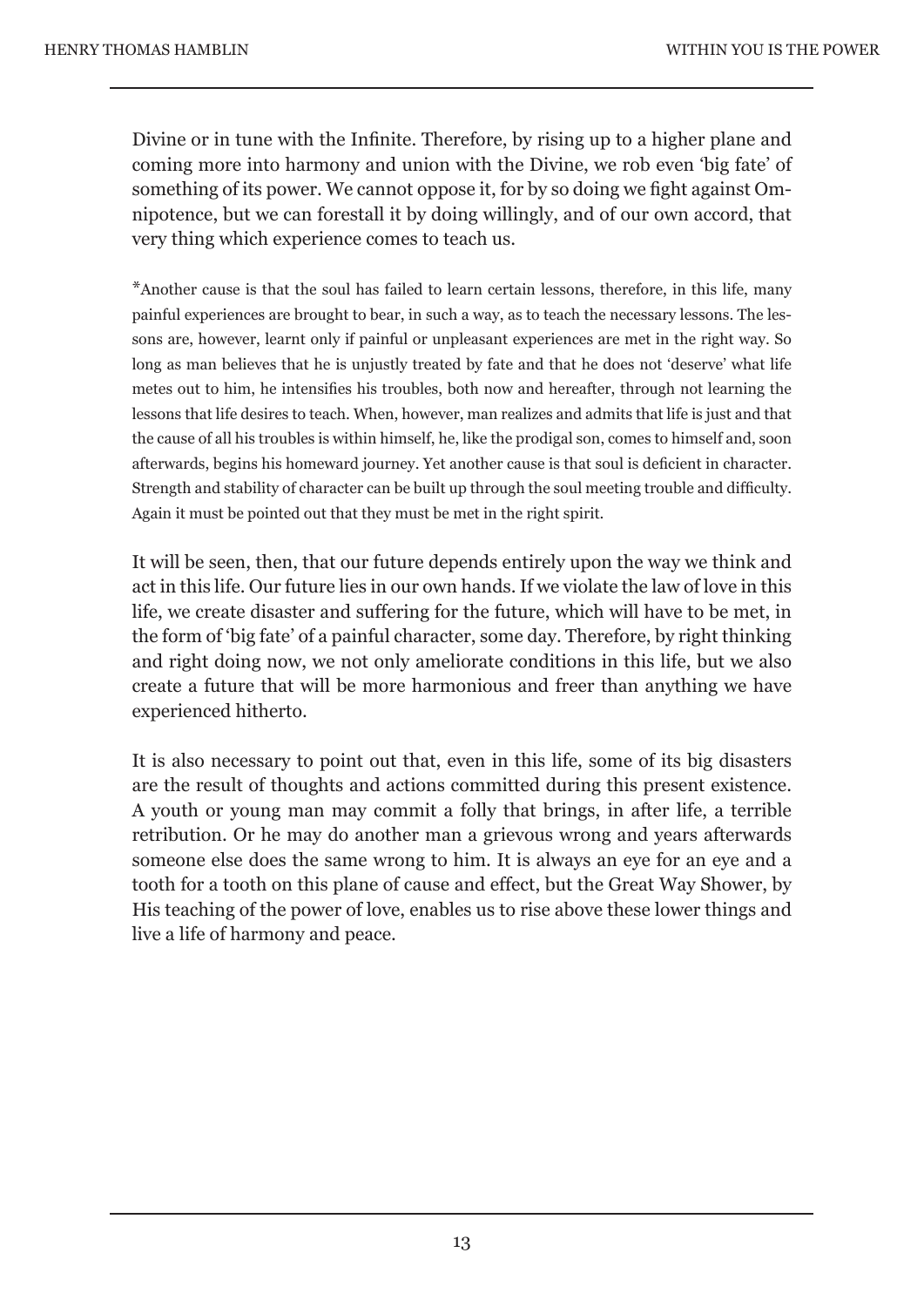# *Chapter 4* CAUSE AND EFFECT

—

MAN is the cause of the disasters in his life. He reaps through the ages exactly as he sows. Life is perfectly just and rewards every man according to his works. The fate of the present is the reaping of his sowing in, it may be, a distant past. Therefore, the disasters and sufferings of this life must not be attributed to the interference of a capricious and unreasonable God, for the truth is, they are due to the exact working of a perfectly just law. Fate, once created, is irrevocable. It can neither be fought nor evaded. By fighting against fate, man merely smashes himself to pieces. To do so, is equivalent to running his head against a stone cliff: the harder he charges, the greater the damage to his head—but the cliff is unaffected. Fate, although largely self-created, is really the Divine purpose of life: therefore, to resist it is to fight against God. Fate, again, is not punishment, in any vindictive sense, it is the drawing together of certain remedial experiences, through which the soul can learn the lessons it has failed to learn in past ages and thus attain wisdom, The object is the highest good of the individual, although it may entail suffering and painful experiences.

Because the disasters in man's life are due to past wrong doing, it naturally follows that his future depends upon the kind of life that he lives today. If, in the past he has created for himself a sequence of events and experiences, from which it is impossible for him to escape, it is obvious that his future lives depend entirely upon how he lives the present one. It will be seen that if man can learn the lessons of the present life, and live in such a way as to cease creating trouble for the future he is beginning to climb the Path of Liberation, which is the road all advanced souls have to follow, or, rather have the privilege of following. By following this path man ceases to be bound to the wheel of fate.

This little work does not teach reincarnation, but its teaching is based on a belief that man, in reality, is a spiritual being, a Divine Spark from the Sacred Fire. Spirit being immortal has no beginning or end, therefore always lives. This present life is one of countless experiences, each one of which helps to build up character. There is no death, but only changes from one vehicle to another. There is no beginning, or end, or time in reality, these are mere limitations of the human mind. It is impossible for man to die: he can only leave his body. He cannot kill himself, try how he will: he can only force himself out of his body. Man must always go on, whether he likes it or not: he proceeds through the ages, reaping exactly as he sows.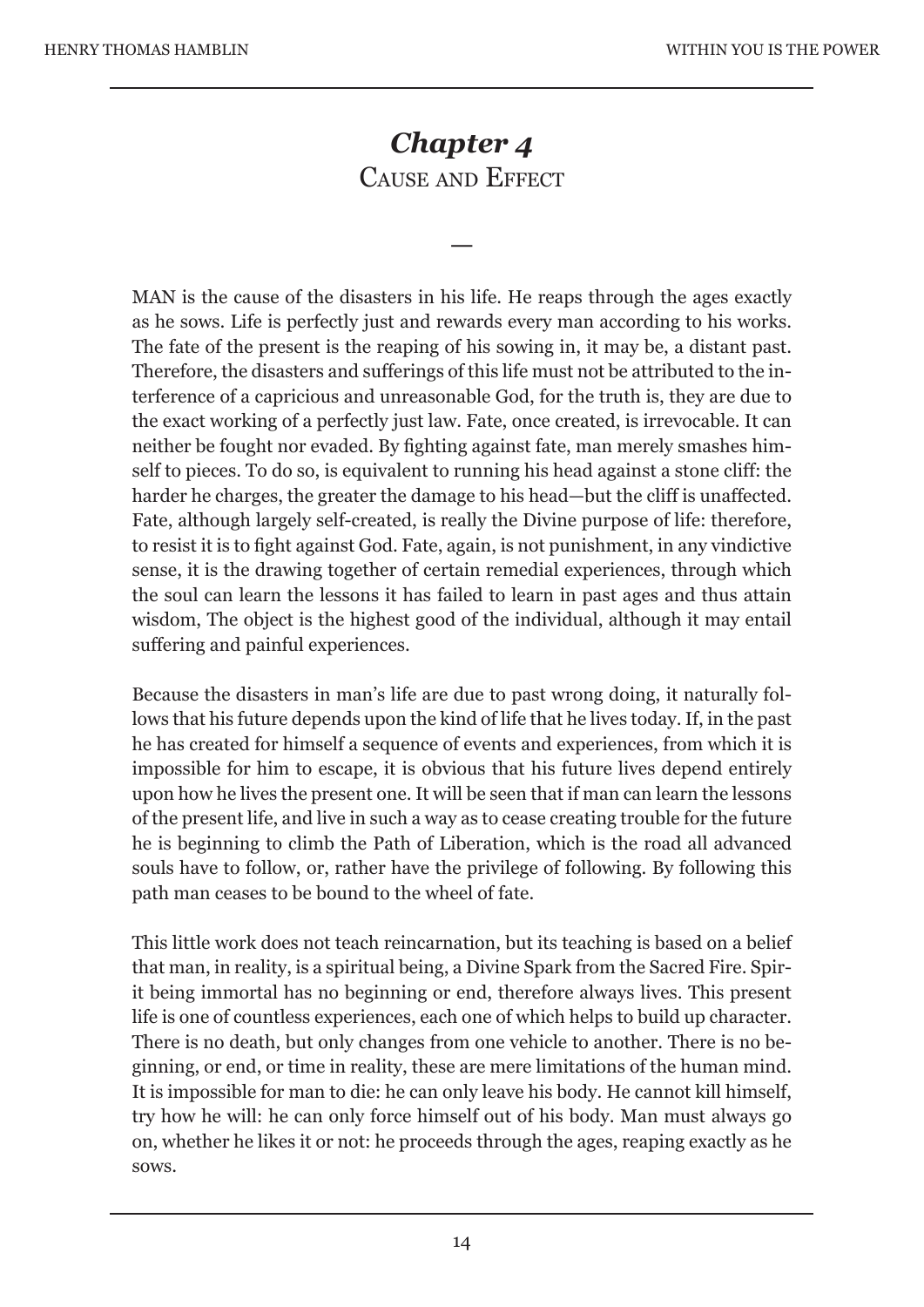We have already seen that man cannot avoid or fight successfully against fate, but that he can become free from the wheel of fate by living a life in harmony with Divine Law.\* At this point it is necessary to point out that most of man's troubles are not caused by fate at all, but are due to his fighting against or trying to resist the great plan. If the experiences of life are resisted, or an attempt is made to evade its discipline, troubles and difficulties will repeat, becoming more painful and insistent until their lesson is learnt and the life changed accordingly. Therefore man has it in his power greatly to improve his present life, as well as to create a far better future, simply by living his life today in harmony with Divine Law.

\* This is the inner secret of all esoteric teaching. The new birth, or regeneration, means the awakening of the soul to conscious immortality. The old self, that was bound to the wheel of fate and the plane of cause and effect from which it could never free itself, owing to the fact that it was continually binding itself to the wheel afresh, through following selfish desires, dies, and a new self is born. In other words, the consciousness is raised from the plane of sin and death, of sensuality and desire, of restriction and captivity, to the higher plane of Spirit, where man realizes that he is a son of God. He discovers that the Divine Spark within is his true self. He realizes also that he has always lived—in his real Spiritual Self. Beginning and end, like change and decay, belong purely to the material plane and have no place in Reality. They form part of this present three-dimensional existence but have no reality. Endless being is the reality. Anything short of this is mere illusion. It is not necessary, therefore, to believe in the theory of reincarnation or that all our experiences must of necessity take place on this plane. Sufficient to know that we can never die, that we cannot escape from ourselves, and that to neglect seeking with all our heart for union once again with our Divine Source, is merely to prolong our sufferings.

Further, it is necessary to point out that all thought and action have an immediate as well as a far-reaching effect. It is true that the full effect of life here is not reaped until after our little course on this plane has been run, but great differences are effected in the present life nevertheless. The way a youth makes use of, or discards his opportunities, either makes or mars, to a very large extent, his adult career. Opportunities, once allowed to pass, can never be recalled. Sins committed and wrongs done to our fellow men have an unpleasant habit of repeating themselves in a reversed way later in life. For instance, a man may get on in life, and, in his selfish climb, may trample on one weaker than himself, ruining him and driving him to despair. Years afterwards, he will probably be treated in exactly the same way by someone stronger and more favourably situated than himself. Therefore, there is an immediate sowing and reaping that finds fruition in this life. By 'immediate' is meant, within the compass of this life. The reaping may be delayed ten or twenty years, but in the writer's experience, it not infrequently comes. 'Whatsoever a man soweth, that shall he also reap.'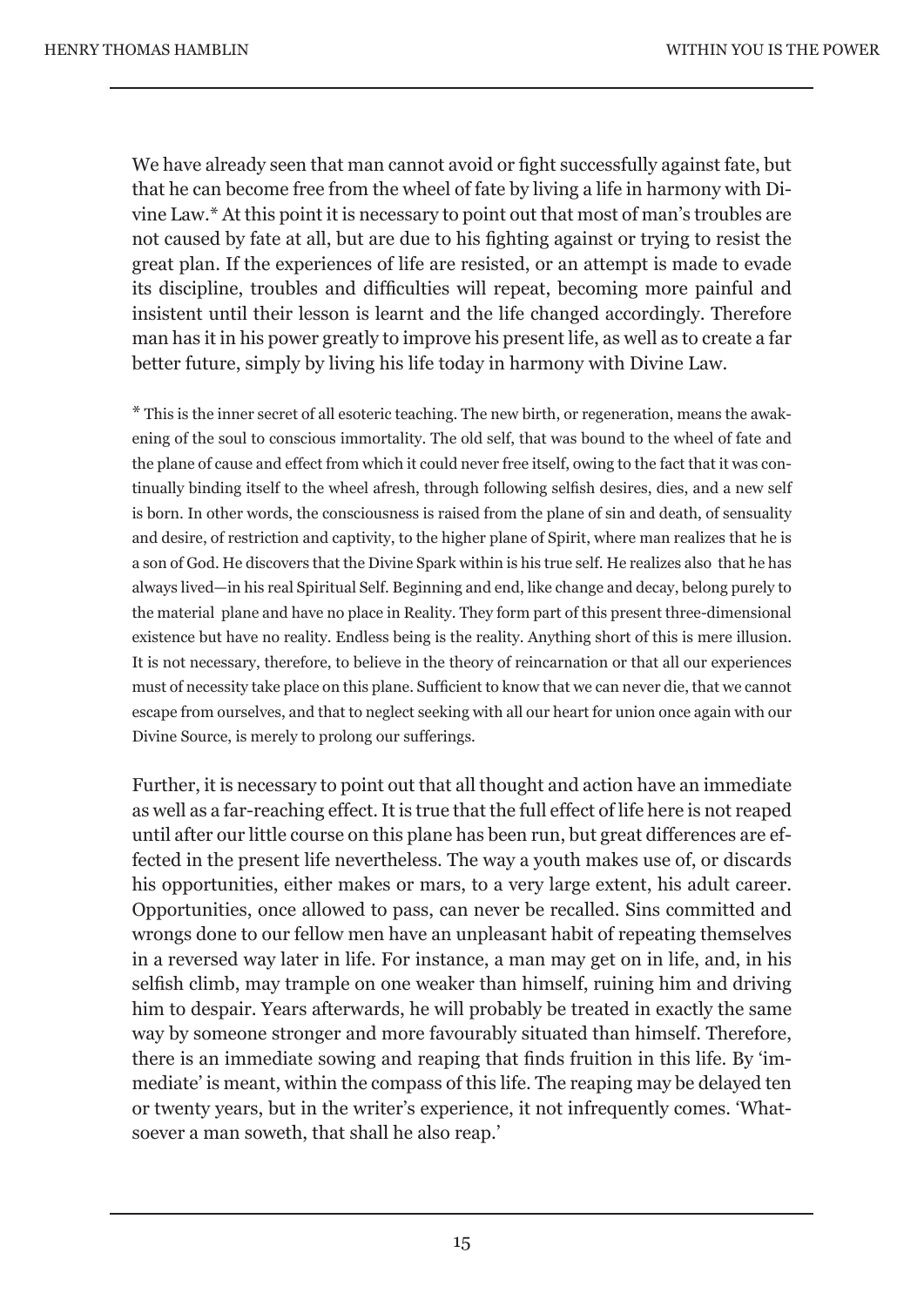Those, therefore, who think that life is not just, and who whine and complain about the way they are treated, are simply increasing their own troubles. Until man realizes that the cause of all his troubles is within himself he can never do anything to remedy matters, because, obviously, the only thing that is required is for him to change within. Man has to become changed within before his life can be altered. His thoughts, his ideals, his attitude towards life must all become transformed. When this change has been effected, he not only begins to repair his present life, but he creates a fairer and nobler life for the future.

Man, then, has to change. His desires and aspirations, instead of being directed towards hate and evil must be transformed to love and good. Instead of wallowing in lust and selfishness he must lift himself to higher and better things. How can this be done? It cannot be accomplished by the finite man at all, but it can be achieved by the Infinite Power within. It is only when man realizes his oneness with the Infinite and believes that Omnipotent Power is at his disposal, that the Spiritual Power within becomes available. So long as man has doubts and fears or disbeliefs, this special Power is not available. It is his, but his state of heart and mind prevents him from either realizing the presence of the Power or making use of it. Before the machinery of a workshop can run it must be connected up with the engine room. In the same way, man, before he can live the new life, must become one with the Infinite Life and Power.

Entering this new life of power, does not take away life's experiences, its trials, troubles and adversities, but the change within does prevent the creation of unnecessary troubles and suffering. Also even a so-called unkind fate loses much of its power to wound. for the higher man rises into union with God and Infinite Love, the less power it has in his life. It still operates, but it fails to wound so deeply, for man, seeing with illumined eyes, knows that it is good that has come to bless; and not evil that has come to slay. Painful fate loses its power to hurt when man ceases to resist it and meets it with open arms, seeking to learn the lessons that it has to teach.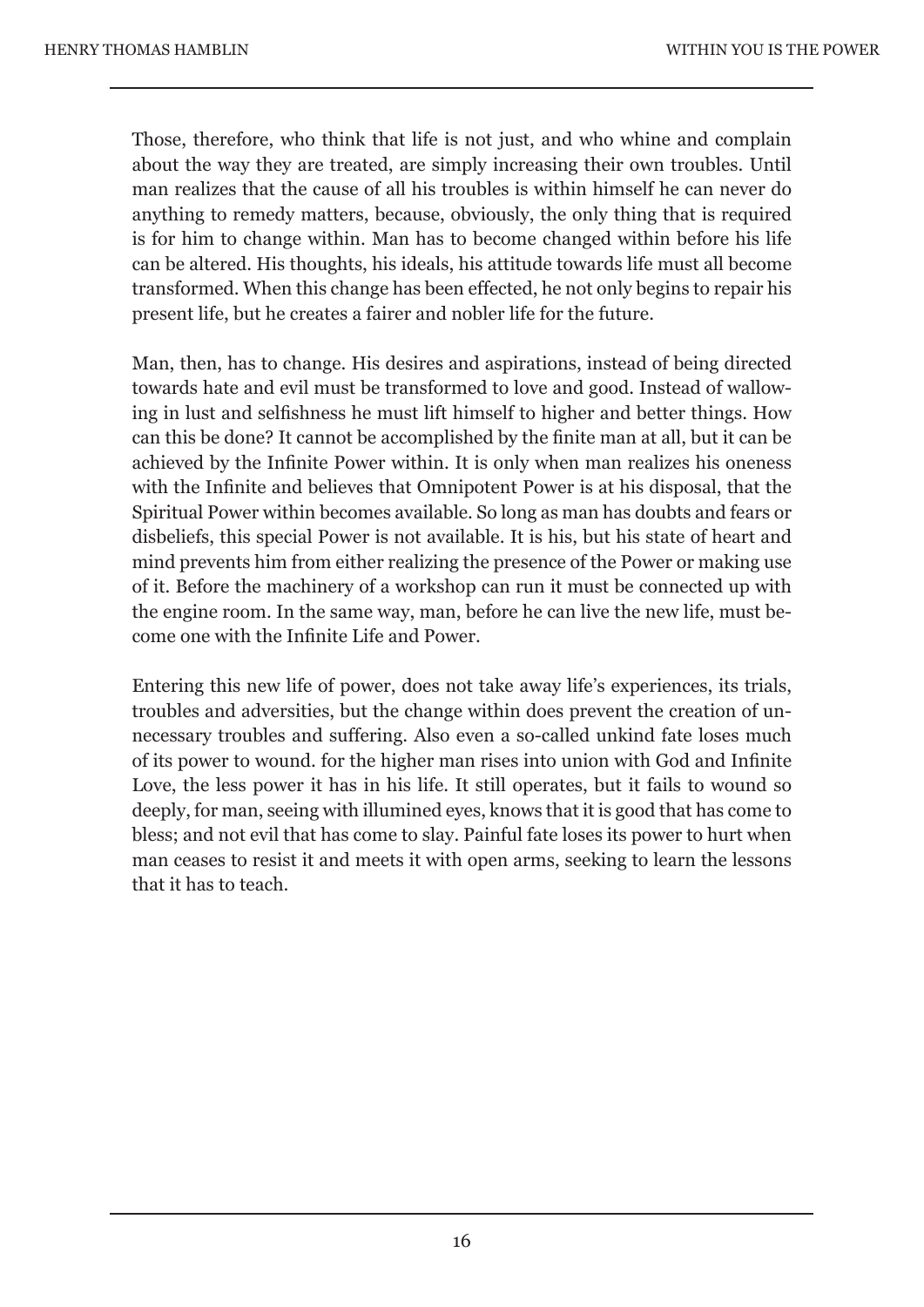### *Chapter 5*  **SUCCESS**

—

WHAT is meant here by success is the achievement of something worthwhile, that shall make the world better and richer, and add something to the common good. Our sphere in life may be very humble, but if we overcome our own weaknesses, help others along Iife's pathway, and do our daily work better than we need, our life cannot be other than successful. If, at the end of our life, we can be thankful for it, realizing that we have made the best possible use of it, we have achieved real success.

Success, to the unillumined, may mean the accumulation of wealth and the winning of fame. Yet those who give up their lives to the acquirement of these things are the greatest failures in life. They gain wealth, it is true, but they find that their money can buy only those things that bring no satisfaction: that it cannot purchase for them any of the things which are really worth having. Success of this hollow kind, can be won, but at too great a price. The greatest Teacher of all once said: 'For what shall it profit a man, if he shall gain the whole world and lose his own soul?' What does it profit a man if he 'gets on' at the cost of happiness, health, joy of living, domestic life, and the ability to appreciate Nature's beauties and simple pleasures?

Yet man must be a striver. He must be forever seeking better things and to express himself more perfectly. One who drifts through life, making no effort to rise to better things, is not worthy of the name of citizen. Man, if he is to be worthy of the name, must be forever striving, overcoming, rising. Failure in life is always due to weakness of character. It is only strong characters who can resist the buffetings of life and overcome its difficulties. The man who would make his life worthy of respect and who would rise to high achievement and service, will be confronted by difficulty at every turn. This is as it should be, for it weeds out the weaklings and unworthy aspirants, and awards the spoils to those who exhibit faith, courage, steadfastness, patience, perseverance, cheerfulness, and strength of character, generally.

Success, especially material success, is not, in itself, of much benefit to the one who wins it. It does not satisfy for long, but it is valuable in other ways. For instance, success, based on service, is a benefit to the community. If it were not for successful people of this type the ordinary man in a rut would have a bad time. Also, the winning of success builds up character. One who would be successful in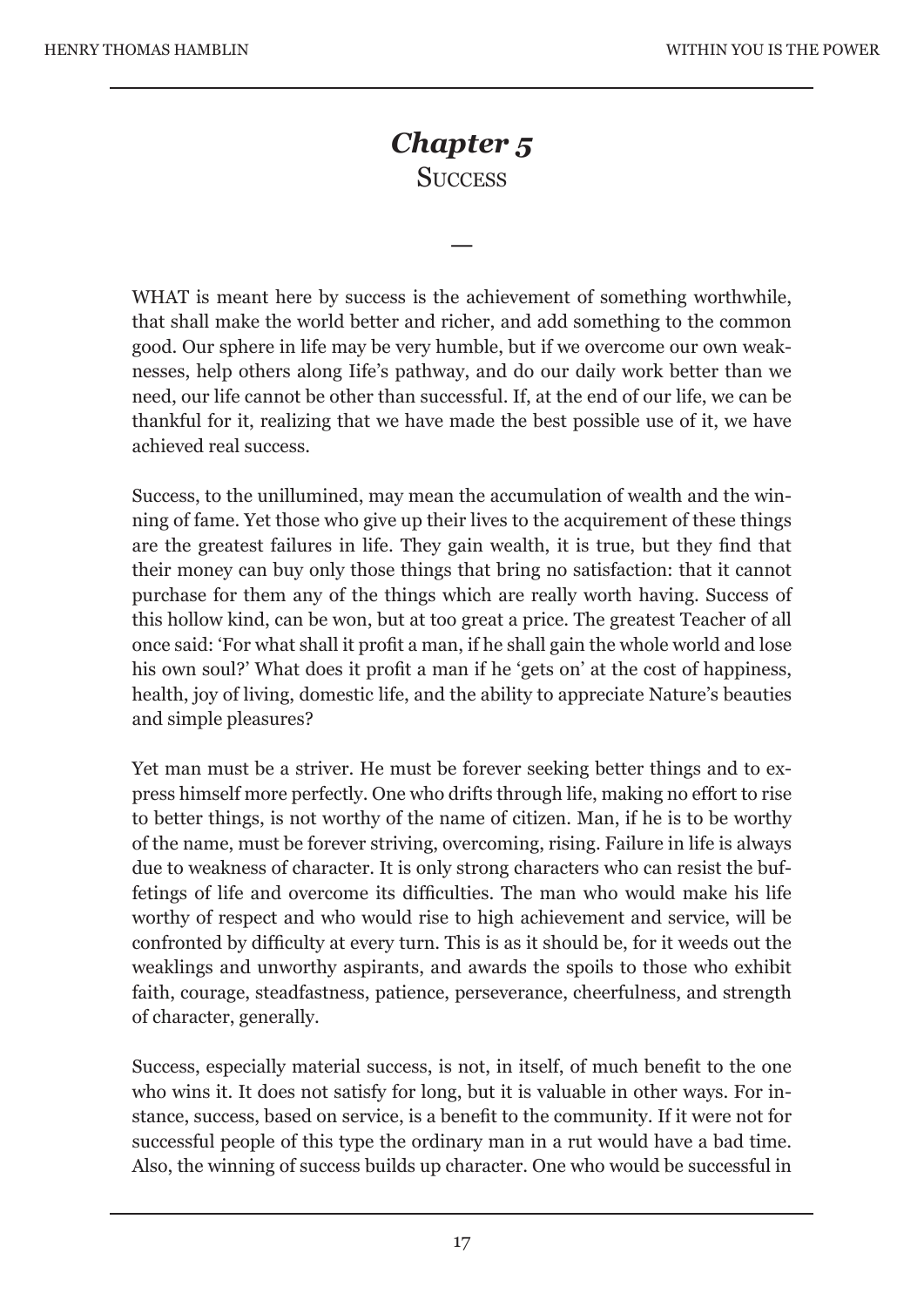the battle of life, must be prepared to be tested and tried in every possible way. One who survives them all is built up in character in almost every direction. Even in his success, however, he will be tempted and tried. One who is engaged in the harsh struggle of business, or who takes part in public life, may, if he does not watch himself very carefully, become hard and callous. Of all failures this is probably the worst. One who succeeds in other directions and becomes a 'hard man,' is, after all, a sorry failure.

Again, people of the successful, striving, climbing type, are tempted far more than those who are afraid to venture and who remain in the valley of mediocrity. This is true, not only of those who seek to climb the steep path of spiritual attainment, but also of those who are successful in mundane affairs. In each case, they have placed in their keeping great powers and influence such as the ordinary man little dreams of. This is a grave responsibility, for if these powers are used for self-aggrandisement the results are disastrous. Thus, those who climb, are beset on all sides by temptations of a very subtle kind, which, if yielded to, will ruin the life and do grave injury to the soul.

Life is a continual battle. To the ordinary person it is generally a fight with circumstances and the ordinary difficulties of life which are very important in his eyes. The more advanced soul is not troubled much by these things—he rises above them—but he is tempted and tried to a much greater degree, and in a far more subtle manner. He who thinks that by following a certain 'cult' or 'ism,' he will be able to have an uneventful walk through life is merely deluding himself. As he learns to overcome the difficulties of life which baffle the ordinary individual, he will be tempted and tried in other and more subtle ways. This is because life is not for mere passing pleasure, but is for the building up of character, through experience. Therefore, one who would succeed must be strong, and wise and patient. Those who aspire to make their lives really worthwhile: who desire to serve their fellows more perfectly: who want to build up character through experience and overcome all their weaknesses, inherited or otherwise, must look within for power and wisdom.

It must be pointed out, however, that man must not use his spiritual powers for selfish purposes and self-aggrandisement. There is an immutable law, which has been known to the inner teaching all through the ages, that forbids the use of spiritual powers for the creation of wealth or even of daily bread. Jesus was subject to the same spiritual law, and was tempted exactly in the same way as we. The tempter said: 'Command this stone that it be made bread.' If Christ had turned the stone into bread, He would have failed in His great mission, but He knew the law. There are thousands of people today who are trying, not only to turn, by the misuse of their spiritual powers, stones into bread, but also into motor cars, fat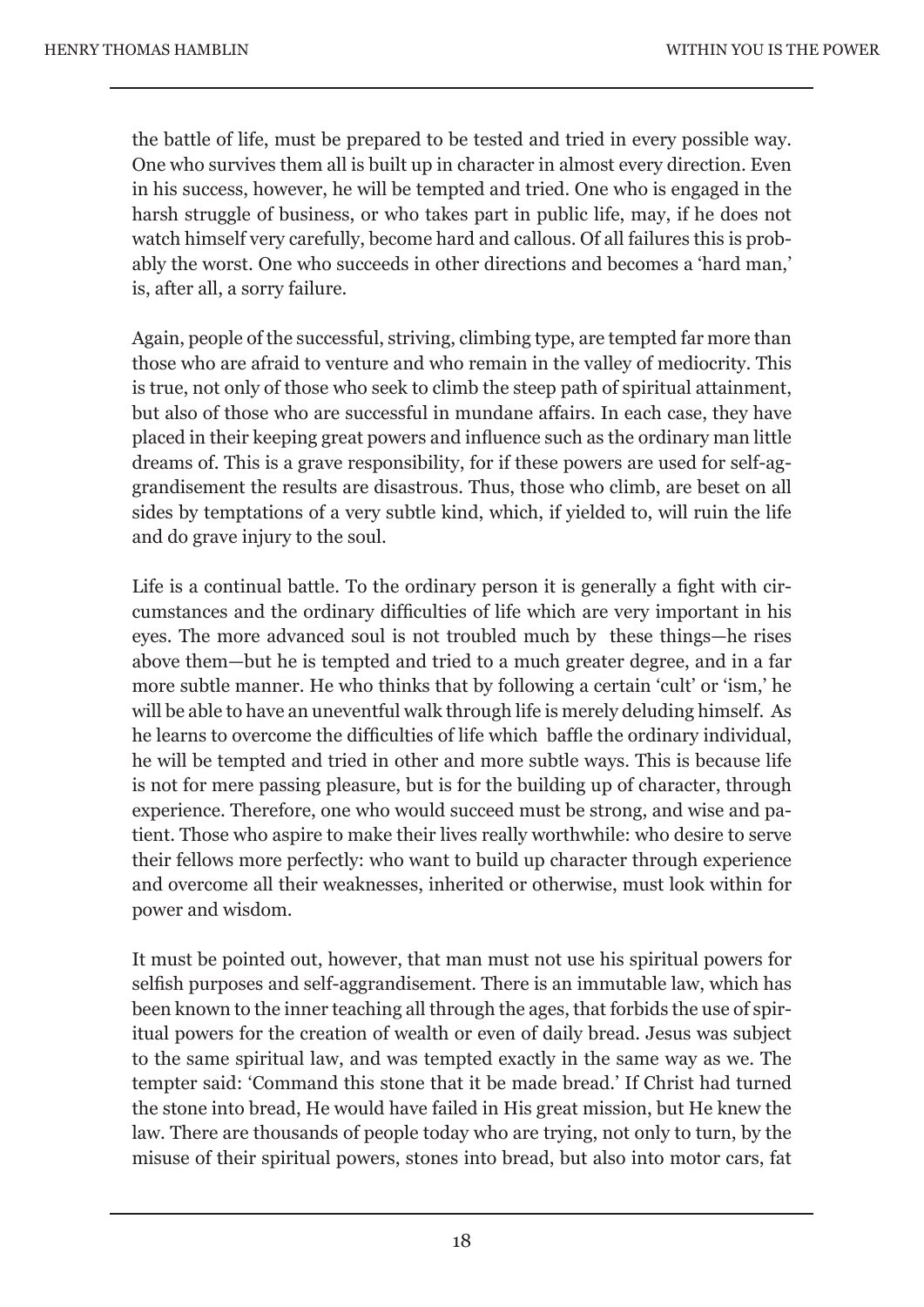bank balances and lands and houses. Such are heading to disaster, for they are working against the combined Spiritual Powers of the Universe. The Enemy of Souls offers those who have learned to tap the inexhaustible Power of the Universe, and who have discovered that they are sons of God, wealth, power, pomp, the applause of men—the glittering things that perish—if only they will misuse their God-given power. Like Jesus, they must refuse. They must put service before self, and give instead of grasping.

Thousands are being taught today to force their human will upon life and to use occult powers for the acquisition of wealth and power. They are taught to enter the Silence and demand 'what they want.' 'How to get what you want' is the slogan of these modern teachers. Not merit, not service, not giving, but demanding, compelling by human will-power and by the use of occult forces. This is another device of the Enemy of Souls, and it is taking tens of thousands of seekers for Truth out of the Path. This subject is dealt with more fully in a seperate chapter.

If, however, man's ambition is to serve and to give, instead of to grasp and to grab: if, also, he seeks success through the misuse of his spiritual powers, he can go forward and the Power will go with him and will help him. When once the Power has been aroused, man must cease all purely selfish striving, although, of course, there will still be much selfishness in his motive. He must seek his success through service and through following noble aims: through merit and a fair exchange, instead of trying to wring success from life, no matter who may suffer thereby.

Further, when this Power has been brought into expression it must be used only in love, for if it is used otherwise it will destroy the user. Again, the Power must not be used by the finite human will, but an endeavour must be made to find what the Will of the Whole is, and to work in harmony with it.

Behind each life is the Divine Will and Purpose. Each life is perfect as it is imaged in the Universal Mind. The highest success, indeed, the only true success, is to live the life according to the great Cosmic Purpose, or, in other words, as it is imaged in the One Mind.

Do not imagine, however, that it is the Will of the Universal Mind that man should be a failure or lacking in achievement. Far from it, for we have only to contemplate the Universe to see that the Infinite Mind is forever achieving and that it never fails. Man, too, must succeed, but let him mix wisdom with his ambition, and work for the benefit of the Whole, rather than for any purely selfish purpose.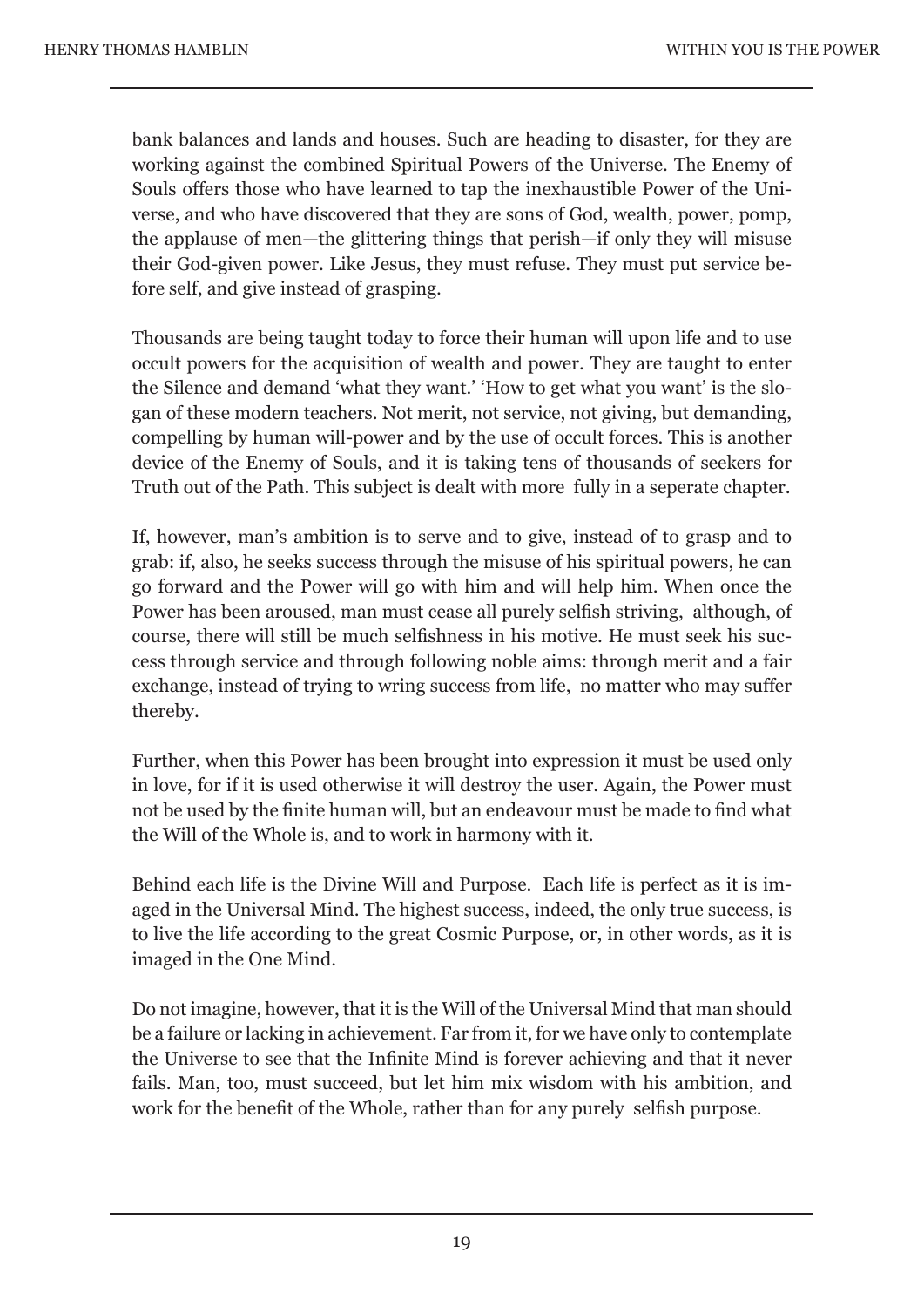It is natural for man to 'get on' in life, to a moderate extent.\* In order to 'get on' he must become more efficient, and thus serve life and his fellows better. Therefore, there is no harm in success of this kind. It is natural and laudable also for one in poor and unlovely surroundings to have an ambition to raise himself to better circumstances. It is only right that he should desire to make life brighter and better for his wife and family. So long as he indulges in ambition wisely, and if he seeks success through better service to his fellows, his is a laudable purpose. If, however, he does not curb and control his ambition but allows it to 'run away' with him, he will lose all real joy in life, and, at the last, when it is too late, learn, to his sorrow, that his life, through too much 'success,' has been a failure.

\* It must not be deduced from this that the author deprecates large achievement. There must always be the few who have to bear huge responsibilities. The real success of the lives of the great ones depends entirely upon their motive. If they seek merely power, fame and self-aggrandisement, then their life, no matter how it may appear otherwise, can be only a failure. If, however, their motive is service, then their life is truly successful, no matter how it may appear to be otherwise.

The writer's experience has been that it is necessary that we should always be progressing, achieving, overcoming and endeavouring to succeed. One of the greatest laws of the Universe is progress, therefore it is fatal to stand still. We must go forward, we must achieve, we must accomplish things. If we do so, we may find that many things which cost us much effort and hard work are not worth the having, yet all the time we are learning, through experience, and are being strengthened and prepared for greater things. Through repeated failure to find true satisfaction we arrive finally at true knowledge, wisdom and understanding. We are wise then, if, with the world at our feet, we can be satisfied with a very moderate material success, and turn our attention and aspirations to higher and better things.

In concluding this chapter let it be pointed out that success and achievement will not drop ready made from heaven into your lap. All who succeed are gluttons for work, toiling whilst others play and sleep. All teaching to the contrary is erroneous. To think that success is going to come to you when it is unmerited, simply because you make use of 'affirmations' or employ mental 'treatments,' is folly of the first water. On the other hand, to use the inner forces in an occult way so as to compel material things or 'success,' so-called, in any shape or form, to come to you, is black magic. One who stoops to such practices becomes a black magician, earning for himself a terrible retribution. There is only one way to succeed in the affairs of life, and that is by raising oneself to greater usefulness and service. By doing things better than they have been done before by bearing greater responsibility, you serve humanity better, and therefore merit success. 'It is more blessed to give than to receive,' said the Master, and this is true even in the practical and material affairs of life.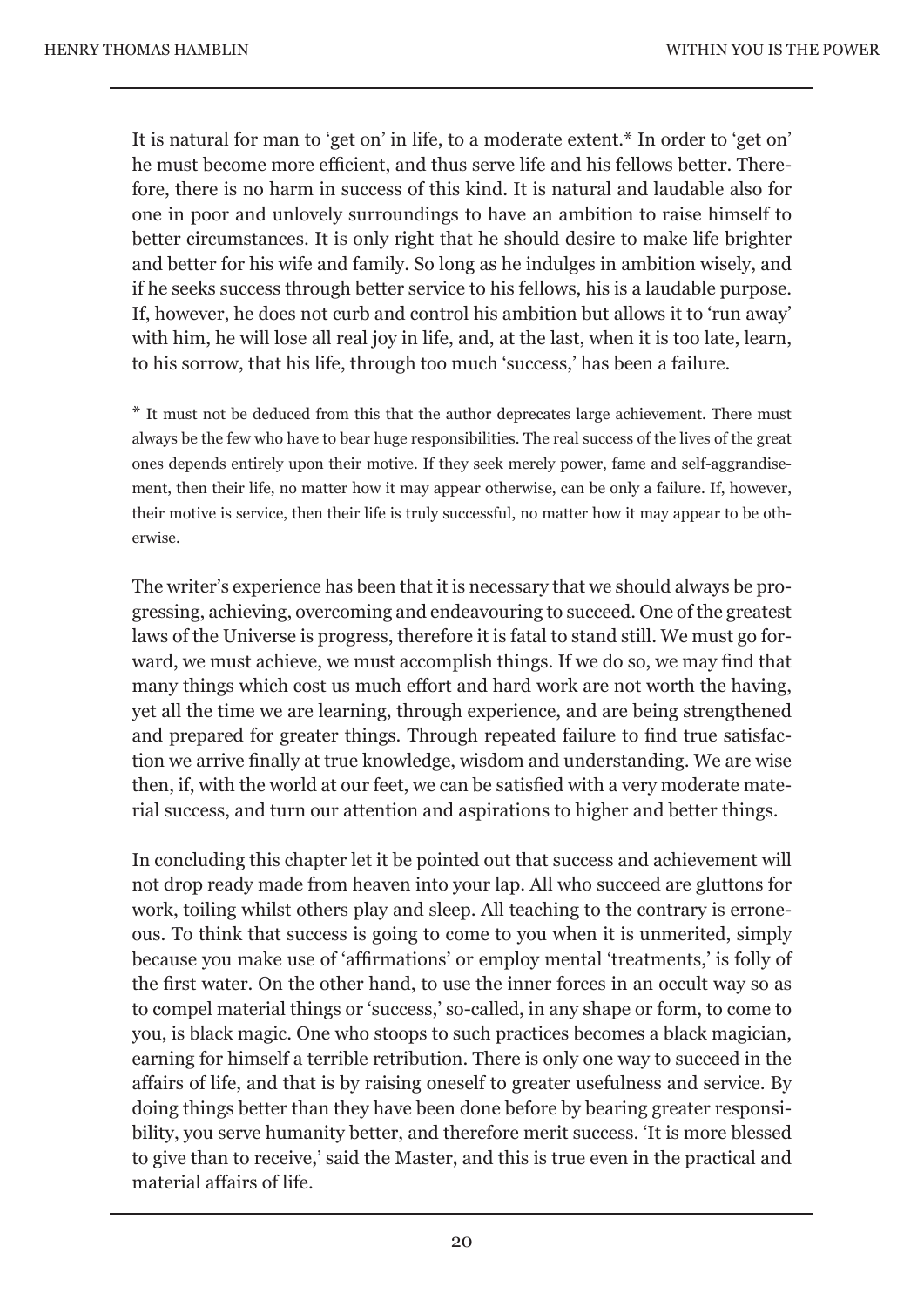First you must give better and more valuable service: in other words, deserve and merit before you expect to see it materialize. you must sow before you can reap: you must become too big for your present position before you are capable of occupying a larger one. You must grow and expand in every possible way, and as you grow so will your success increase. Outward success is only a reflection, so to speak, of what you really are, and a result of greater and more valuable service to humanity. It requires great effort and determination to get out of the rut, but so long as your ambition is not ignoble or selfish, there will be found within you power sufficient for all your needs.

To win success, either in the hurly-burly of life, or the more difficult path of spiritual progress, demands imagination, vision, courage, faith, determination, persistence, perseverance, hope, cheerfulness and other qualities. These are all to be found within. All these qualities lie more or less dormant within, and can be called into expression if we believe that Infinite Power is ours.

Again, however, must the warning be repeated that this Power must not be used for selfish self-aggrandisement, still less may it be used, or, rather, misused, either to influence or dominate others. If this Power is misused the results are terrible and disastrous. Therefore, use the Power only for the achievement of good and noble aims and in service which shall enrich the life of your fellows, adding to the common good. Having arrived at this stage you must go forward. There can be no holding back. Ever forward, the Divine Urge is sending you, to greater achievement and accomplishment. Just as surely as the planets must revolve round the sun and fulfil their destiny, so also must you go forward. See to it, then, that your aims and ambitions are based upon eternal wisdom, for upon this does your whole future depend.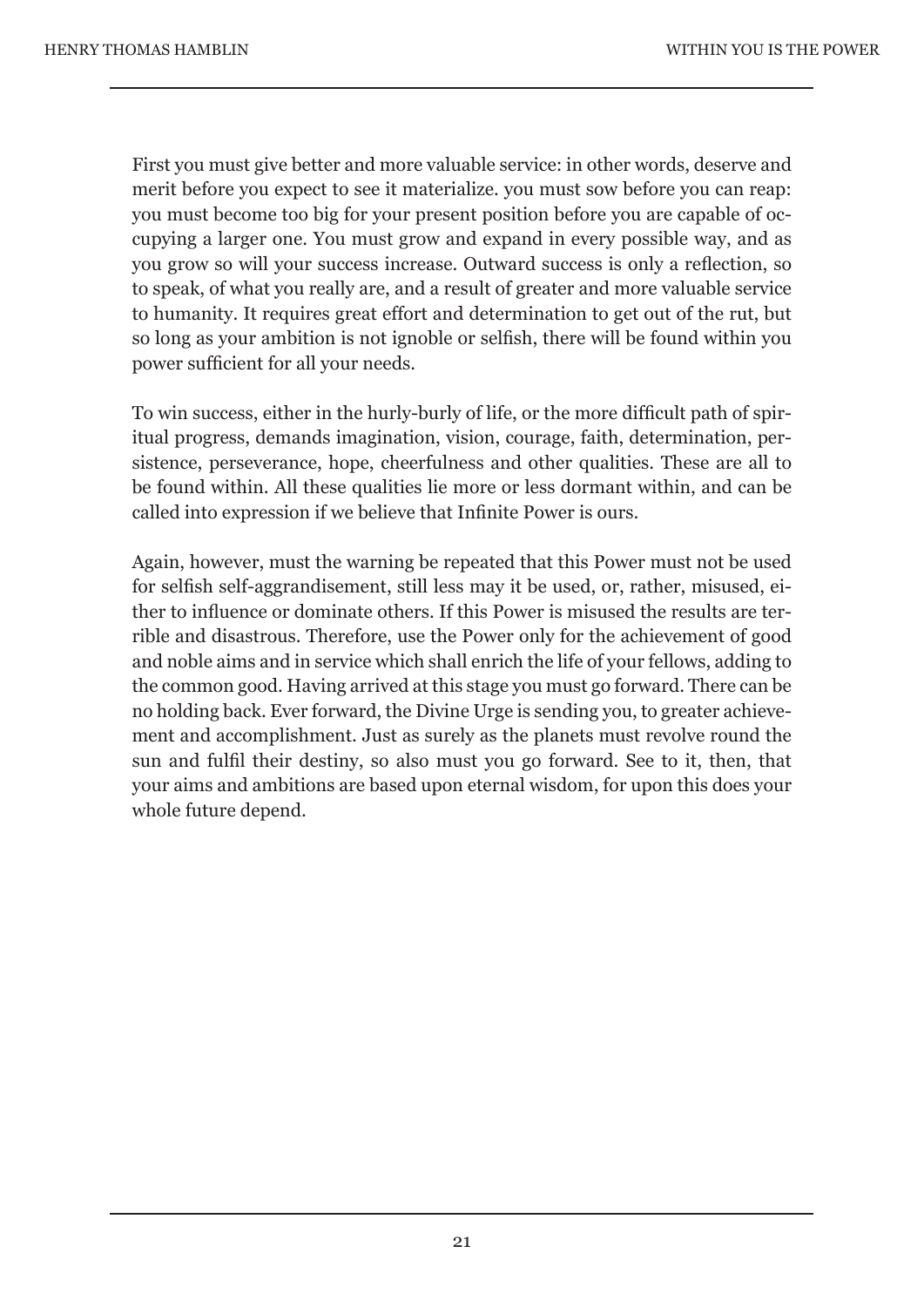# *Chapter 6*  **HEALTH**

—

IT is impossible, in a little work of this description, to explain why it is that one person inherits a weak and ailing body and another enjoys a strong and robust constitution. Sufficient for us here to notice that the days of rude, rugged health are passing, and that man is becoming more highly strung, nervous and psychic in his make-up. The old type of rude, unconscious health was due to the animal-like nature of man, which caused his body to be governed more completely by the instinctive mind. Less evolved humans are not affected, apparently, by the mental storms, psychic changes, and spiritual disharmonies that disturb the health of the more evolved types. We have an illustration of this in the case of some forms of insanity. The patient 'goes out of his mind,' with the result that his bodily health becomes wonderfully good. The instinctive mind takes control of things, and rude, robust animal health is the result. When the patient was sane and his mind filled with worry, ambitions, plans, cares, lusts, hates and griefs, he was probably very far from well. This would be due to the disturbing effects of his thoughts and uncontrolled emotions. When, therefore, his conscious mind gave way, he ceased to think of these disturbing things with the result that the instinctive, animal mind was able to work undisturbed.

It is of no use sighing for 'the good old times,' when people were rugged and strong in the way that savages are rugged and strong, for evolution has decreed that man shall change into a higher and more nervous and sensitive type. In this sensitive type wrong thoughts and emotions quickly produce pain and suffering. The majority of people do not know what good health is. Not only do they suffer from minor ailments, such as headaches, indigestion, rheumatism, neuritis, but they also never feel hearty or completely well. They are strangers to the joy of living. Life does not thrill them: nothing quickens their blood: they have no moments of vivid ecstasy—in other words, they do not live, they merely exist at a poor dying rate.

Again, the majority of people are susceptible to infectious diseases and epidemics, yet if they were really well, they would be immune. Instead, however, of seeking immunity through health, they are seeking it through the use of vaccines and serums, thus adding to the burdens which the body has to bear. AIl attempts in this direction are bound to end in failure, for. as fast as one disease is suppressed another one will appear.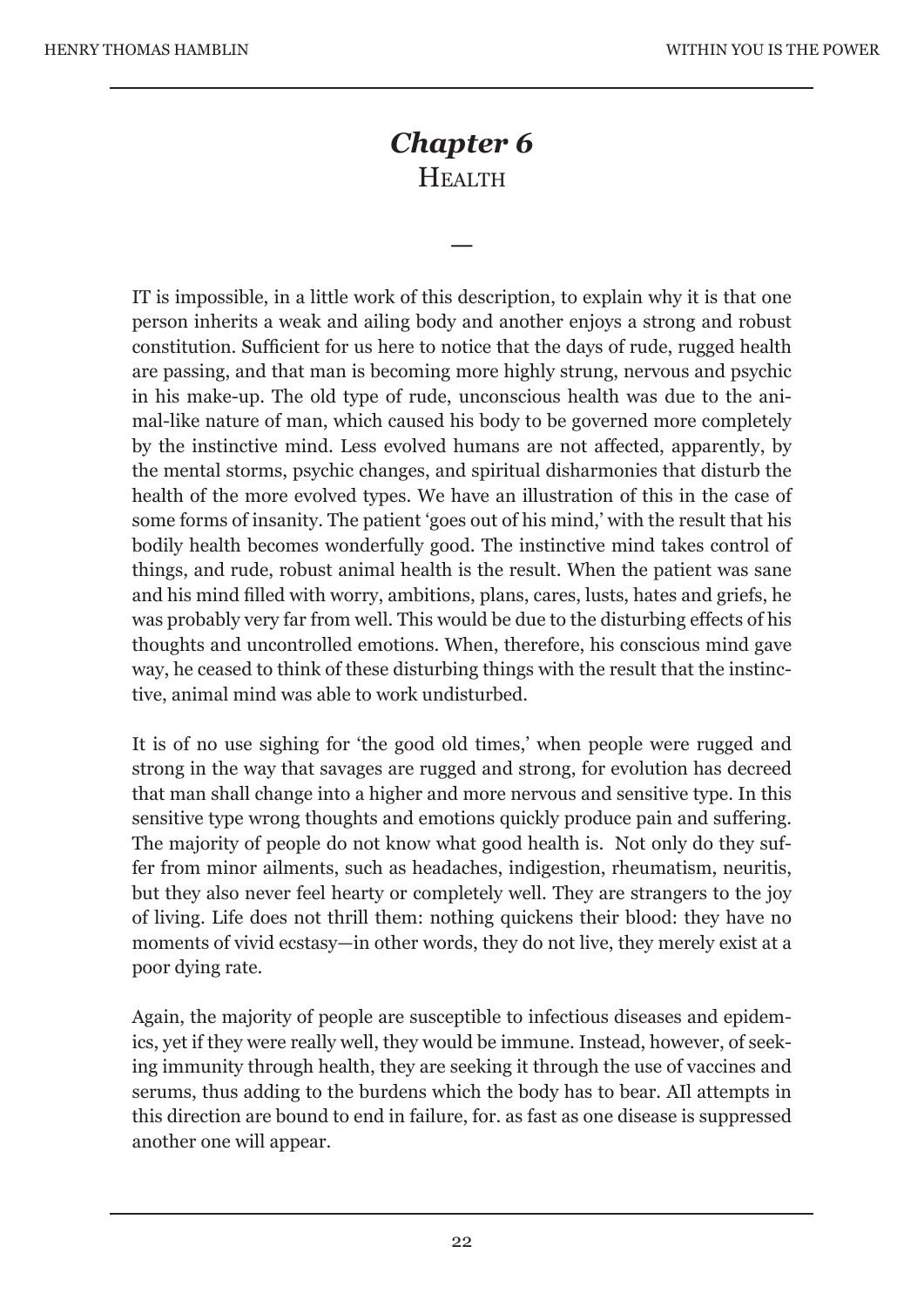Many people look upon disease and sickness as inevitable, yet the truth is that health is the normal state and ill-health an abnormality. In tracing back ill-health to its source, we find, first of all, that it is due to disobedience of natural law. Large numbers of people break nearly every known natural law of health, and are surprised that they become ill. Yet the wonder is that they are as well as they are. Yet while obedience to nature's laws and the use of nature-cure methods will carry us a certain part of the way, we find that there must be causes even deeper than those which are physical. We are confronted by the fact that there are many people who obey every known physical law of health, who bathe, exercise, breathe, eat and drink scientifically, who adopt nature-cure methods instead of drugs and serums, who yet cannot find health. Therefore we must search deeper and go to the mind in order to discover the cause of ill-health.

When we look to the mind we find a prolific cause of sickness. Man thinks himself into ill-health and disease. It is well known that thinking about disease and sickness produces them in the body. People who are forever thinking about disease, illness, operations and other morbid subjects, become a prey to these things. Those who believe that sickness is inevitable, manifest it in their life. Morbid thinking produces a morbid state of the body, causing it either to fall an easy prey to infection or to break down into chronic ill-health, or even disease. Allowing the thoughts to dwell upon morbid things is a sure way to sickness and invalidism.

Man is not only made ill by his own negative thoughts and emotions, he is also under the hypnotic spell of the race mind. 'The god of this world hath blinded the minds of them which believe not.' We are all under the spell, more or less, of a huge illusion. The evil, disease, sickness and other imperfections that we see and experience have no reality, in reality, but have an existence in unreality. Although they are not real in a real sense, yet they are terribly real to this present limited consciousness. By realizing the truth, and by thinking and living in its light and power, the hypnotic spell becomes broken, not completely, else we should not grow old, but to such an extent that a state of greatly improved health can be enjoyed.

We are also hypnotically affected by suggestion, which reaches us from a thousand different sources. The conversations of friends and acquaintances affect us adversely. Their belief in disease and sickness as realities, and in its inevitableness, colours all their conversation, and, unless we guard against it, this unconsciously affects us. Newspapers, magazines, books, all steeped in the same error, also influence us unless we have become too positive to be affected. From innumerable sources it is subtly suggested to us that disease, sickness, infection are realities that cannot be evaded, and to which we are prone. The effect of all this, putting it in simple and elementary language, is to divert the life power into wrong channels, thus producing disease and ill-health in place of perfection. The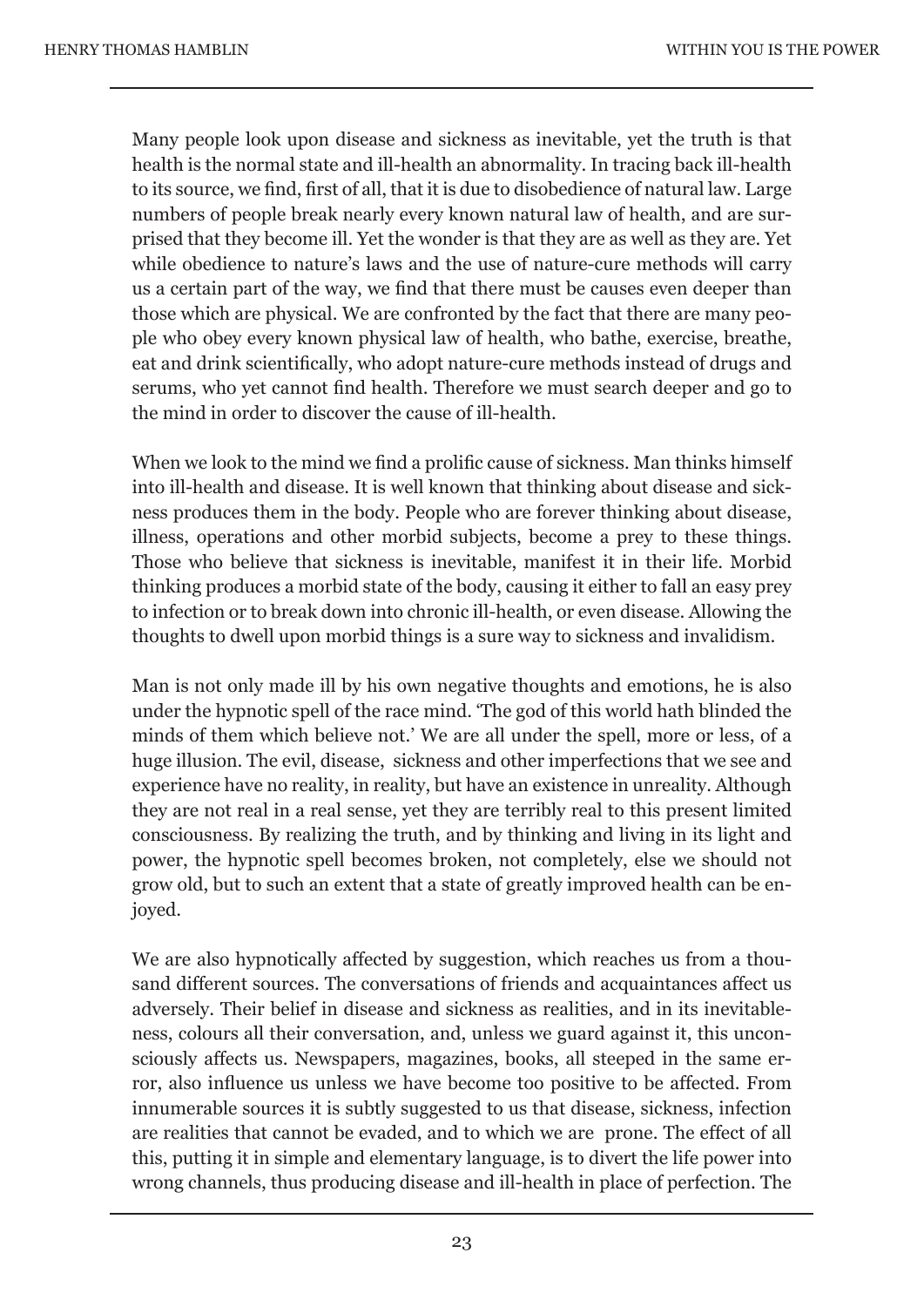normal state of health has to give place to a normal state of disease or sickness. The normal health-state is, however, restored when Truth is realized and the life lived in its light and power. Absolute Truth and Perfection stand behind all the illusion and imperfection of the sense life. It is by realizing the Truth and the perfection of the Reality, and by establishing the thought-life in Truth, so that our thoughts cease to be negative and based on error and illusion, that health is to be found.

It is often said that ill-health is the result of sin. It is, for thinking about disease, sickness and ill-health, believing them to be inevitable, is one of the greatest sins. The way of life is to walk (think and act) after the Spirit (which is perfect, whole, immortal and incorruptible) and not after the flesh (corruption, disease, sickness, death). By thinking 'after the flesh' we dishonour God who is absolute Wholeness and Perfection, and cut ourselves off from the Divine Life and Power.

But there are other ways by which wrong thinking destroys the health. Thinking thoughts of lust is a prolific cause of unhappiness, sickness and nervous disease. The divine forces of life are directed into a wrong channel, resulting either in indulgence, an inevitable weakening of body, brain and will, or in repression and its consequent nervous diseases. If the thoughts are allowed to dwell upon impurity, evil results must follow in some form, either in action or ill-health, or both. Thought must be controlled and reversed continually. Not repressed, but reversed, be it noted, for there is a tremendous difference between the two. Repression creates nervous trouble, but by reversing or transmuting the thoughts the life becomes transformed, and bodily health greatly improved.

Further, indulging in thoughts of hate, resentment, ill-will, fear, worry, care, grief, and anxiety, produces ill-health, and, by lowering the tone of the body, lays it open to infection and disease. We therefore see that the state of the mind and the character of the thoughts are important factors which cannot be ignored. It is useless to treat ill-health or disease if they are merely the external effects of hidden causes of the mind. In order to effect a cure we have to get back to the cause of the trouble.

Thought control is a great assistance. Substituting a right or positive thought for a wrong one, will, in course of time, work wonders in the life. In the sub-conscious we have an illimitable power of extraordinary intelligence. According to our thoughts this wonderful power either builds up health, harmony and beauty in our life and body, or just the reverse. The power is good, the intelligence is apparently infinite, but it goes wherever our thoughts direct it. By our thinking, therefore, we either create or destroy, produce either good or evil. If, therefore, all our thoughts are good, positive and constructive, it follows that both our body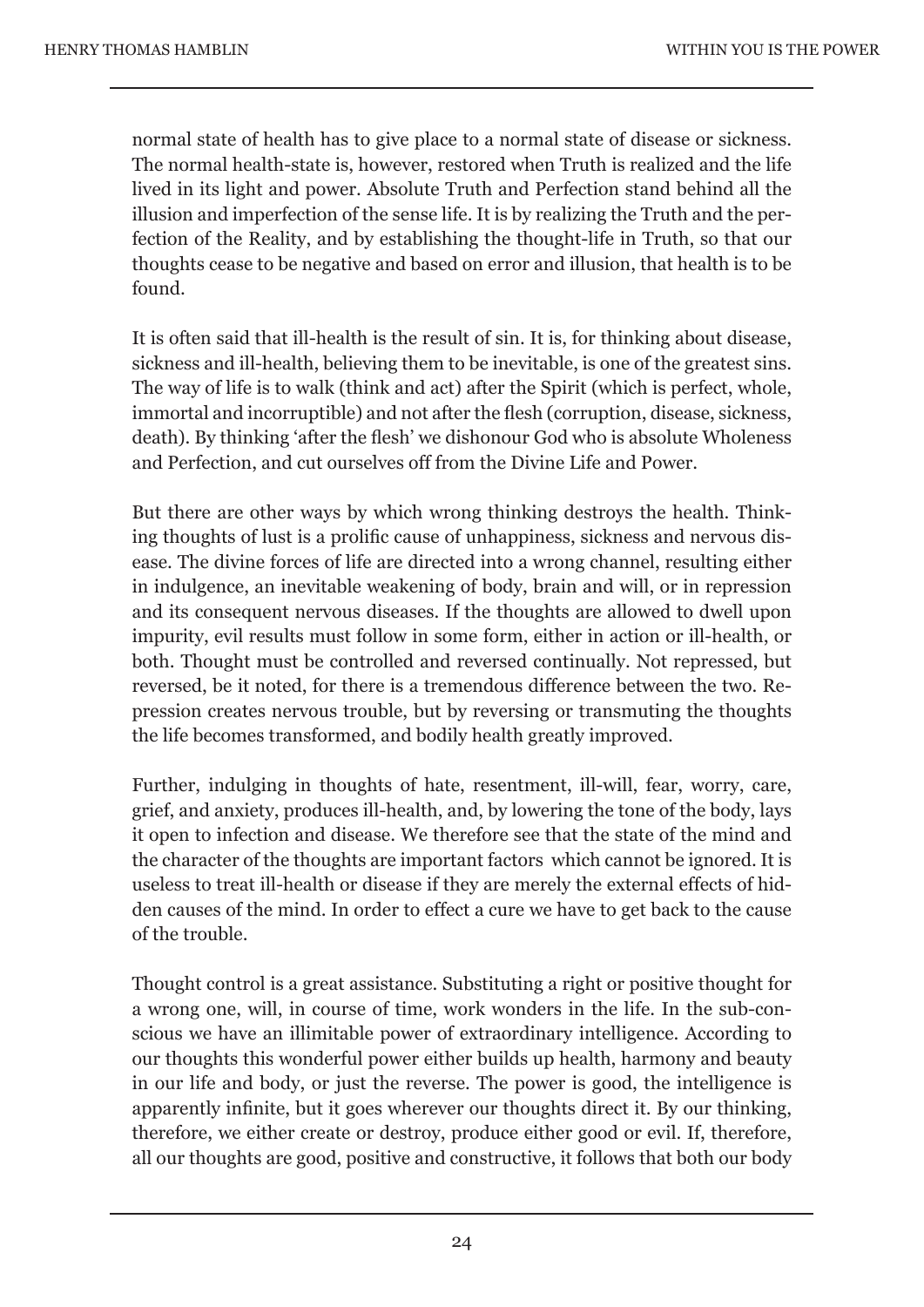and our life must become built up in harmony and perfection. The question is, can this be done? It can be done if we have the desire, and persevere in the face, often, of seeming failure.

Some readers may say, at this point, that they have no desire to be so frightfully good, that they are not prepared to give up lust, impurity, hate, anger, malice and thoughts and emotions of this kind. Very well, if this is so, they must go on and learn, through suffering, the lessons which they refuse to learn willingly.

Others may say: 'Yes, I want to control my thoughts, but how can I cease to worry when I have so much about which to worry, and how can I cease to hate when I have been so deeply wronged?' This brings us to an even deeper cause of ill-health than that of mind, viz., the attitude of the heart. Our scriptures tell us that 'as a man thinketh in his heart so is he.' By 'heart,' is meant the soul or feeling, desiring part of man. It is here where the conflict between the self-will and the Divine Will, between the desires of the flesh and the longings of the Spirit, take place. The real root cause of all unhappiness, disharmony and ill-health is spiritual, and not merely mental or physical. The latter are contributory causes, but the former is the fundamental cause. Spiritual disharmony is in reality the cause of all illhealth and disease. Until spiritual harmony is restored, man is a kingdom divided against itself, which, as our Lord said, cannot stand.

Healing, then, must be of a spiritual character. Until this harmony exists there can be no overcoming of hate thoughts, fear thoughts or worry thoughts, and until these are overcome there can be no true healing. Our Lord's healing was a gracious healing of the Spirit. It restored inward harmony by forgiving sin, by changing the heart's desires, by bringing the will of the subject into harmony with the Divine Will of the Whole. Our Lord's healing was not accomplished by means of suggestion, neither was it achieved by human will power; it was done by bringing into harmony of the heart and desires and will with the Divine Will. At the same time there must have been a revelation of the truth that the Will of God is love, wholeness, joy and perfection, and not disease, sickness and misery.

Mental healing does not become possible until we have made our peace with God. Until we have surrendered entirely to the love principle, we cannot overcome our hate thoughts and malice thoughts or resentment thoughts, by transmuting them into thoughts of love. Until we surrender to the Divine Will and leave all our problems to the Infinite Mind, we cannot cease to worry and fear. Mental discipline and thought-control are necessary after this inward change has taken place, for we all have to work out our own salvation, but the essential thing is the inward heart surrender in love and trust. So long as we hate our brother, or fear what the morrow may bring forth, or worry about the things of this life, we can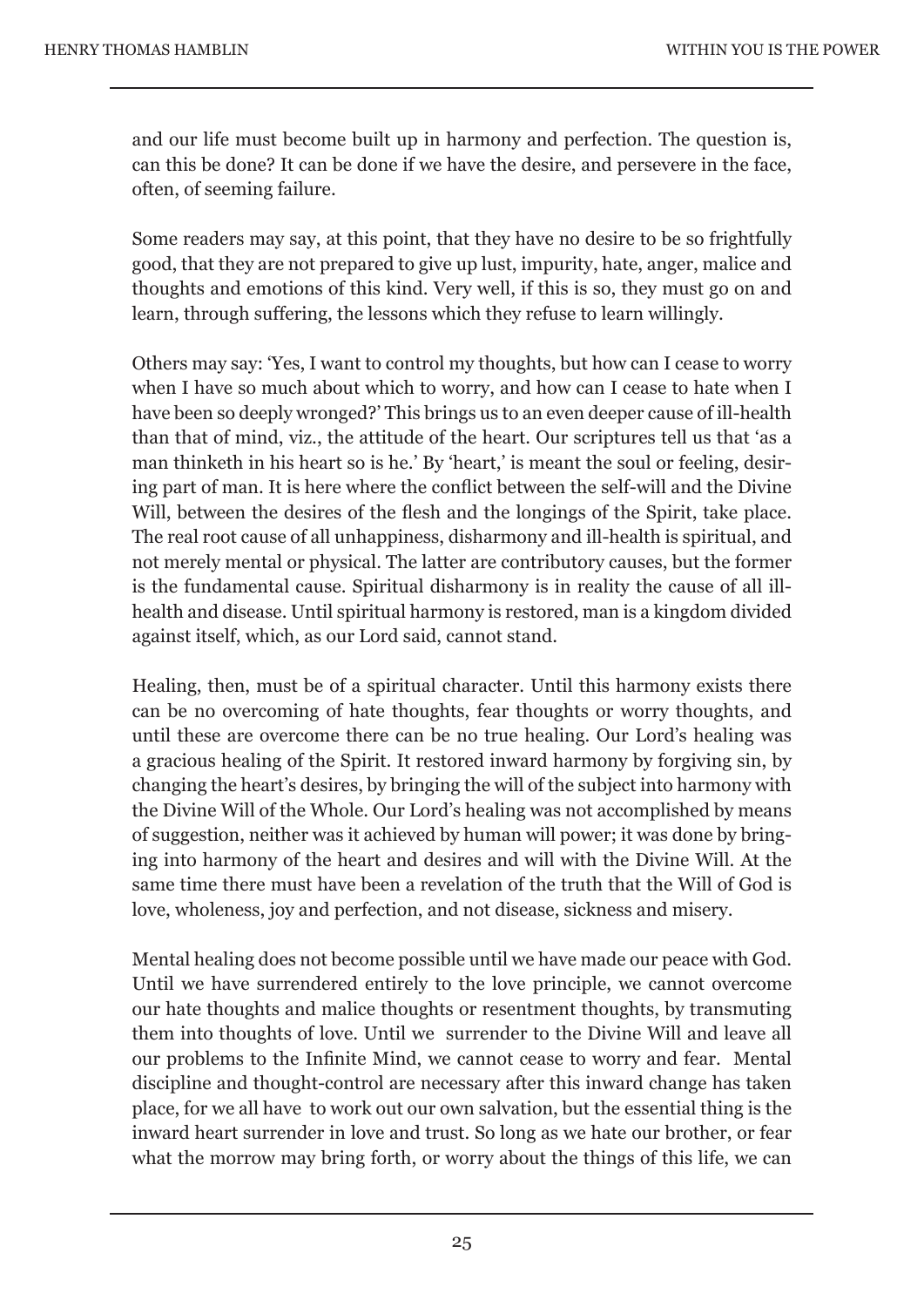never be well. When, however, we have become attuned to the Divine Harmony, and have learnt to control our thoughts and emotions and to transmute fleshly and material desires into loving service, a state of wholeness is the inevitable result. Old, deeply-seated disorders die away, and a steady improvement in the state of health takes its place.

In order to regain health it is necessary to raise oneself up continually to the Divine Ideal of health, harmony and perfection. But this is useless if there still remains a clashing of the personal will with the Divine Will, or if there is any hate, malice, envy, or fear in the heart. The will must be surrendered to the greater Will (this, in reality, is our highest good, for the fulfilment of the Divine Will is the happy destiny of man): the heart must forgive and be filled with love; fear must be cast out, and replaced by confidence and complete trust, before we can enter into that happy, care-free, restful state which is necessary for healing. Health is harmony—a delicate balance and adjustment between spirit, soul, mind and body. This harmony is dependent entirely upon the greater harmony between ourselves and God. So long as there is a conflict of will, so long as there is hate or resentment, so long as there is selfishness or while there is fear, this harmony cannot exist. Therefore, the bed-rock cause of health is spiritual harmony, all healing being a restoration of harmony between man and his Divine Source.

When this harmony is restored, man is no longer a kingdom divided against itself, for he becomes established in unity: he works with the Universe and the Divine Laws of his being, instead of against them. The Divine Life and Power flow through him unimpeded, promoting perfect sub-conscious functioning. His thoughts become cleansed at their source ('Create in me a clean heart, O God, and renew a right spirit within me,' 'Cleanse Thou me from secret faults'). He becomes free from the hypnotic spell of the race mind: his eyes, through the influence of the Divine Spirit, become opened to the Truth; therefore he is no longer blinded by the prince of this world. In the Divine Union he becomes free. (In Christ all are made alive.)

The subject of grief and its effect upon health has purposely been left to the last. No amount of right thinking will prevent bereavements in this life. These form part of the necessary discipline of life, and it depends entirely upon how we meet our trials whether they shall be hurtful or the greatest possible blessing. By rebelling against life's discipline, griefs become hurtful, but the hurt is not in the bereavement itself, but in the attitude of the mind and heart. Until the soul is able to drink the cup of sorrow willingly, and say 'Thy Will be done,' bereavement is hurtful, destroying both health and happiness. The cause of the hurt is, however, in the hardness of heart, and not in the bereavement itself. There must, therefore, be submission and acknowledgement that the discipline is necessary. This does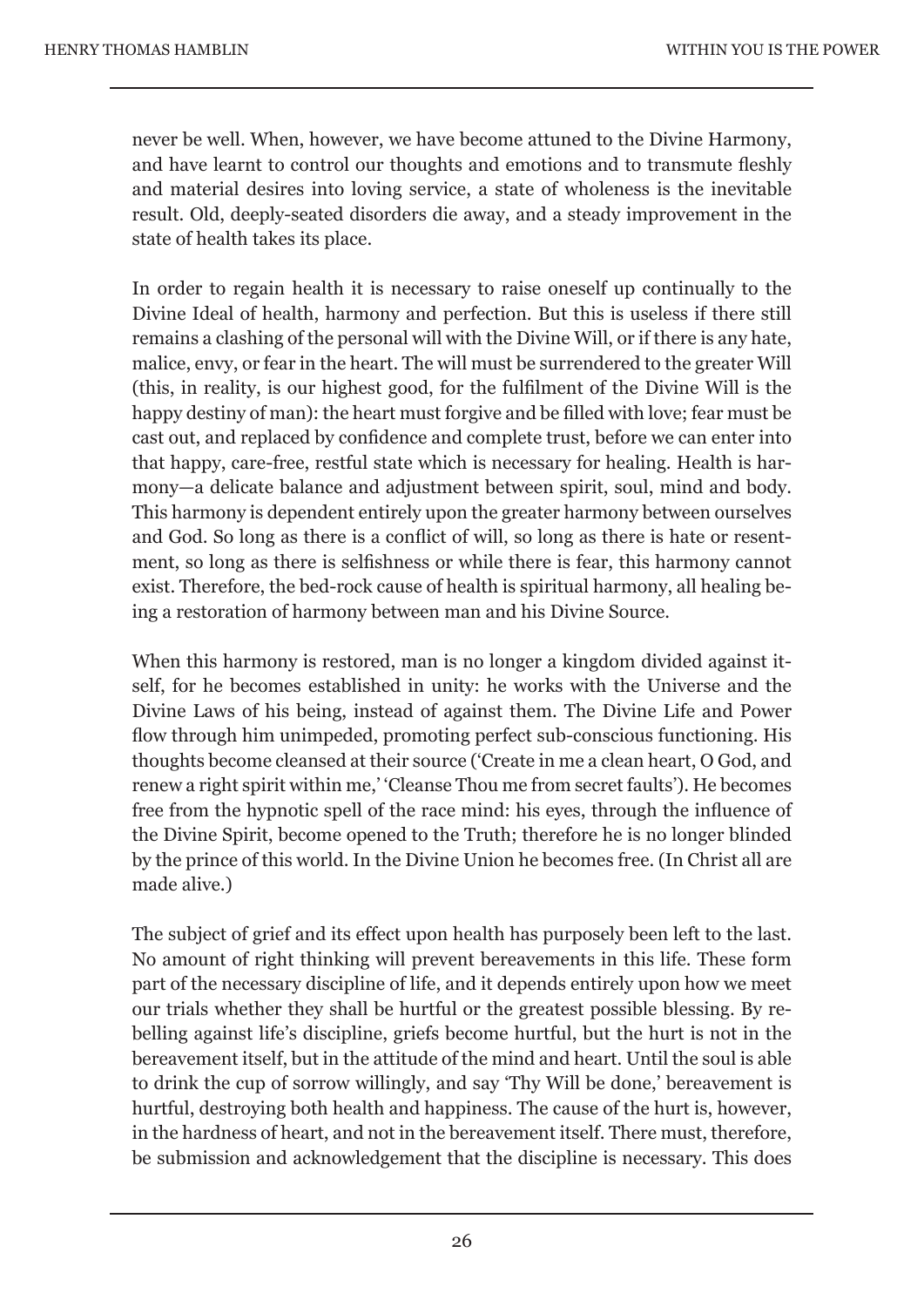not imply, however, a weak giving-in to grief and mourning. One who has been bereaved can never, it is true, be the same again, for he or she becomes more chastened, more loving, more sympathetic, richer and more mellow in character.

The loved one can never be forgotten, but that is no reason why the heart should be bowed down by grief and the life made desolate by sorrow. In such cases true religion, not religiousness, is the only thing that can satisfy the soul, harmonize the mind, and heal the body. To be established in Truth, knowing that all is well: that God makes no mistakes and that there is, in reality, no death but only change, is the only way by which bereavement can be made to be a blessing in disguise. When this stage is reached, grief is overcome, death being swallowed up in victory. The only panacea for all life's troubles is conscious harmony with our Divine Source and the Divine Will and Purpose which desire only our highest good.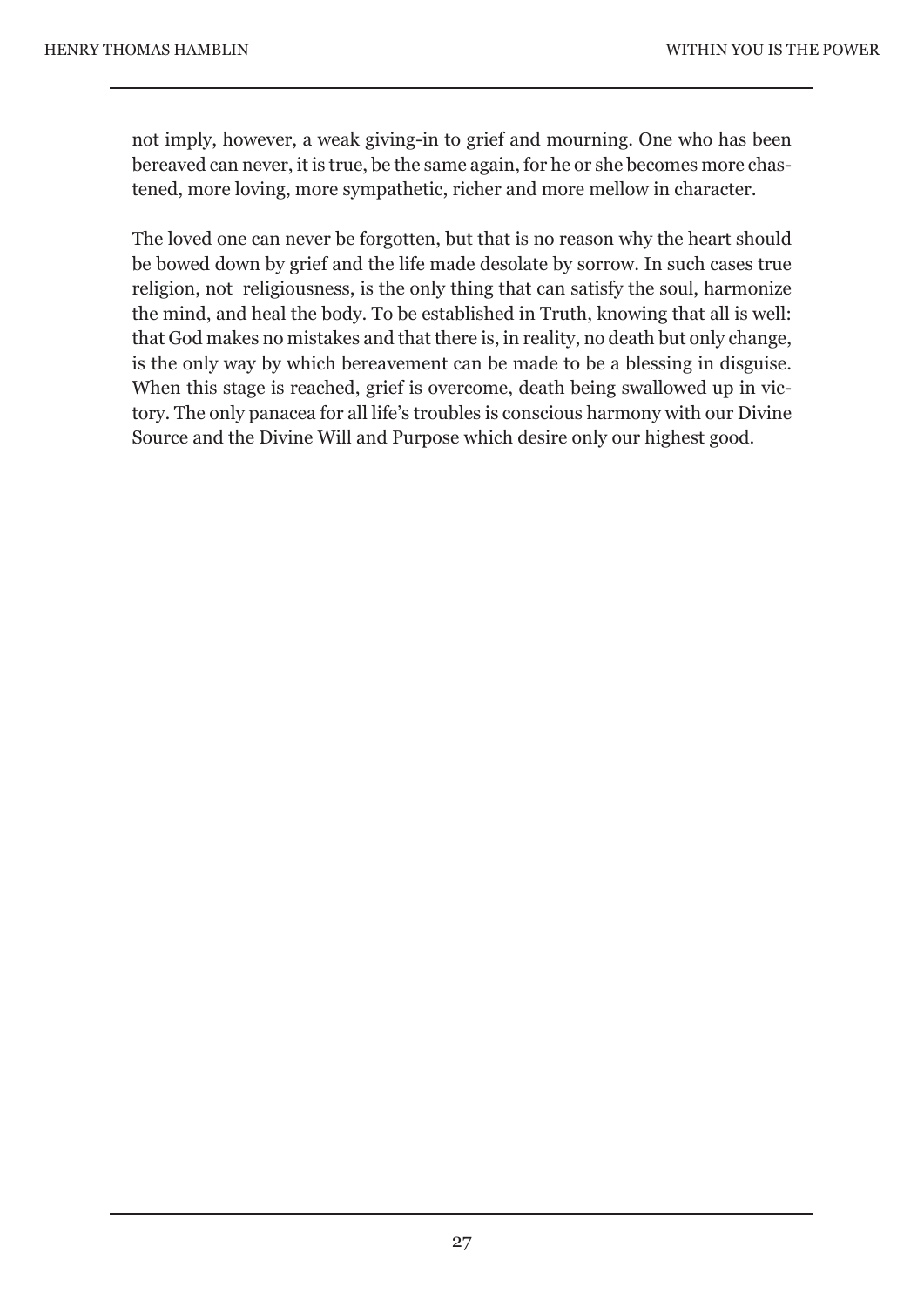### *Chapter 7*  THE SECRET OF ABUNDANT SUPPLY

—

IT is a metaphysical truth that the outward life is a reflection of the thought life. Our life is affected by our habit of thinking and attitude of mind, in two ways: first, all our actions are unconsciously influenced by our thoughts, thus helping to bring into manifestation, or attracting to us, an environment that corresponds to our thoughts.\* Secondly, we discharge or emit an influence, silent and invisible, that no doubt affects other people. They are probably not aware of it, but they are either repelled or attracted by this silent influence. Thus, if our thoughts and mental attitude are of the wrong type, not only are our actions affected thereby, but also we exert a silent influence that assists in driving the right type of friends, opportunity, success and every possible good away from us. The reverse also is equally true. By right thoughts and a correct mental attitude we naturally attract to us all the good of which our present life is capable.

\*This may seem, at first sight, to be a sweeping statement, but two homely illustrations will prove its reasonableness. First we will take the case of a man committed to prison for law-breaking. His environment is obviously due to his wrong actions, the latter being the offspring of his thoughts, for all actions spring from thoughts. Next let us take the case of a man who is the trusted head of an efficient business. Obviously his position is the result of his actions, for he has climbed to it by hard work and faithful service, all due in the first place to constructive thinking and right attitude of mind.

The Bible tells us that as a man thinketh in his heart so is he. It is equally true to say that as a man *is*, so does he *think*, and, that as he thinks, so do his outer life and circumstances become. Therefore, as a man is, so is his environment. This may sound rather metaphysical, but it is really quite simple, and proof meets us at every turn. Take a man from slumdom and put him in nice surroundings, and note what happens. Very soon he either drifts back to a slum or turns his new house into a slum dwelling. Take a man of higher type, and put him in a slum, and soon he will either leave the slum or change his slum dwelling into a more decent habitation. Put a slut in a mansion, and she will turn it into a pig-sty, but put a woman of a higher type in a hovel and she will make it clean enough to entertain royalty. Therefore, before you can change a person's environment it is necessary to change inwardly the person himself. When a man becomes inwardly changed and filled with new ambitions, ideals and hopes, he, in course of time, rises above his sordid surroundings and attracts to himself an environment that corresponds to his new state of mind. It would be useless to tidy up the house of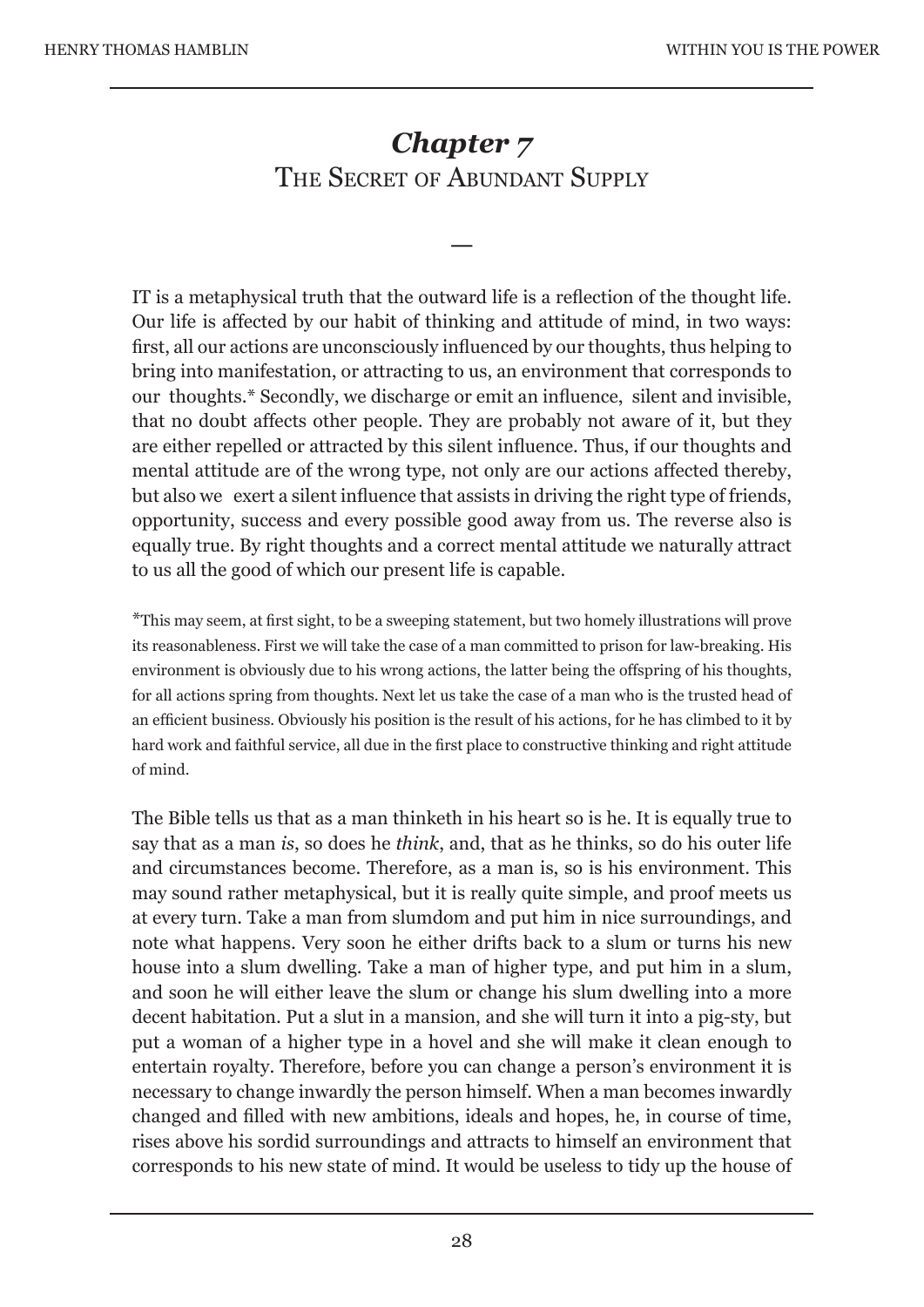a slut for her, for she would soon make it like a pig-sty again, but if you could get a new ideal of neatness, cleanliness, order and spotlessness into her mind, she would not rest satisfied until her immediate environment corresponded in some measure at least, to her mental ideal or image.

Very often, the failures of a man's life, and its disharmonies and poverty, either comparative or real, are outward symbols of his weakness of character. He may have ability in plenty, but he may lack application or steadfastness, and thus he fails in all his undertakings, and has to be kept by his wife and daughters. He will assure you that his circumstances are due to ill-fortune, but the actual cause of his failure is in his character or, rather, lack of character.

If, therefore, a man's poverty and lack, or financial difficulties, are due to weakness of character which manifests in his work and dealings with others, in the form of inefficiency, poor service and bad judgment, it follows that he, himself, must change before his circumstances can be permanently altered for the better. The difficulty in dealing with unsuccessful people is in getting them to realize that they, themselves, are the cause of all their troubles. Until, however, they do realize this, their case is hopeless, and it is impossible to help them, but when they acknowledge that the fault is theirs, they can be shown that there is a remedy for their ills and a way out of their difficulties, by means of self-improvement. Let them then search for hidden weaknesses, and build up those weak places in their character, such as lack of grit, determination, steadfastness, persistence, patience, probity, decision, which are the cause of their troubles, and they will find that their circumstances will gradually change for the better. Everything comes from within—first within, then out, this is the law—therefore the change must always take place within.

Going more deeply into the subject and becoming more metaphysical, it is necessary to point out that the cause of all manifestation is Mind. We have already seen that a man's mind and character are reflected in his circumstances; now let us think, for a moment, about the Mind that is Infinite. The whole universe, which is, of course, infinite in extent, has its origin in the Divine Mind, and is contained within this Infinite Mind, just in the same way that you can hold a mental picture in your own mind. God's Universe, as it is imaged in the Divine Mind, is perfect. We see it as imperfect, because we receive only a finite sense-perception of that which is perfect and infinite, from this forming, in our minds, an image that is necessarily imperfect and finite, which we project outwards and, not knowing any better, think is real. But the universe, as imaged in the Divine Mind, and as it actually is in reality, is both infinite and perfect: it is also infinitely perfect. There is no poverty or lack in a universe that is infinitely perfect, whole and complete in the Divine Mind. Poverty and lack have their origin in the mind of man: they have no place in the Mind of God.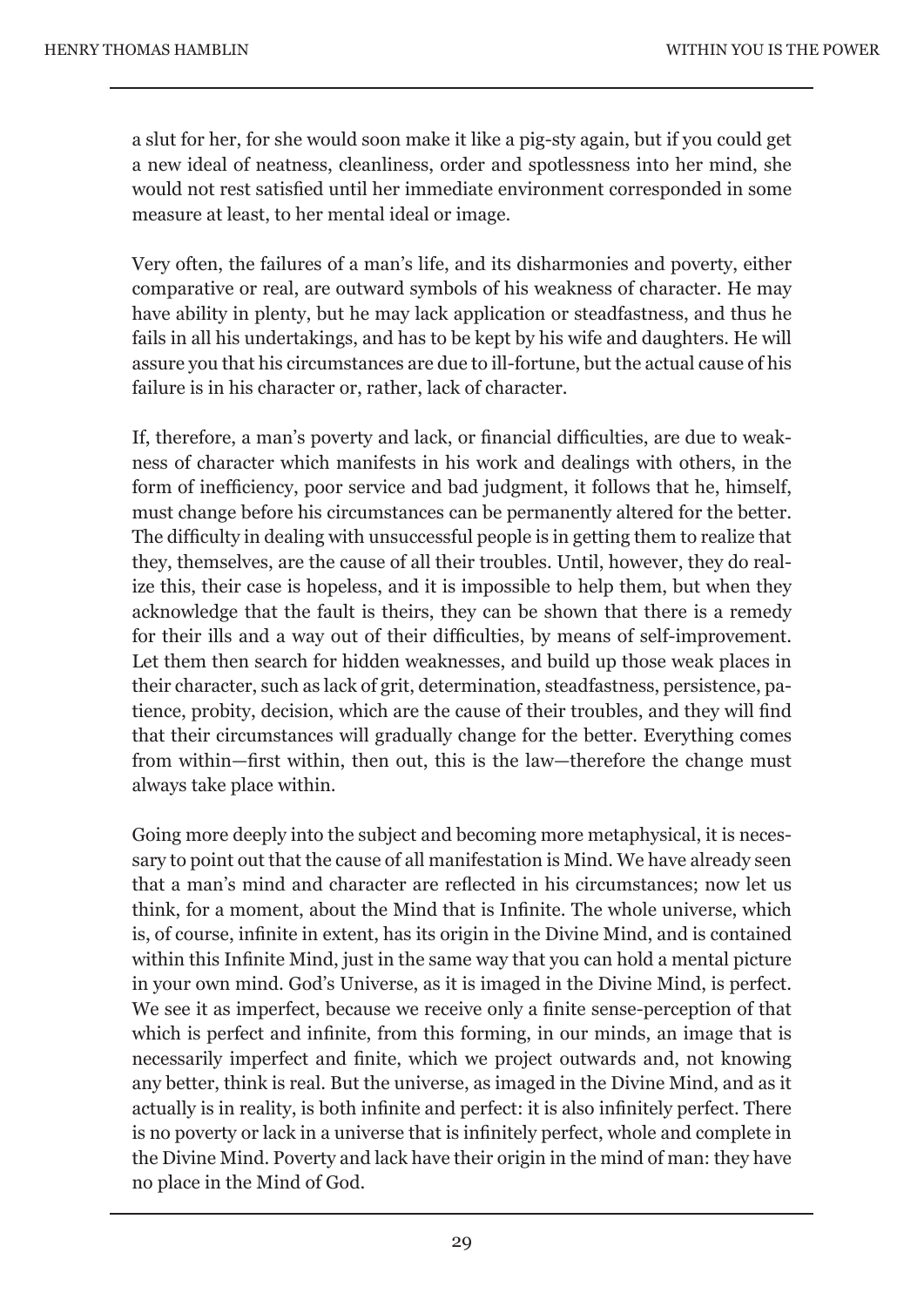We cannot, in a little elementary work of this kind, go more deeply into this extremely fascinating subject. Sufficient if we say here that the only Reality is infinite perfection and wholeness, therefore there cannot be any lack at all (in reality). The obvious lack and poverty that we see around us are the product of the human mind. Those who live in a consciousness of poverty and lack, go through life closely fettered by limitation. They can never escape from poverty, it dogs their footsteps like their shadow. In fact, it is a shadow or reflection, in the outer life, of their state of mind and mental attitude.

On the other hand, those who live in a consciousness of sufficiency, are not troubled about supply. Their circumstances reflect their type of mind and mental attitude. It does not follow that they will be rich, for many of them prefer to live from hand to mouth, and quite large numbers of people have no desire whatever to possess wealth of any kind, but they have no worry about supply, for their needs are always met by sufficiency.

Many of our readers look upon the possession of wealth as an iniquity. Personally, I do not see how, at this stage, it can be altogether avoided. Capital is necessary for the conducting of business and for the carrying out of enterprises, but, as far as the hoarding of wealth is concerned, I certainly think that it is both unwise and unnecessary. There is nothing more deadening to the spiritual life than riches. There is always hope for the drunkard and the harlot, but it is most difficult although of course, not impossible, for one who is burdened by wealth to enter the kingdom of heaven. Some are able to do so, but they are allowed to enter simply because they hold their wealth as of no importance, merely as something of which they are stewards for a season.

The hoarding of wealth is just as unnecessary as poverty. They are both based upon a fundamental error. The error is in thinking that all supply, being material, must necessarily have a material source: that it is limited in quantity and therefore must be grabbed at and fought over. The truth is, of course, that the source of supply is Spiritual and therefore without limit; consequently, one who realizes the truth has no thoughts of poverty or lack and ceases to fear it. On the other hand, he has no incentive to hoard or to grab wealth, for of what use are riches to one whose supply is forever assured?

All who enter into this truth regarding supply, either despise riches or hold them very lightly indeed. They cease to have any desire for wealth. Why should they have any such desire? People hanker after wealth because they fear poverty with a deadly fear, and long for wealth because they think that its possession would release them from their fears. When, however, they know the truth, they also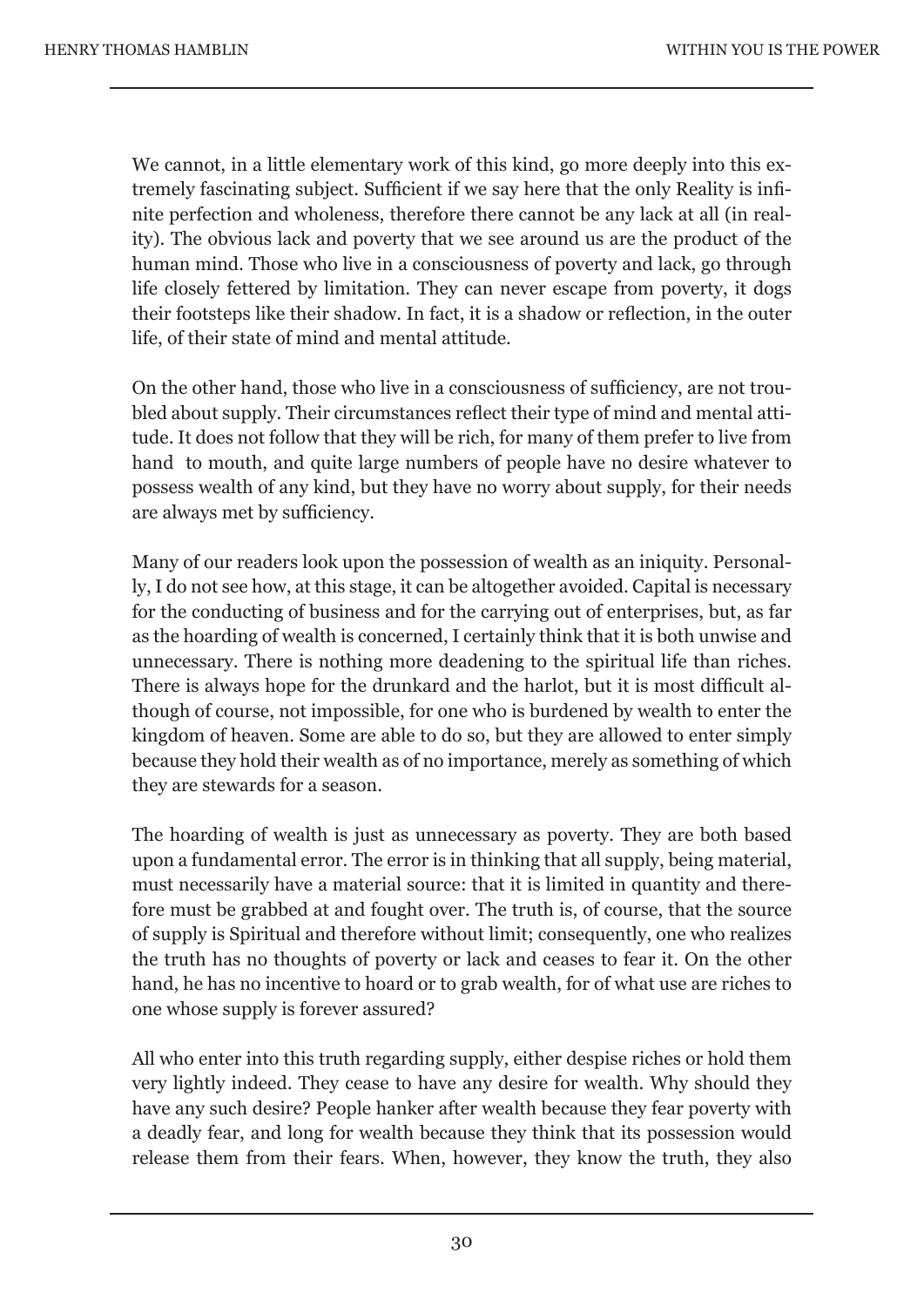KNOW that their wants will always be supplied, therefore they no longer desire wealth and its cares and responsibilities.

Wealth is just as abnormal as poverty. Our Lord showed this to be the case by choosing to be poor (but not in poverty) and by His teaching in the Sermon on the Mount. What Jesus promised was adequate supply, but not wealth or riches, to those who had sufficient faith in their 'Heavenly Father.' Many people live this planless life of utter dependence upon their Spiritual Source. They never become rich, but all their needs are supplied. Something always arrives in time to meet their requirements. Such a life requires a very live and active faith, but its results are as certain as the rising of the sun.

An understanding of the truth regarding supply is a necessary foundation for the faith without which the planless life is impossible. It is necessary to know the utter falseness and unreality of poverty and lack before we can trust in Divine Providence or the working of Spiritual (at the same time, mental) law. It is necessary to know that the universe is Spiritual: that God is Spirit, in whom we live and move and have our being, and that because we are a part, very small, but yet a part, of the whole, all our wants, all through the ages, must be supplied. Supply, sufficient for all our needs, is the reality. Poverty and lack, the product of lack of faith, of fear, of ignorance, of weakness of character, have their origin in the human mind, and are the unreality —the negative which has no permanence or reality.

When we have learnt the truth, it is necessary to live in the Consciousness of it, and to think and act and praise God, as though sufficiency were already ours. Not to spend money that we cannot afford to spend, nor to incur debt, but to live mentally in an atmosphere of abundant supply. We have to remember that the change in consciousness must take place first and become well established, before its effects can be seen to manifest in the outer life.

The entering of this higher consciousness where we know and realize the truth, viz., that the Source of all our supply is Spirit, and that the Divine Source is limitless, is not easy, although it is less difficult to some than others. It demands constant mental activity and watchfulness: it requires persistence and perseverance in right thinking, yet it is possible to those who are in earnest. By living in the consciousness of God's Supply and exercising a lively faith, the life becomes affected, principally due to both conscious and unconscious change of action.

Having dealt with the esoteric or inner side of the subject of supply, I will now treat it more from the outer or practical side, the latter being, of course, just as important as the former.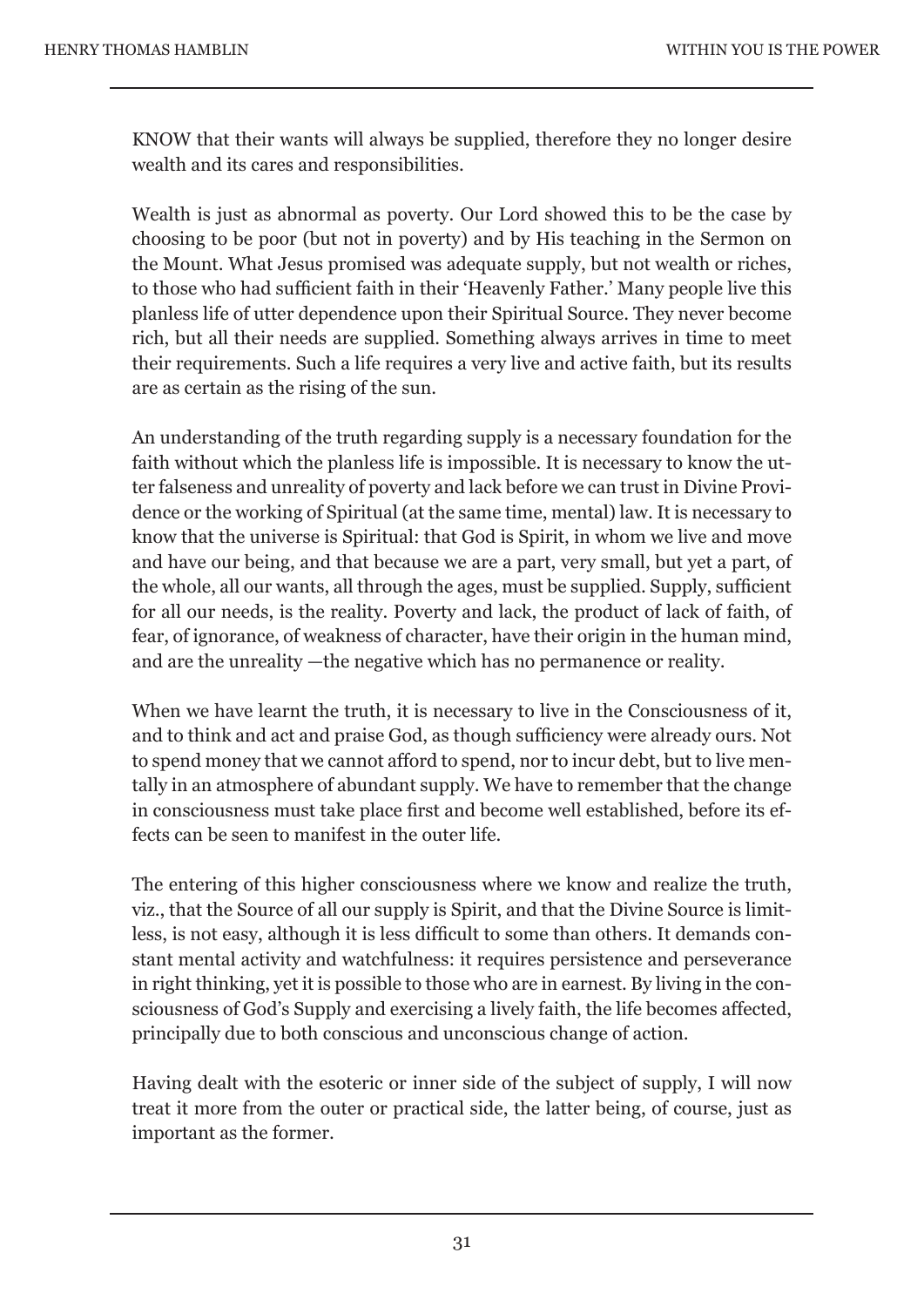The teaching of this chapter does not discourage industry and thrift, far from it. After the Lord Christ had fed the five thousand, all the leavings were carefully collected so that nothing should be wasted. This is in accord with universal law. There is a law of economy in both the natural and spiritual worlds. Nature appears, on the surface, to be very wasteful and prodigal, but, actually, she never wastes anything, if it can be avoided. Therefore, the action of the disciples was in accord with universal law. What a lesson for us! To be careful and saving is a mark of superiority both in mind and character. The wastefulness of the helpless poor is notorious. Those who are 'well to do' are far more careful and conserving than the very poor. There are exceptions, it is true, but the rule is that a man who cannot save money has not it in him to command success in life. Inability to deny himself certain things shows a weakness of character and lack of purpose which make success impossible.

Two men that I knew very well built fortunes upon £5, which they saved out of meagre earnings. It is always the start that is difficult; if you cannot overcome the preliminary difficulties you have not the steadfast purpose to hold your own in the battle of life. On the other hand, once the initial difficulties have been overcome, it is not difficult to get your barque into the currents of prosperity. When once you realize that there is unlimited abundance in which you can share: when once you learn to live in the consciousness of this abundance, at the same time living within your present income and doing your present work as well as it is possible for it to be done, you have set out on the path to affluence.

One who realizes and really believes that there is abundance and plenty for him, puts into operation a powerful law which will surely bring opportunity to him, sooner or later. Many, however, ruin their hopes by not knowing that for a time they must live a kind of double life They must be opulent in consciousness, but careful and thrifty in actual practice. The time will come when their means will largely increase, then, if they are wise they will live on part of their income, instead of living up to it. This will give them a wide margin for charitable purposes, for the taking up of further opportunities and for extensions. Many business men have to let golden opportunities pass, simply because they have saved little or nothing, owing to lavish private expenditure, or they have to let other people in to share their schemes who, in addition to taking a large share of the profits, may prove a serious handicap and hindrance in other ways.

While in its essence, the Source of Supply is spiritual, it comes to us through material channels, and, in order to have a share in it, it is necessary to earn it. We have to give something in exchange for what we draw from life in the way of supply. We must give in order to receive, and what we give must be something that the world wants or needs.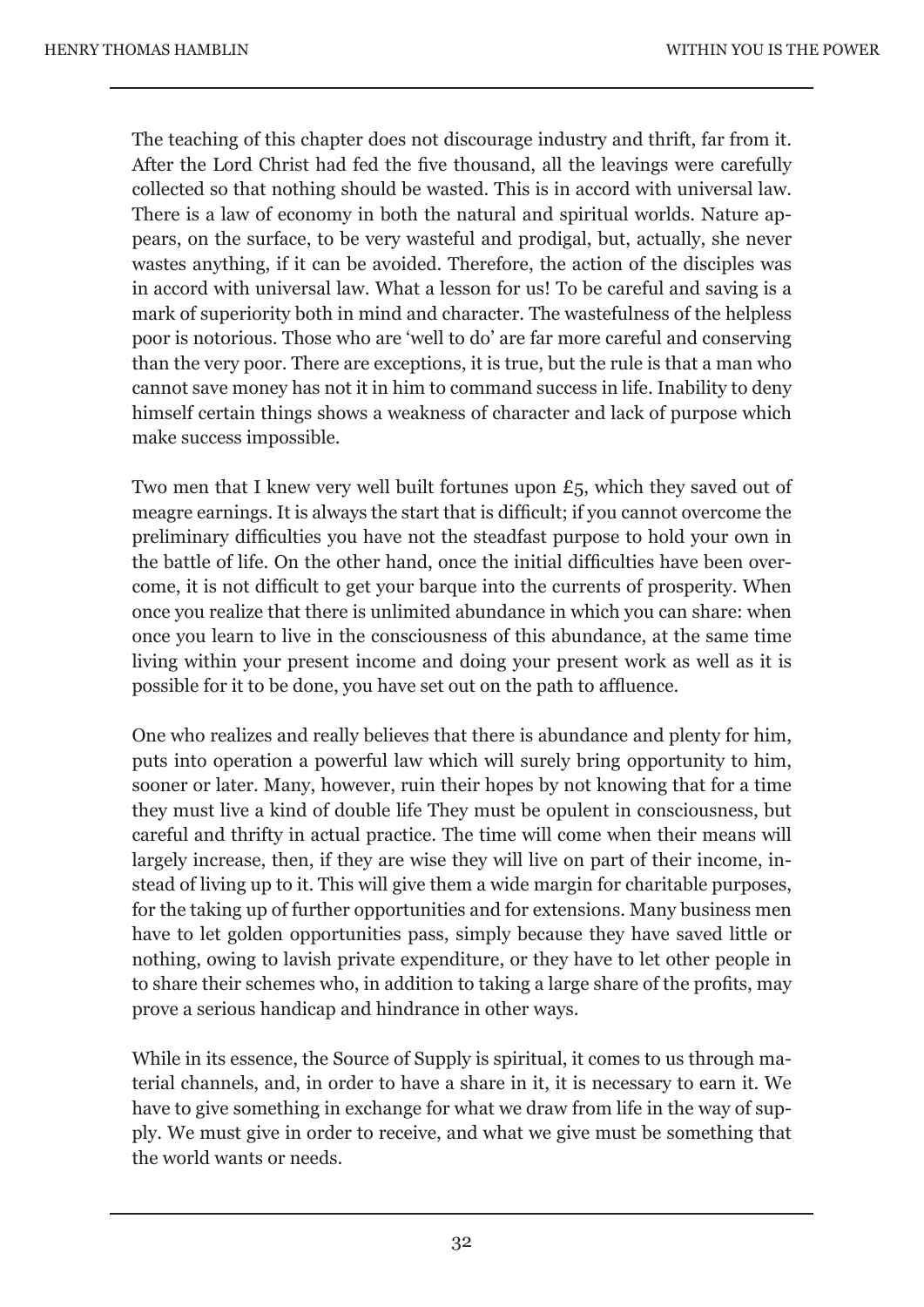The secret of supply is, then, to realize that there is unlimited abundance and to live in the consciousness of it, as completely as though no material channels existed, but at the same time, to work as zealously and be as careful as though there were no such thing as spiritual supply. At the same time we must give the world something that it wants, or otherwise serve in some useful capacity, exercising honesty, probity and justice in all our affairs. It is folly to expect abundance to drop ready-made in our lap; it must be earned by intelligent and faithful service.

Being a retired business man who started life with nothing, not even good health, I have looked at this subject from a businessman's point of view. The principle applies, however, to every walk in life, and each reader can adapt the teaching of this lesson to his or her particular needs.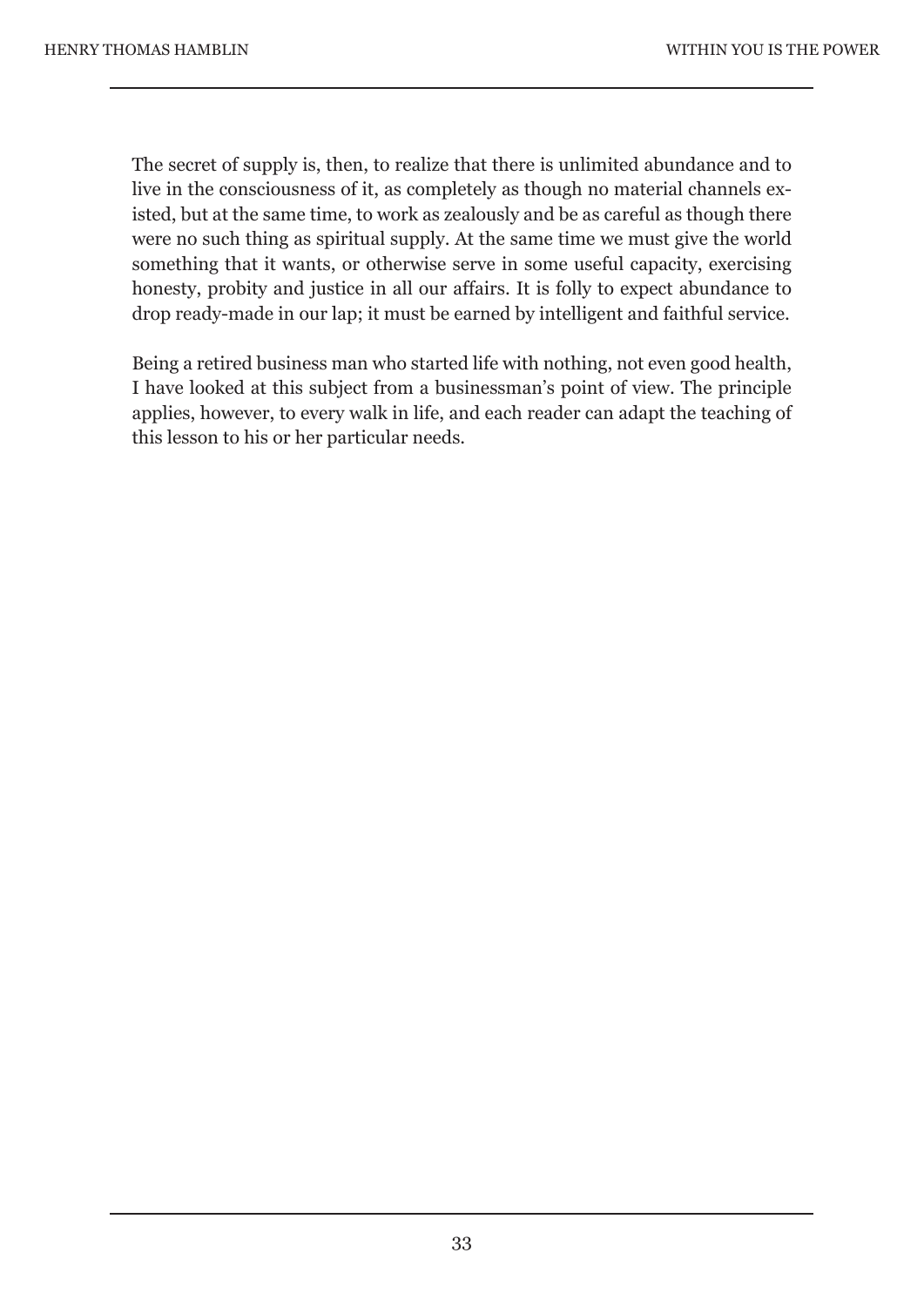# *Chapter 8*

### THE POWERS AND LIMITATIONS OF THE SUB-CONSCIOUS MIND

—

THE sub-conscious mind is the mind of Nature. It possesses extraordinary powers and intelligence, but no inspiration. It is instinctive: it is animal: it is natural: but there is nothing god-like about it—it is of the earth and the physical plane. It can be described as the inner forces of Nature resident within our body. Having said this we have said nearly all there is to be said about the sub-conscious, yet this is the mind of which some people have made a veritable god.

The sub-conscious mind, if led aright, is a very good friend, reducing all repeated thoughts and actions into habit, which, in time, become settled and part of the very life itself. Thus, by conscious right thinking and conscious right action, a good habit is formed, which becomes, in course of time, practically automatic. This, of course, builds up the character, which, in turn, affects the life. It will be seen, then, how important is the right use of this willing and faithful servant. It is no god, it has no inspiration, but it is a very useful servant, as we shall see.

Most of our actions or movements are done or made sub-consciously. The reason that practice makes perfect is that the sub-conscious mind learns to do the task, and, by so doing, takes it off our hands. How difficult it is to learn to drive a motor-car. How carefully, at first, we have to double de-clutch and obtain the right engine speed for a noiseless 'change' yet, after a time, the whole action is performed sub-consciously. It is the same with piano playing. Many players, some better than others, can play the most difficult classical music without consciously recalling it to mind. As soon as they try to remember the whole 'piece' leaves them, but as long as they leave the whole matter to the sub-conscious (which never forgets) they can keep on playing. I and my conscious mind are not doing much of the actual writing of this book. We think the thoughts and have something to do with the formation of the sentences, but the subconscious mind writes them down. If I had to think of each word and letter, my task would be hopeless, and I should become half dead with fatigue.

The sub-conscious mind, however, is even more helpful, for it does the bulk of our thinking, and can be taught to do a great deal more. If we had to think everything out laboriously, according to the laws of logic, life would be unbearable. Instead of this our sub-conscious mind does the bulk of our thinking, and, if we give it a chance, will do it in an extremely accurate manner, strictly according to the laws of logic and without the slightest fatigue. The more that we train the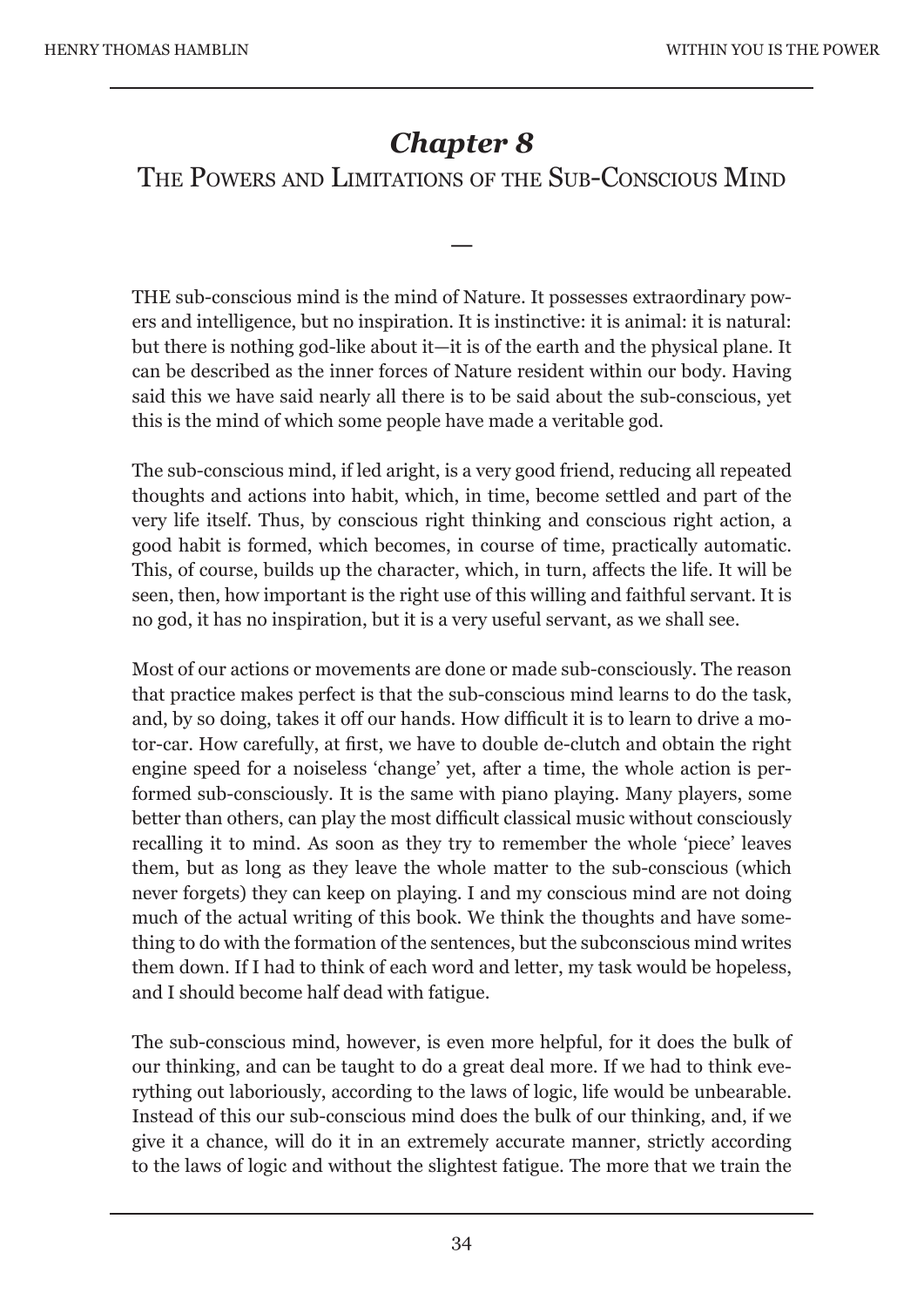sub-conscious to do our ordinary thinking for us, the less we suffer from fatigue. Fatigue is unknown to the sub-conscious mind, therefore we can never tire it or overwork it.

The sub-conscious mind can be made to do more and more work for us if we will delegate definite work for it to deal with. One who has learnt thought control, who can take up a matter, consider it in all its bearings, and then dismiss the subject from his conscious thought, is able to increase his efficiency a hundred percent, and reduce his mental fatigue almost to vanishing point. Instead of laboriously working out his problems and worrying and scheming over them, he simply dismisses them to his sub-conscious mind to be dealt with by a master mind which works unceasingly, with great rapidity, extreme accuracy and entirely without effort.

It is necessary, however, to give the sub-conscious every available information, for it possesses no inspiration or super-human wisdom, but works out logically, according to the facts supplied to it.

This great, natural, untiring 'mind downstairs,' as it has been called, is also capable of doing even more useful work still. A writer or speaker or preacher can collect notes and ideas for his article, book, speech or sermon, and pass them down to his sub-conscious mind with orders that they be arranged in suitable order, division, sub-division and so on. When he comes either to write or prepare the notes of his speech or sermon, he will find all the work done for him, and all that he has to do is to write it down, entirely without effort or fatigue.

Again, a business man who has learnt to make use of his sub-conscious mind in this way, need not juggle or worry or fatigue himself by planning and scheming for the future. All that he need do is to submit the facts to the 'greater mind downstairs,' and all the planning will be done for him, entirely without effort, and far more efficiently than he would have done it through laborious conscious thinking.

The following, which has just been brought to my notice, is a striking confirmation of the teaching of this chapter:-

In a recent issue of Collier's Magazine, an interview with Henry Ford appeared. He spoke of the way with which big business men deal with problems, and pointed out that they did not spend a lot of time pondering and puzzling over plans or ideas. He said: 'An idea comes to us: we think of it for a little while, and then we put it in the pot to boil. We let it simmer for a time, and then take it out.' What Henry Ford means, of course, is precisely what we have been saying, viz., that the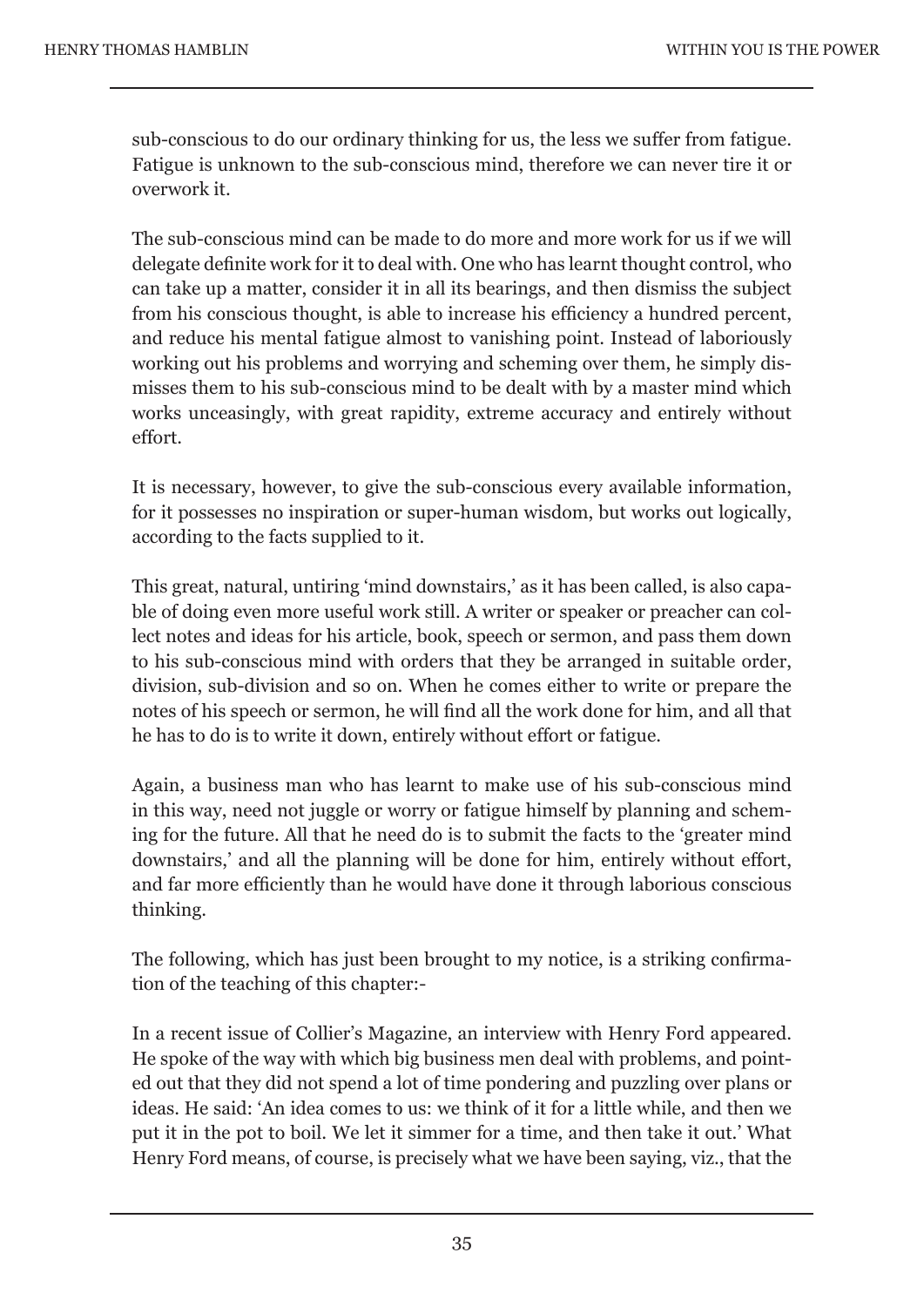idea or problem is dismissed to the sub-conscious mind, which works it out, and presents it to the conscious mind for judgment.

Yet again, an inventor or one who is constructing something mechanical, can make use of the sub-conscious mind in precisely the same way. Let him sum up the whole problem, arrange all his facts and available information, and pass them all to the sub-conscious mind, when, if a successful result is within the range of possibility, an answer or idea will be forthcoming. All this being done, mark you, without any effort whatever.

All this may seem, especially to some readers, rather wonderful and far-fetched, yet there is nothing occult or mysterious about it. I am perfectly sure that there is no great writer, politician or business man who does not make use of his sub-conscious mind in this way. He probably does so unconsciously, but his procedure is the same. Some employ the whole of their mind naturally. These become men of achievement, who occupy responsible positions, and who bear immense burdens without strain, worry or care. Responsibility sits lightly upon them, and they are serene and untroubled when in positions, and when confronted by tasks and difficulties, such as would drive an ordinary individual out of his mind. Such men develop their powers of attention and concentration (anyone who is in earnest can do this) to a very high degree. They are at great pains to get to the root of a problem, and obtain all the available data possible, but, after that, it is their subconscious mind that does all the work, and which arrives at a decision.

While it comes natural to a few to use their sub-conscious mind in the correct way, the majority of people find themselves unable to do so. Such, however, can acquire the art by training. First, it is necessary to learn thought control, so as to be able to take up a problem or dismiss it entirely from the mind at will. When a problem is passed on to the sub-conscious to be worked out, the subject must be dismissed entirely from the conscious mind. The problem must not be worried over, nor the thoughts allowed to dwell upon it; it must be left entirely to the sub- conscious. Second, every possible detail and information connected with the problem must be grasped by the conscious mind, and the whole matter, pro and con, visualized before being passed to the sub-conscious. It will be seen, then, that thought control of a high order is necessary, also powers of attention and concentration. These can all be developed by anyone who is really in earnest.

A good way of starting the use of the sub-conscious mind is to hold the problem in the mind just as one is going to sleep. There must not, upon any account, be any attempt made to solve the problem or to worry over it. Instead, the main facts of the case, on both sides, must be marshalled, and the case presented to the subconscious mind in much the same way as you would place it before your lawyer.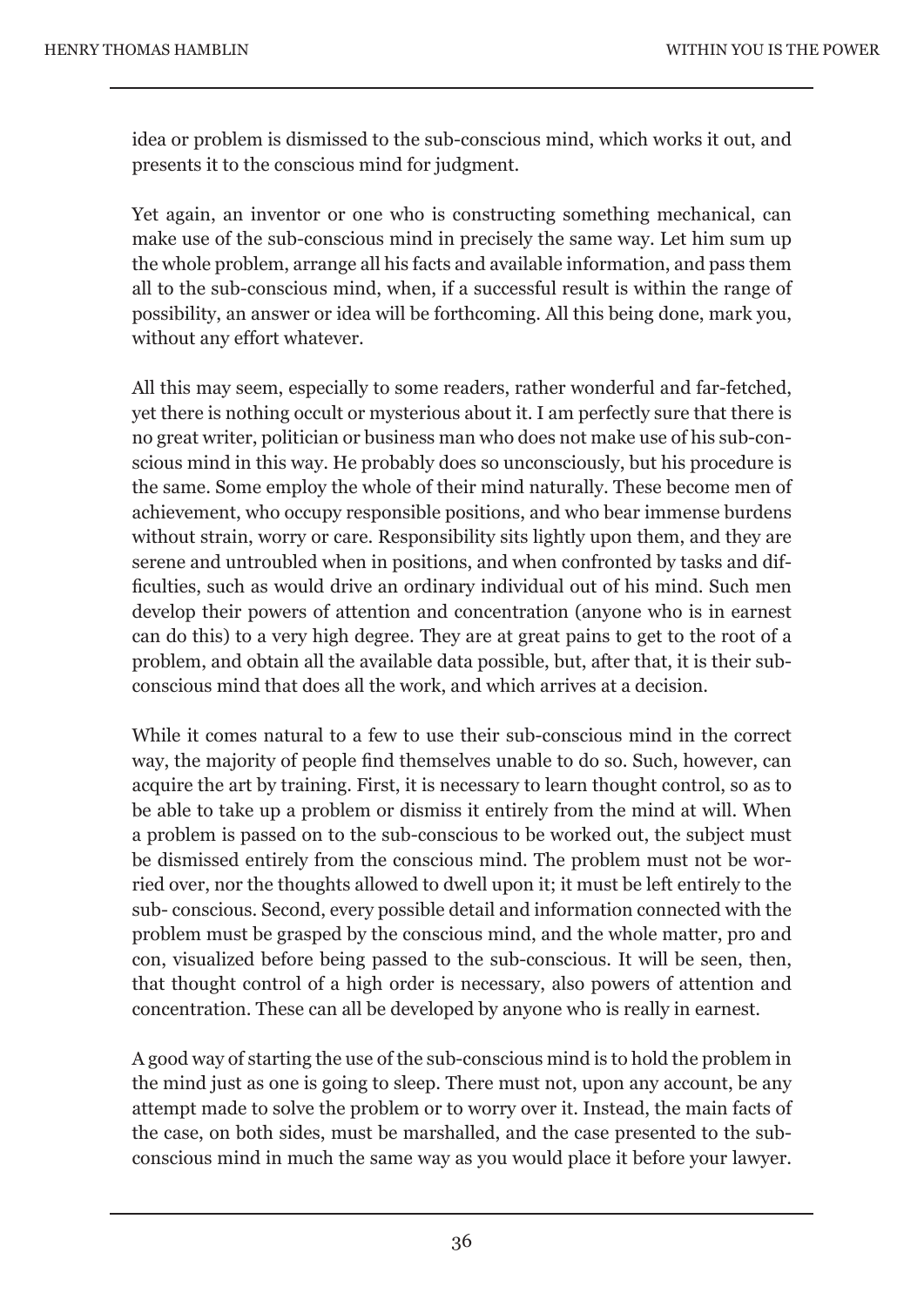Having done this, dismiss the whole matter to your sub-conscious mind, and in most cases you will find in the morning that a solution has been arrived at without any effort or fatigue on your part.

This, of course, is only one of the many ways in which the sub-conscious mind can, and does, serve its master, or the one who should be master. This great invisible force of Nature is forever working. Whatever ideal is held in the mind becomes woven into the life through the tireless working of the sub-conscious mind. Only set your attention upon high and lofty achievement, and you will focus all the invisible inward forces of Nature upon its accomplishment. In course of time you will reap as you sow. If you will direct your attention into the right channel, backing it up with energetic, conscious action, your sub-conscious will help you day and night, thus making success and achievement possible.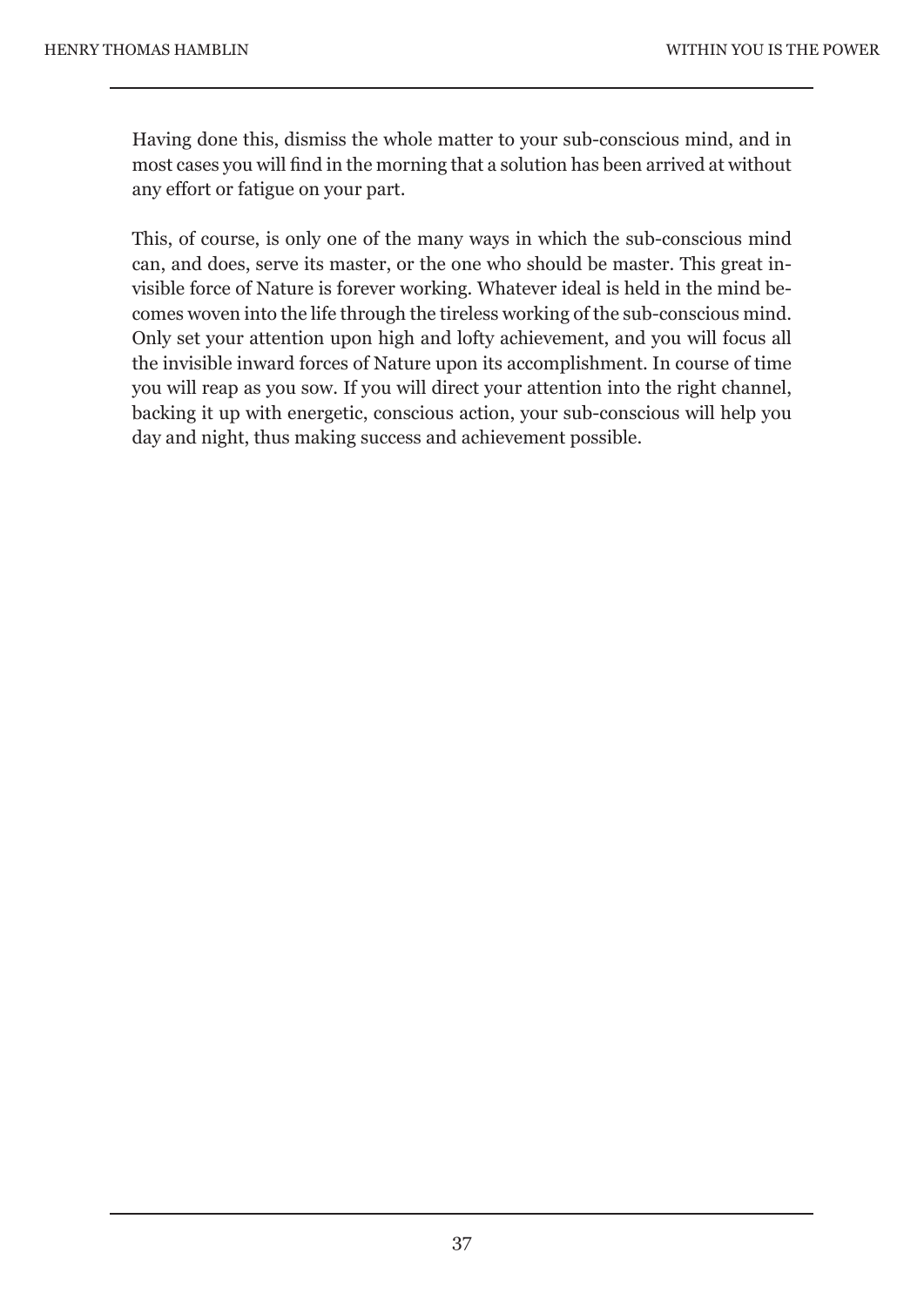# *Chapter 9*

THE USE OF THE SPIRITUAL OR SUPER-CONSCIOUS MIND

WE have already seen that the sub-conscious mind, wonderful though it be, is instinctive merely, lacking inspiration and what we call originality.

—

All inspiration comes from the Universal Mind, via the super-conscious. All poets and inspired writers get their inspiration in this way. The higher mind is nor recognized by Psychologists, but it has long been known to searchers of spiritual truth.

What we get from the sub-conscious is the outcome of facts and knowledge supplied to it. What we get from the super-conscious is direct inspiration from higher planes. This higher mind might also be called the Mind of Illumination, for those who can enter into it become illumined, being able to know the Truth and to see things as they really are, and not as they falsely appear to the senses.

This limited consciousness in which we live is bounded by our five senses. The universe that we see around us is partly real and partly an illusion. The real universe is Spiritual and infinite: what we sense is a limited, partial conception of a fragment of it. Our limited, finite conception of the universe is entirely misleading and erroneous, and so long as we rely on sense evidence and the human mind, we remain in darkness and uncertainty. When, however, we can rise into the super-conscious realm, our consciousness expands, transcending the senses and the limitations of the physical plane.

The Spiritual mind is, of course, only accessible to those who are more delicately attuned to its finer vibrations. Nothing that is worth having can be had without effort, and it is only after much self-discipline that it becomes possible for the student to raise his consciousness to this higher realm and understand life from the standpoint of the Universal Mind.

There is nothing, either mystical or psychical, about the use of this higher mind. One who makes use of it becomes spiritually-minded, that is all. He does not go into trances, nor need he become clairvoyant: he simply remains a sane, normal individual, with this difference only—he makes use of more of his mind than does the ordinary individual.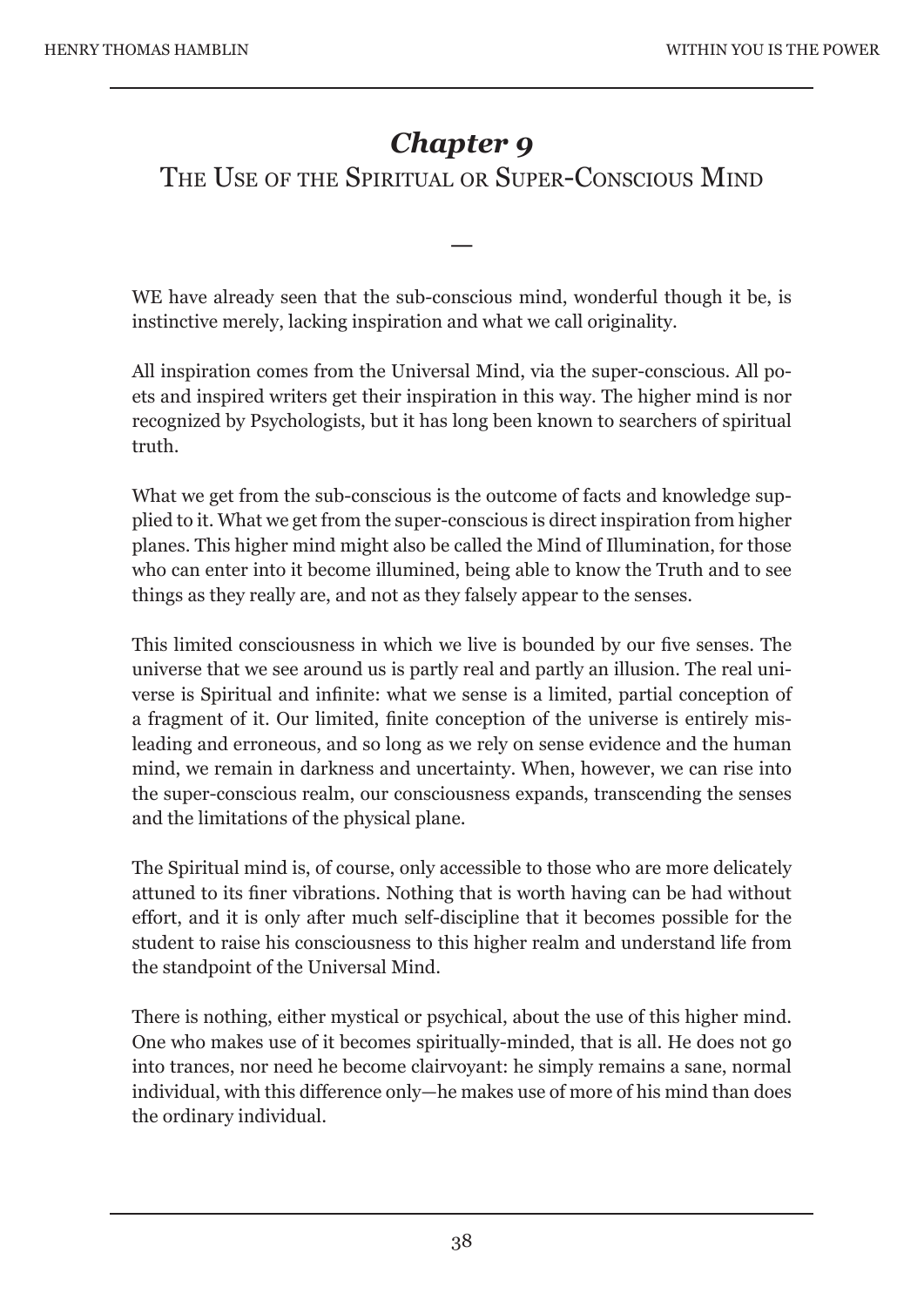One who is able to use this higher mind develops that which has been termed 'the divine quality of originality.' If ever a person is to rise above the dead level of mediocrity it must be through direct inspiration from higher planes, through his super-conscious mind. If ever a person is to bring forth a new idea which shall enrich humanity and add to the common good, it must come through the higher mind.

One who is properly attuned, becomes, through the super-conscious mind, a recipient of knowledge that is above human, and wisdom that is divine. He knows by direct knowing: he becomes wise through an influx of Divine Wisdom. He is able to distinguish between the real and the sham, between the gold and the dross: he is also able to see and recognize the right path in life—a thing utterly impossible to the mind of the senses—and to tread it, thus being led into the only true success and real good of which his life is capable.

Let it be said here that all Wisdom must come from within. While books and the written word may be helpful, it is the Spirit within the reader that illumines the word, and makes it real and true to the seeker after Wisdom. One who realizes that he is illumined within by the Divine Spirit, and that this alone can bring him into real knowledge, is well advanced on the Path that leads to realization.

The wisdom of the human mind always leads to disappointment. It is based on the evidence of the senses, which is erroneous, therefore its findings must always be lacking in real wisdom. One who relies upon the inspiration of Divine Wisdom has often to decide to take a course of action which, apparently, is opposed to his best interests. Yet, if he follows the inward Wisdom, he finds that he is always guided aright, and later, has cause to be devoutly thankful that he followed the gleam.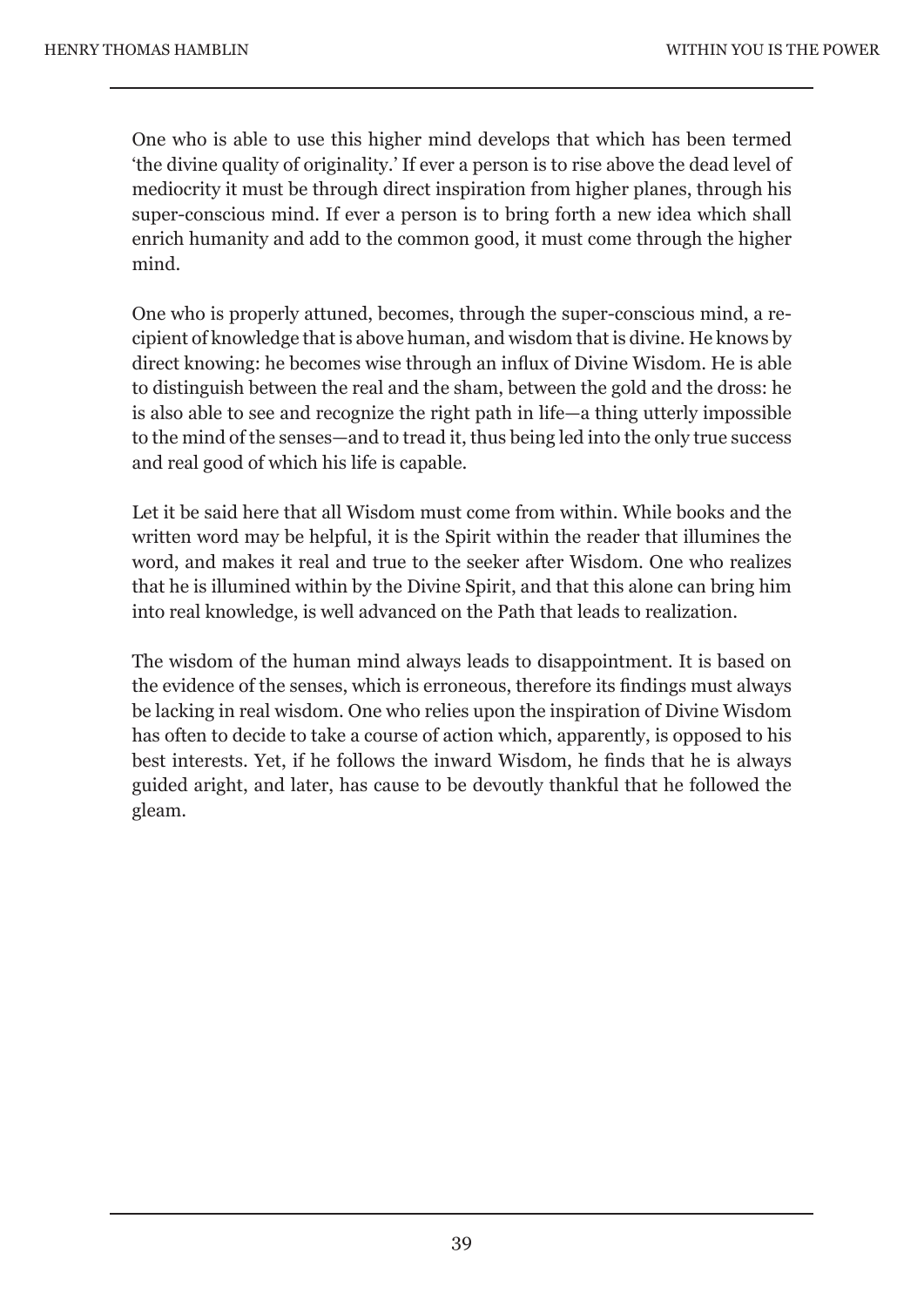### *Chapter 10*

### CHARACTER BUILDING AND THE OVERCOMING OF HABIT

—

CHARACTER building is the greatest object in life. It has been said that character is the only thing we can take with us when we depart this life. This is perfectly true, therefore the object of all religion (not religiousness), mental training and development should be the building of character. A religion that does not build up character is worthless. Those who think that they can 'flop' through life, avoid, as far as possible, its discipline, make no effort to improve their character, and through believing in a certain creed can miraculously become perfect, simply by dying, are deceiving themselves. We do not become 'perfect,' i.e., of a strong and perfect character, either by believing in a creed or through dying, but by attainment. God helps those who help themselves, and those people who will not strive after better things cut themselves off from all the glorious and wonderful possibilities of attainment.

Before, however, thinking about such lofty things as entering the Path of Attainment, and becoming changed into, and modelled after, the Divine Image, the average person may wish to know how to overcome bad habits and weaknesses of character which are keeping him down in life, and, possibly, undermining his health. Most People are conscious of some wrong habits that ought to be overcome, and weaknesses of character which should be eradicated. Possibly they have fought against their habits or weaknesses for years, prayed until they are tired of praying, made innumerable attempts at turning over a new leaf, yet all in vain for they are as firmly in the

toils as ever. Many people give up the struggle and endeavour to lead a sort of Jekyl and Hyde existence, being outwardly a Christian or righteous person, but inwardly something quite different. Yet they find no satisfaction in this dual life, for they know that they are drifting towards an abyss.

Yet there is a way of escape that is open to all. The Infinite One has provided man with. Powers that are apparently unlimited: powers which can be used either to build up the life and character or to destroy them. These powers are those of the sub-conscious mind. This mind is a reservoir of unlimited, tireless forces, and becomes, if we use it aright, our best friend, or, if we misuse it, our worst enemy.

Every time a bad action is indulged in, wonderful changes take place in the nervous system, and energy becomes stored up in certain cells, so as to make it easier to do the wrong act on a future occasion. It is equally true that every time a good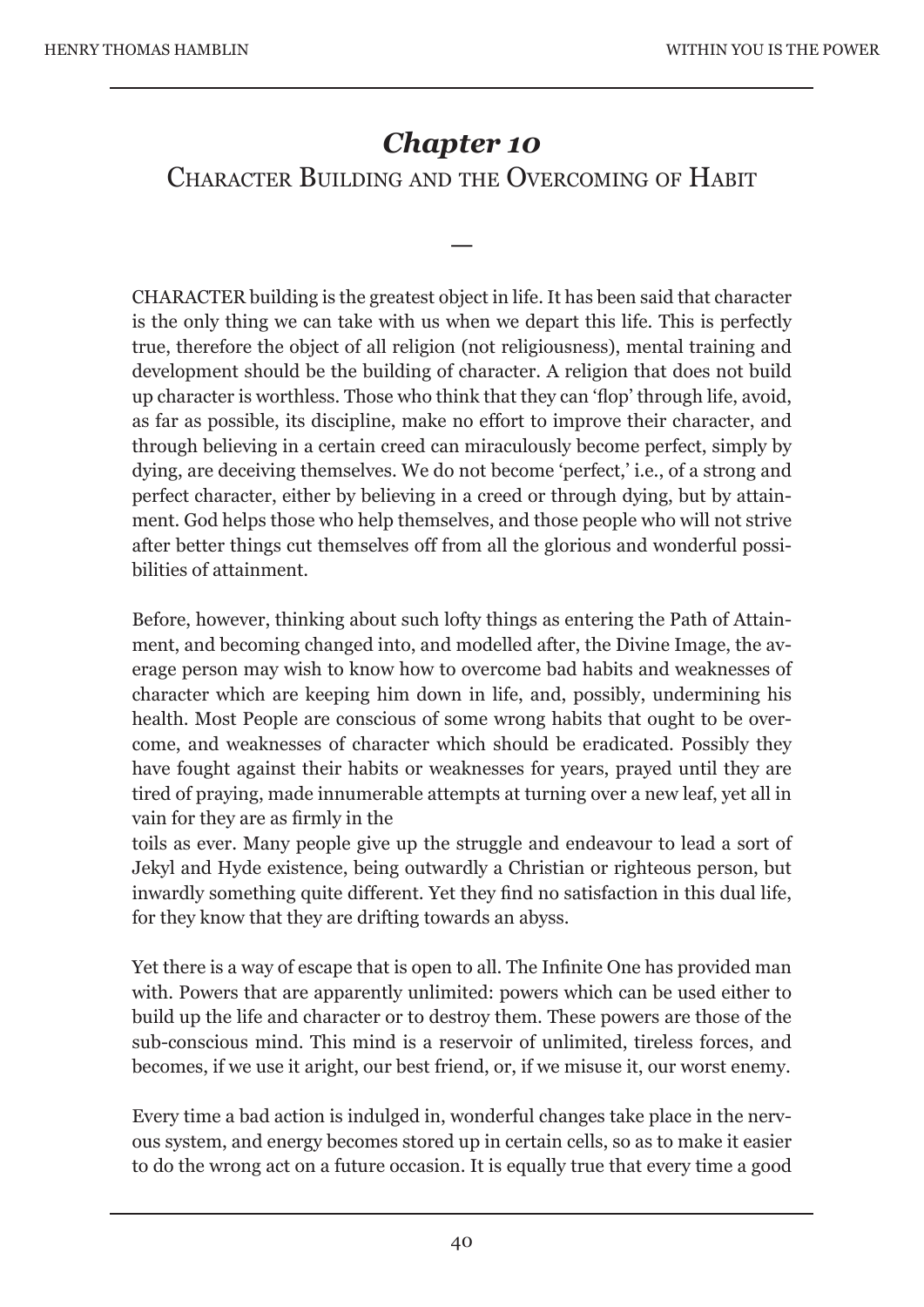action is done, similar changes, but in a reverse direction, take place, that make the doing of the same action easier in the future. This explains the tremendous power of habit. Our body, brain and nervous system become changed, either for the worse or the better, according to the type of action indulged in.

We do not yet fully realize what a wonderful adventure life is. We are entrusted with tremendous powers, and by their use or misuse we can either destroy ourselves or build up our character in every possible direction. What a responsibility, yet what a glorious opportunity!

In order, however, to find a way of escape from evil habit and weaknesses of character, we must go deeper than actual deeds, for actions are effects of hidden causes. The cause of all action is thought. A thought, someone has said, is an action in the process of being born. It is true that we possess primitive desires and impulses, but these can be transmuted into noble actions and high achievement simply by directing the thoughts and attention to higher and better things. For instance, the powers of sex become transmuted into brain power if the thoughts and attention are completely transferred from sex to intellectual pursuits. If, however, the thoughts are allowed to dwell upon sex or passion, then the kingdom becomes divided against itself, and man begins to drift towards the abyss. The strain of modern life is filling our asylums, yet there are those who can work fifteen or even eighteen hours a day and thrive on it, although engaged in severely-trying brain work. These have learnt to transmute their lower powers into higher. This is not done by means of esoteric or occult practices, but by obeying the Divine Injunction to set our affections on things above. In other words, to keep our thoughts and attention fixed upon higher and better aims, ambitions and pursuits.

It is impossible to overcome bad habits by fighting them, for the more we fight them the stronger they become. The injunction to 'resist not evil' is very applicable to habit. The way of escape is not by fighting evil or wrong habit, no matter what its character may be, but by concentrating upon building a good habit that shall cut the ground from under the feet of the bad one, or by turning the attention to higher and better things.

Whatever we fix our attention upon, or whatever it is that we idealize, our subconscious mind endeavours to actualize and make real in our life. By fighting a habit we direct sub-conscious attention to it, and this is fatal. If, however, we turn our whole attention to something entirely different and which is higher and better, all the powers of the sub-conscious are directed towards the production, in the life and body, of the new object of attention.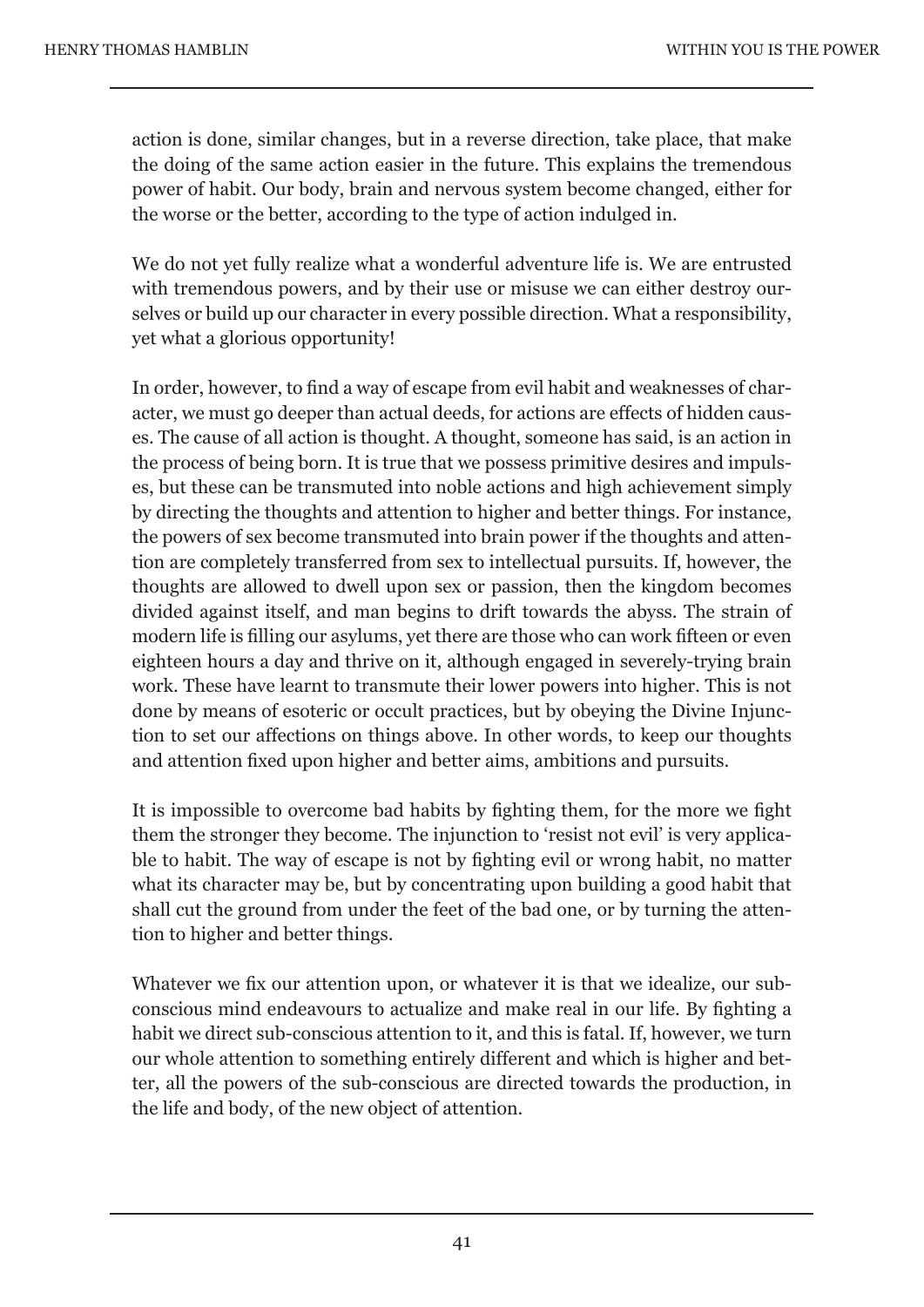We see, therefore, that we do not have to overcome habit. If we did our task would be hopeless, for the human will is helpless before the power of the sub-conscious mind. The sub-conscious powers can be led by the imagination, but they cannot be coerced by the will. The will must be used not to fight the habit, but in raising and directing the attention to something higher and better. By this means a new habit is formed. The attention of the sub-conscious mind is taken away from the bad habit, and all its powers directed towards the creation of a new and better one. The sub-conscious does not care what the habit is. It is indifferent as to whether it is good or bad. It is just as willing to produce a good habit as a bad one. We, each of us, therefore, hold our fate in our own hands. We can, by controlling our thoughts and imagination and by directing our attention to better things, focus all the powers of the sub-conscious on the building up of good habits, or, on the other hand, we can, by allowing our thoughts and mental pictures to dwell upon undesirable things and our attention to be directed to low or weak ideals, fall into undesirable habits. The power that produces the habits is the same in each case; it is the way in which this power is directed that is the vital and essential thing.

It is very necessary to point out that right thinking and correct use of the imagination must be accompanied by corresponding right action. Many people make use of auto-suggestion and expect it to destroy their bad habits and build up better ones, but it never will, or can do so, unaided. Auto-suggestion is useless if it is not followed by constructive action. Young people should expend their energies in physical culture and games. Older people should interest themselves in hobbies and intellectual pursuits. It is only advanced students who can control their thoughts so that they can govern their life forces by mental means. Those less advanced, when attacked by evil or weak thoughts, must get up and do something quite different, and thus get their minds off the forbidden subject and interested in the new object of attention. It is a case of directing the desires and life forces into different channels, by controlling the thoughts and attention. Here is seen the value of true religion, for it brings fresh ideals into the life and directs the attention to higher and better things. The writer realizes that a change must take place in the heart of the individual before he can desire these better things. When, however, this change has taken place, the battle has only just begun, for each one has to work out his own salvation.

At first, then, most people will find it necessary to do something in order to attract their attention and guide their thoughts to something quite different from the forbidden subject. Later on, however, when they become more advanced in the science of right thinking, they will be able to direct their thoughts into any desired direction. This necessitates constant vigilance. Each thought has to be carefully scrutinized before being allowed to pass the threshold of the mind. By reversing every negative or unworthy or ignoble thought into its opposite, a change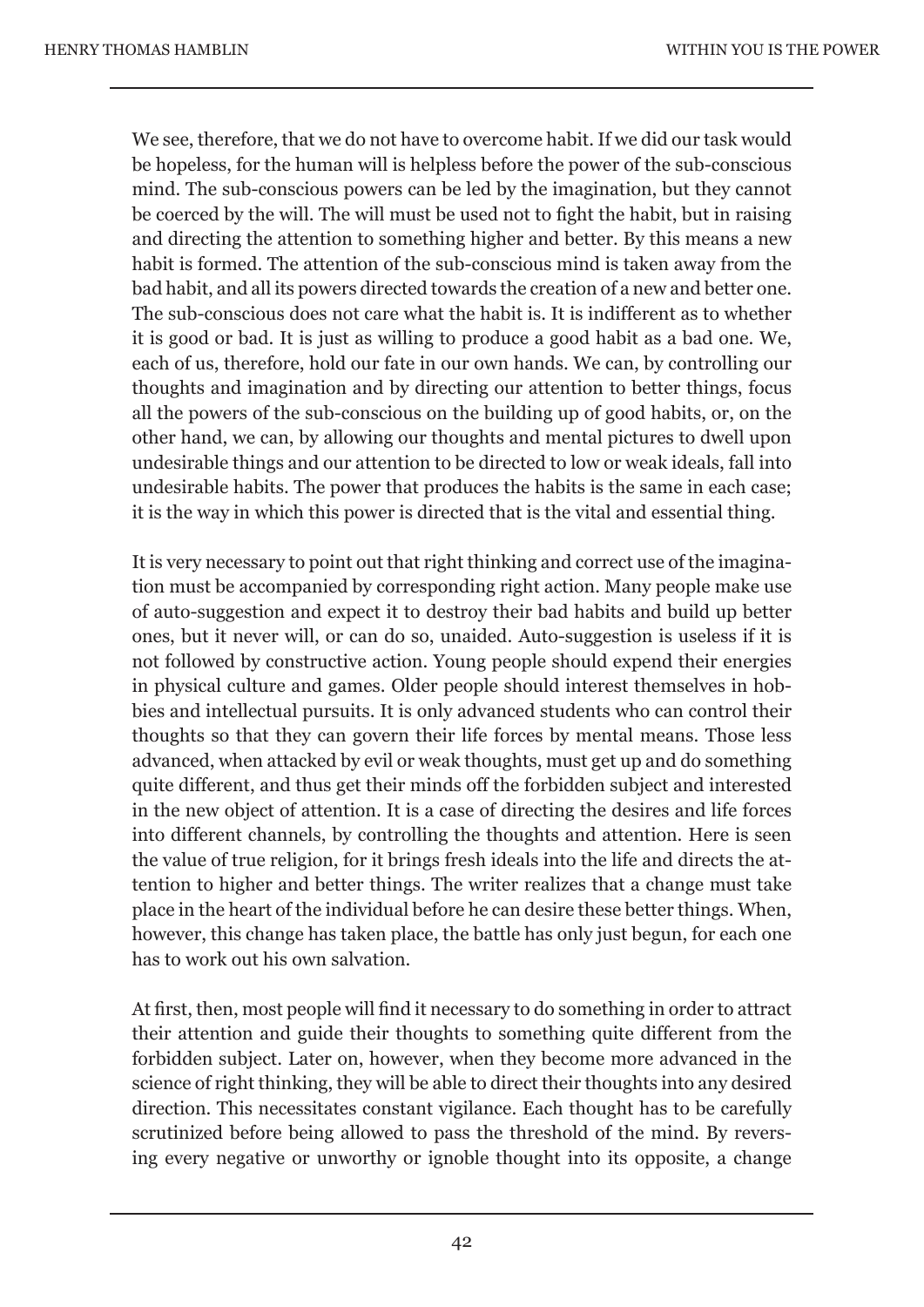is wrought in the brain and nervous system. The cells formerly used for wrong thinking and for the production of wrong action go out of use as new cells are brought into use for the production of right action.

This stage leads to one higher still, when it becomes a settled habit to reverse bad thoughts into good ones and perform right actions instead of bad or weak ones. The power of the sub- conscious mind, which at one time seemed so evil, produces right action more or less automatically. When once the habit of cleaning the teeth is established there is experienced an uncomfortable feeling until they have been attended to. When once a dirty person has learnt to wash himself thoroughly and keep himself decent, he will feel uncomfortable if he gets dirty. The same rule applies in the more important things and habits of life. If only those who are in the bondage of habit will only direct their thoughts and attention to the building up of good habits their old weaknesses will die a natural death.

It must not be thought that the victory over life-long habits is easy. It may seem so at first, but sooner or later temptation will come with added force, which may result in a sad fall. If this should happen it is most important that too much attention should not be paid to the incident. Instead, the beginner should pick himself up, and, making a mental note of the immediate cause of this downfall, thus benefiting by the experience, press on again towards freedom. It is most helpful to realize that not only is the sub-conscious mind willing to be guided aright, if we will only persevere long enough (until persevering itself becomes a habit), but that we also have behind us all the Spiritual powers of God. The Infinite One sees to it that the odds are not overwhelming against us. Our difficulties are not insuperable, although they may appear to be so. We can always win through if we faint not. Heaven looks on with sympathetic interest and

rejoices with the struggler when he succeeds, and mourns with him when he fails. The struggle is a stiff one, for it is only by this that the seeker after God can become strong in character, but the victory can always be won. When the situation appears hopeless, let the struggling one remember that there is a way of escape somewhere, and that God, who is freedom and deliverer, will reveal it to him if he faints not. If all who seek deliverance will realize that the Power of the Infinite is on their side, and that they are bound to become victors if they will only keep on, they must succeed. And what a joy is theirs! There is no happiness quite like that which comes to one who has overcome habit and weaknesses of character.

May every reader experience this supreme joy of overcoming.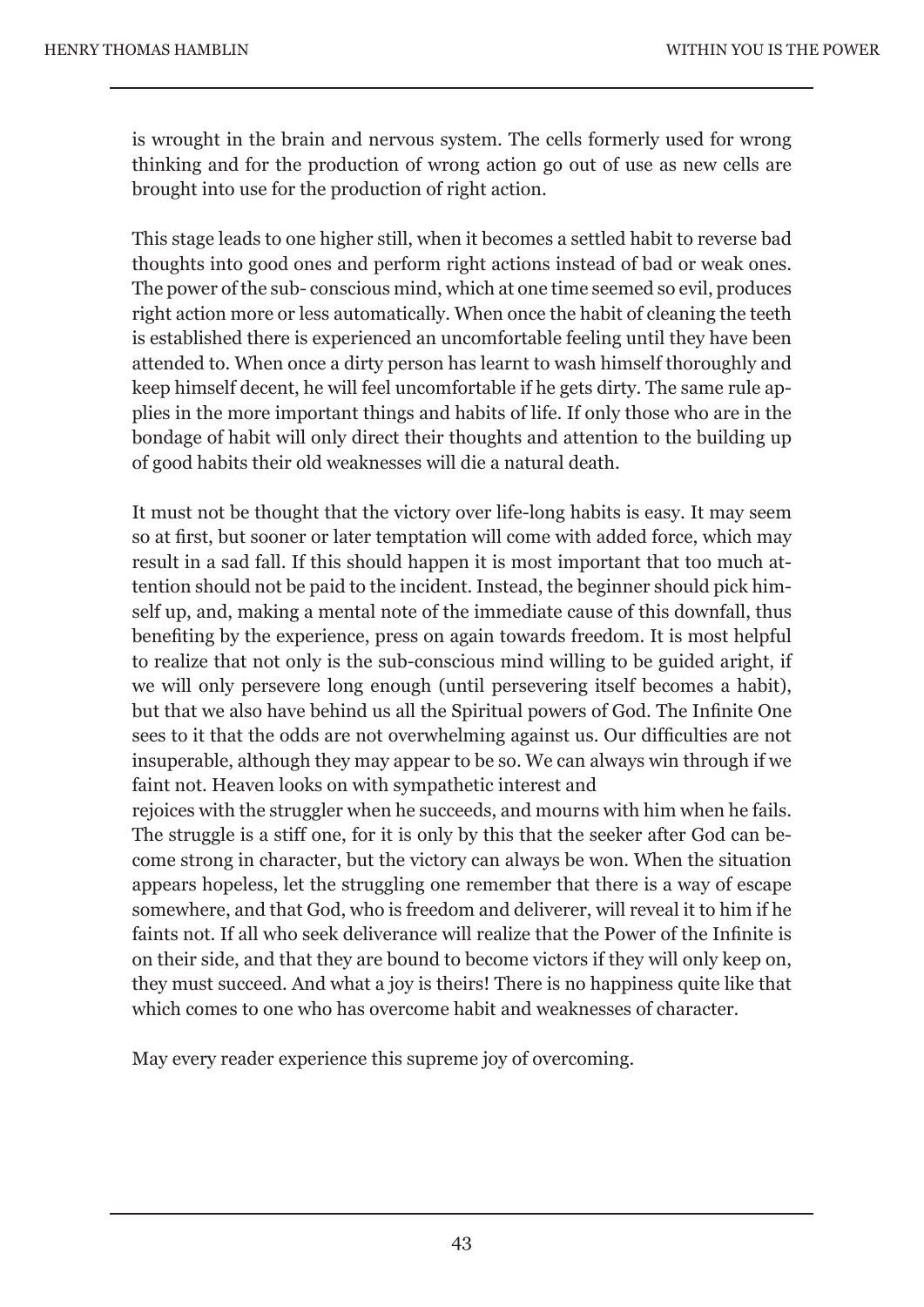## *Chapter 11*  HAPPINESS AND JOY

—

DEEP down in every heart is an unquenchable desire for happiness. The advanced soul desires happiness just as much as the pleasure-seeking worldling, the difference between them is simply that the former, through knowledge and experience, does not search for happiness, knowing that it can never be found by direct seeking, but finds it through service and love to others and in victory over self; while the latter seeks happiness, like a will-o'-the-wisp, in every form of pleasure, and finds it not.

Man is never satisfied with his life: he is forever seeking something that is better. Until he learns wisdom, he looks for it in pleasure, in sense gratification of various kinds, in wealth, luxury and possession. The less evolved a man is the more convinced he is that happiness can be gained in these ways, and the lower are his desires. For instance, those who form what is called the underworld of our cities, seek happiness in vice and debauchery. Those who are more evolved seek pleasure in more refined things, hoping to find happiness in intellectual pursuits, friendships, and in pure human loves. These more evolved types get much more pleasure through the senses than do those who are more elemental, but they are capable also of greater and more acute suffering. They can derive great pleasure from a picture gallery, whereas a savage would see nothing interesting at all: they can also suffer from things which a savage would not be capable of feeling. Yet, in spite of this developed refinement and ability to derive pleasure from art, science, literature, etc., happiness is still as far off as ever. All attempts at finding happiness lead finally to 'emptiness.' There is no satisfaction, either in wealth and all that it can command, getting on in life, or in fame and power. They allure at first and promise happiness, but they fail us, and finally are seen to be but vanity and vexation of spirit.

This desire for happiness is good, for it leads us through innumerable experiences so that the soul can realize, by practical experience, the emptiness of all self-seeking, and thus learn wisdom. After running the whole gamut of experience the soul learns at last that happiness is not something that can re found by seeking it, but is an inward mental state.

Although work, well done, brings a quiet sense of satisfaction, and success in one's career may also be a source of gratification for a short time, yet even these cannot satisfy the deep longing of the soul.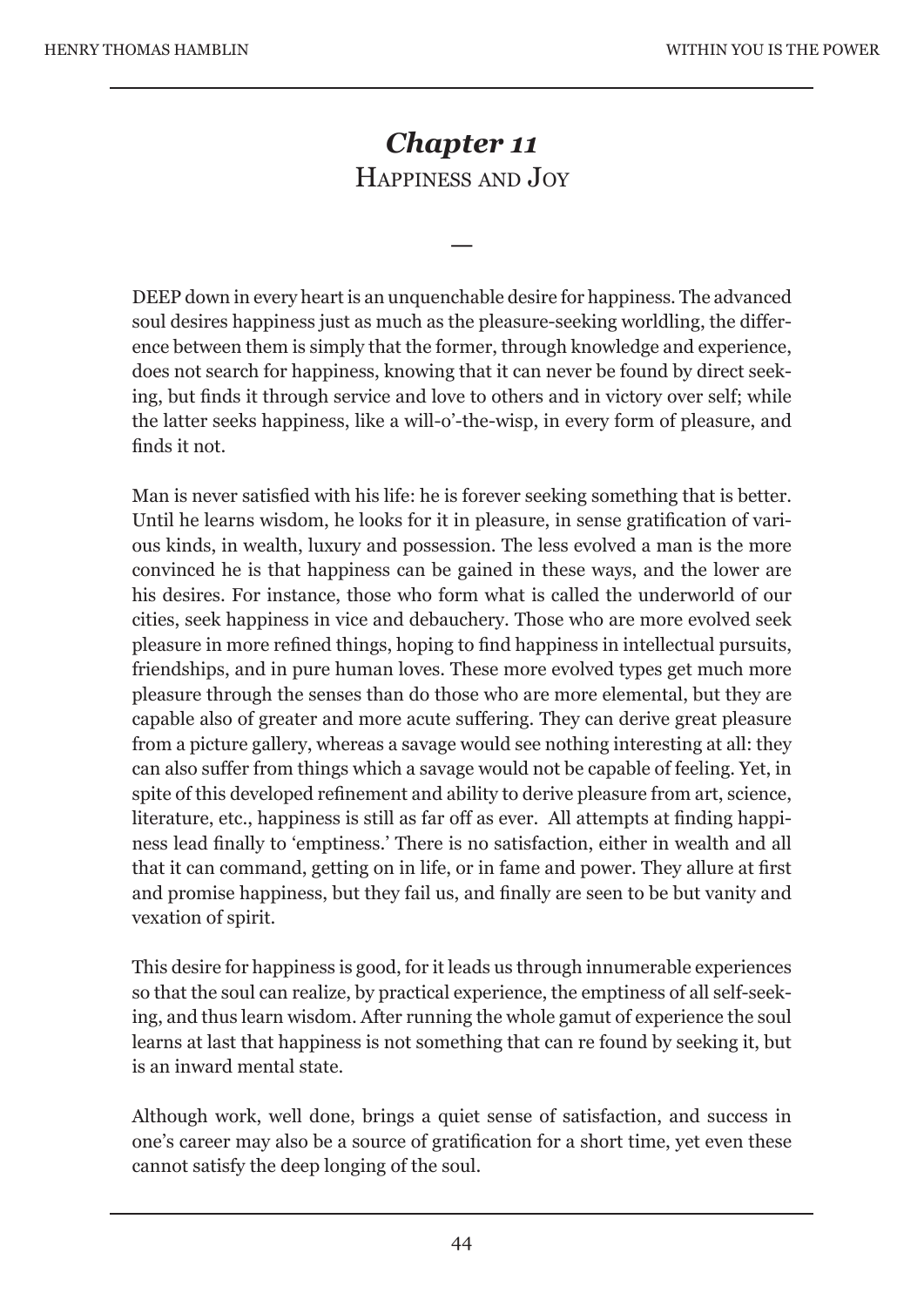Happiness, however, is to be found in service. Not if we seek happiness in service, and serve in order to be happy, but if we serve others for the sake of serving we find the only happiness that will endure and satisfy.

One has only to observe the lives of those who are always selfishly seeking and grabbing, who are hard in their dealings, and always 'looking after number one,' in order to see how impossible it is for self-seekers to be happy. It does not matter whether they acquire riches or remain poor—they are equally unhappy. In contrast to this, you have only to go out of your way to do a kind and perfectly disinterested action and experience the glow of sheer happiness that it brings, in order to realize that you are dealing with a law of life that is as sure and unalterable as the law of gravitation.

There must be a purpose in life, and this must have for its object the betterment of the lives of others, either few or many. The law of service must be obeyed, otherwise there can be no happiness. This may fill some readers with dismay, for they may be employed in an occupation that apparently does no good to anybody. They may feel that if they were engaged in some noble enterprise for the uplift of humanity, then they could truly serve, but in their present occupation this is impossible. To think thus is very natural, yet the truth is we can all obey the law of service, and can begin now, in our present occupation, no matter what it may be. We have only to do our daily work, not as a task which must be 'got through,' in order to bring us a living, or because it is expected of us that we should work, but as an offering of love to life and the world, in order to come into harmony with the great law of service.

Our ideas of values with regard to occupations are altogether erroneous, from the 'inner wisdom' point of view. The scrubbing of a doorstep, if faithfully done in a true spirit of service, is of as much value and real importance as the writing of a deathless poem, or dying for one's country. We can never truthfully say that one act of service is of greater value, or is more important than another. All that the higher law looks at is the motive. Therefore, if your motive is right, you can be engaged in the humblest and, apparently, most useless occupation, and yet be happy because you satisfy the law of service.

Another road to happiness is the conquest of the lower nature, the overcoming of weaknesses, the climbing to higher and better things. There is intense happiness in realizing daily that old habits are being overthrown, weak points in the character built up, and an ever-increasing state of liberty and freedom entered into. Thank God, we do not have to remain as we once were, but can progress upwards, indefinitely, for there is no limit to our upward climb.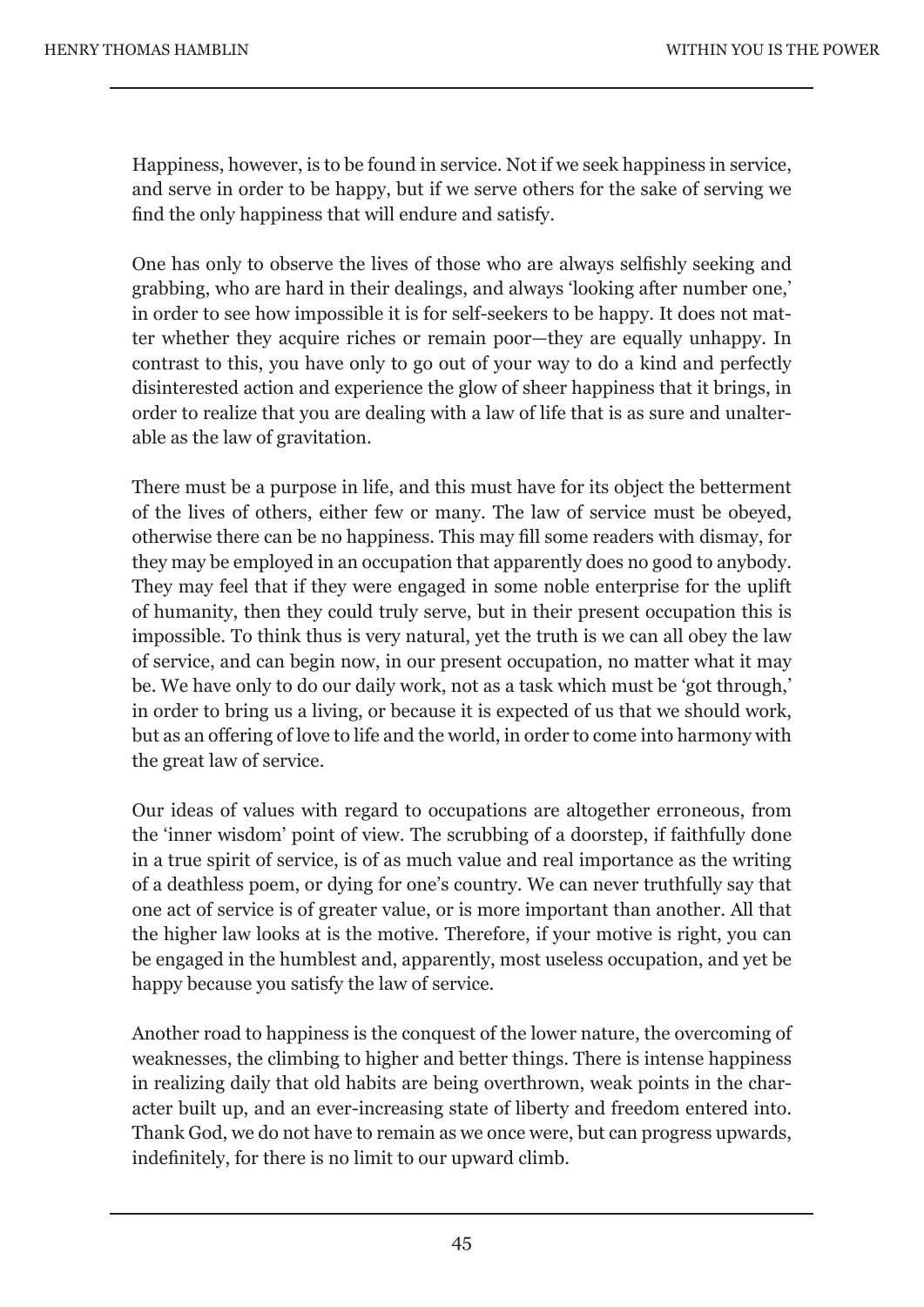But there is a state that is far higher than happiness, and this is JOY. Happiness comes through service and overcoming, but joy comes only to one who realizes his oneness with his Divine Source. The *reality* is ineffable joy. Behind this world of shadows is the real, spiritual world of splendour and delight. When the soul, after its immense journey through matter, time and space, at last finds its way back to its Divine Source, it becomes aware of this intense joy, too great to be described in words. It not only realizes that the *reality* is joy, and the universe filled, not with groans or sighing, but with the sweet, quiet laughter of freed souls! It is also itself filled with this ineffable joy.

What has all this got to do with practical, everyday life, it may be asked? Everything, for the one who possesses this quiet joy can never be defeated in life's battles. He has something within him that can never be quenched and which will lead him from victory to victory.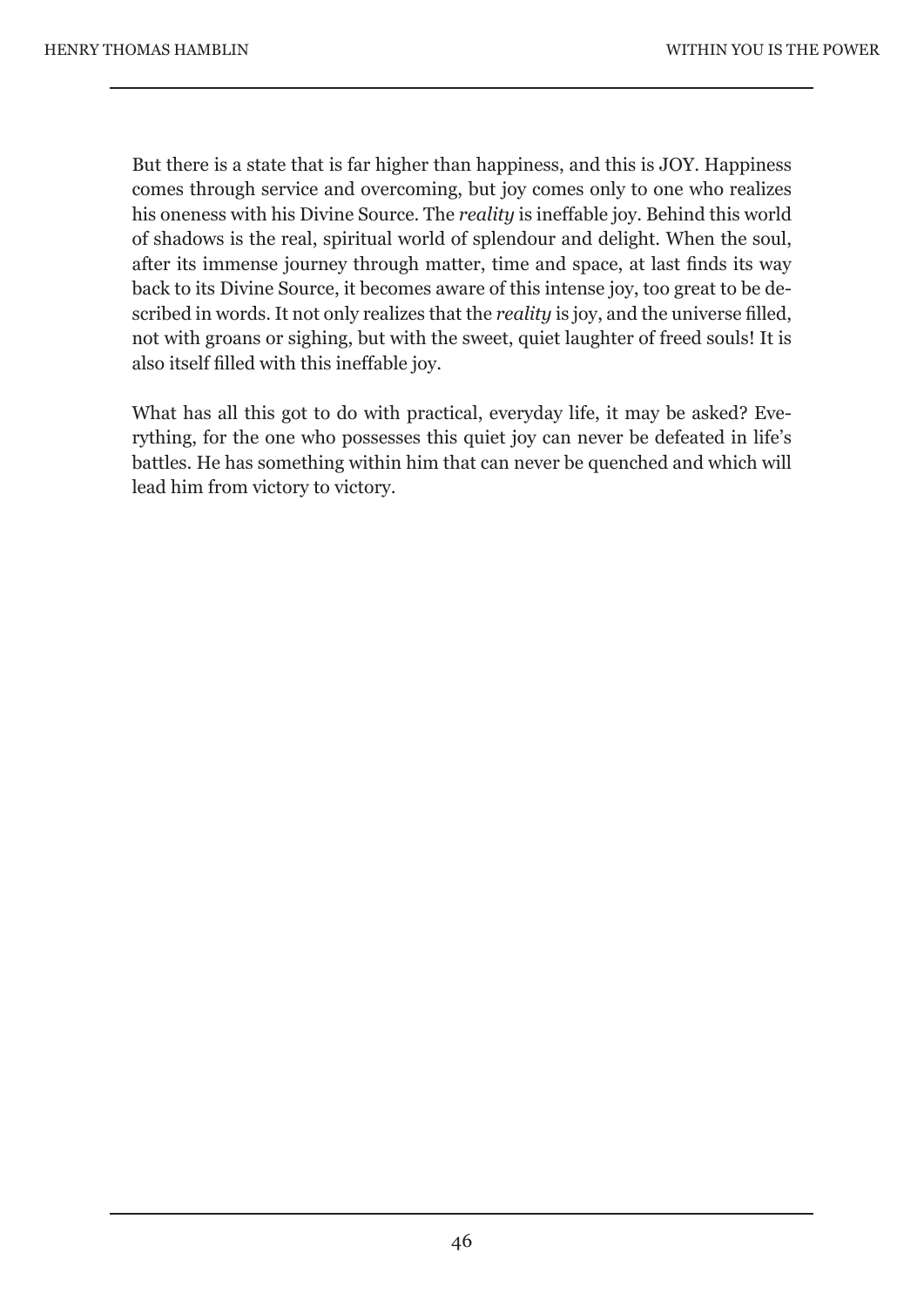# *Chapter 12*

THE USE AND MISUSE OF MENTAL AND SPIRITUAL POWERS

—

THE average individual knows nothing of mental forces, and, although he may suffer from the effects of unconscious wrong thinking, yet he is in no danger of making deliberate misuse of the inner powers. One, however, who has learnt how to use these interior forces must be very careful to use them aright or he will find that the invisible powers of mind and spirit are far more powerful and destructive than dynamite. It is not meant by this that he can blow himself up thereby, but it does mean that he can injure himself, not only in this life, but for ages to come, and, in addition, seriously retard his spiritual evolution.

All use of the mind to coerce other people or to influence them by means of suggestion, not for their benefit, but for your advantage, is highly destructive, not to them actually, but to you. On the face of it, it looks an easy road to success and prosperity, but actually, it leads to failure and poverty. The misuse of the mental powers in this way is really a form of black magic, and the fate of all black magicians is very terrible. Even the use of the mind to coerce other people for their good is not desirable. It never does any real good, although it may seem beneficial for a time, and its use, therefore, is to be deprecated. Healing, so-called, by hetero-suggestion, is not permanent, for as soon as the healer ceases to 'pump' suggestion into the patient the latter begins to relapse into his former state. Far better results accrue if the patient is taught to use auto- or self-suggestion for himself. It is seen, then, that the use of the mind to influence others is distinctly harmful if it is used selfishly. Hypnotism is harmful, no matter which way it is used, and is also detrimental to the patient. Because of this some of our more thoughtful neurologists have given up its use.

We have no right to endeavour to influence other people by the use of our inner forces, even if our object is their good. Each soul has the right to live its life in its own way, and to choose for itself either good or evil. That is the object of life, so that each evolving soul should learn wisdom through the lessons learnt as a result of its own mistakes. Far worse is it if others are coerced, not in order to help them, but to defraud them or to make them buy goods they do not require, or sign agreements they would not otherwise put their name to.

One who misuses his mental and spiritual powers literally smashes his life up. He works against the laws of life and the universe, and encompasses his own ruin.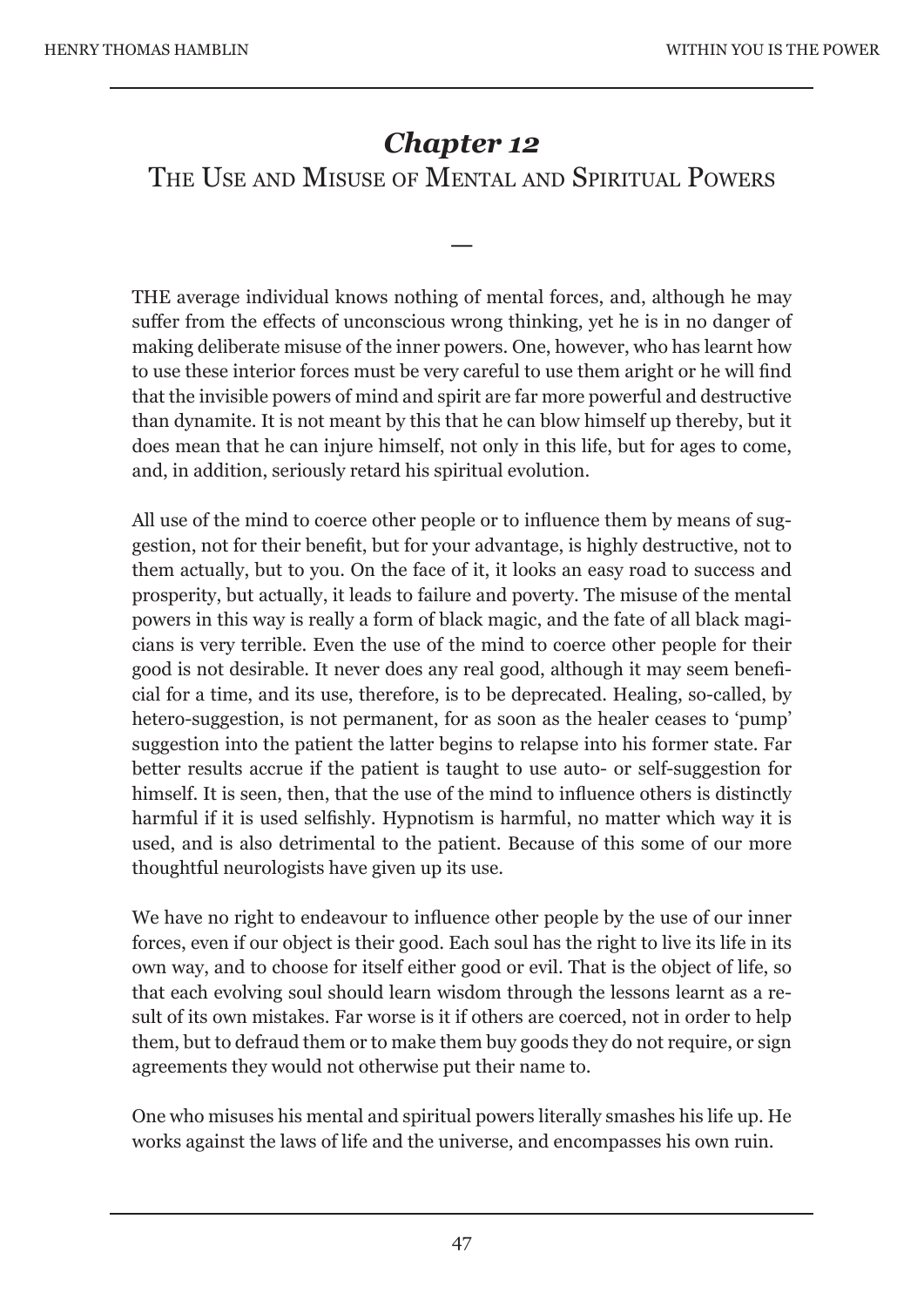There is, however, a far more subtle way of misusing the mental and spiritual forces than by coercion, mind domination and hetero-suggestion. This method is equally destructive, and if persisted in builds up a painful future. With this method other people are not influenced or dominated, but the finer forces of Nature are coerced by the human will. Mental demands are made on the invisible substance from which, we are told, all things are made, and wealth is compelled to appear. In addition to this. sickness, so it is claimed, is banished, and the invisible forces of life are compelled to operate in such a way as to make life's pathway a bed of roses, without thorns, so that life becomes shorn of all its discipline and experience.

Its devotees 'enter the Silence,' and there visualize exactly what they think they want, and compel it to appear, in material form, by the strength of their desire or through the exercise of their will.

Some followers of this cult may be able to make an apparent success of it, but I have never yet met any. If they do, however, they will live to regret it, for they are merely practitioners of black magic. Their efforts are of the same nature as sorcery. All such methods build up a heavy debt of future suffering and seriously kinder the soul in its evolutionary journey. Entering the Silence is a good thing: it is really entering the inner silence of the inner sanctuary where the Divine Spirit abides in fulness. To misuse this inward power for selfish and material ends, and for forcing our human will upon life, so as to make it conform to what we think it ought to be, is a crime of the first magnitude, which can result only in ultimate failure and disaster.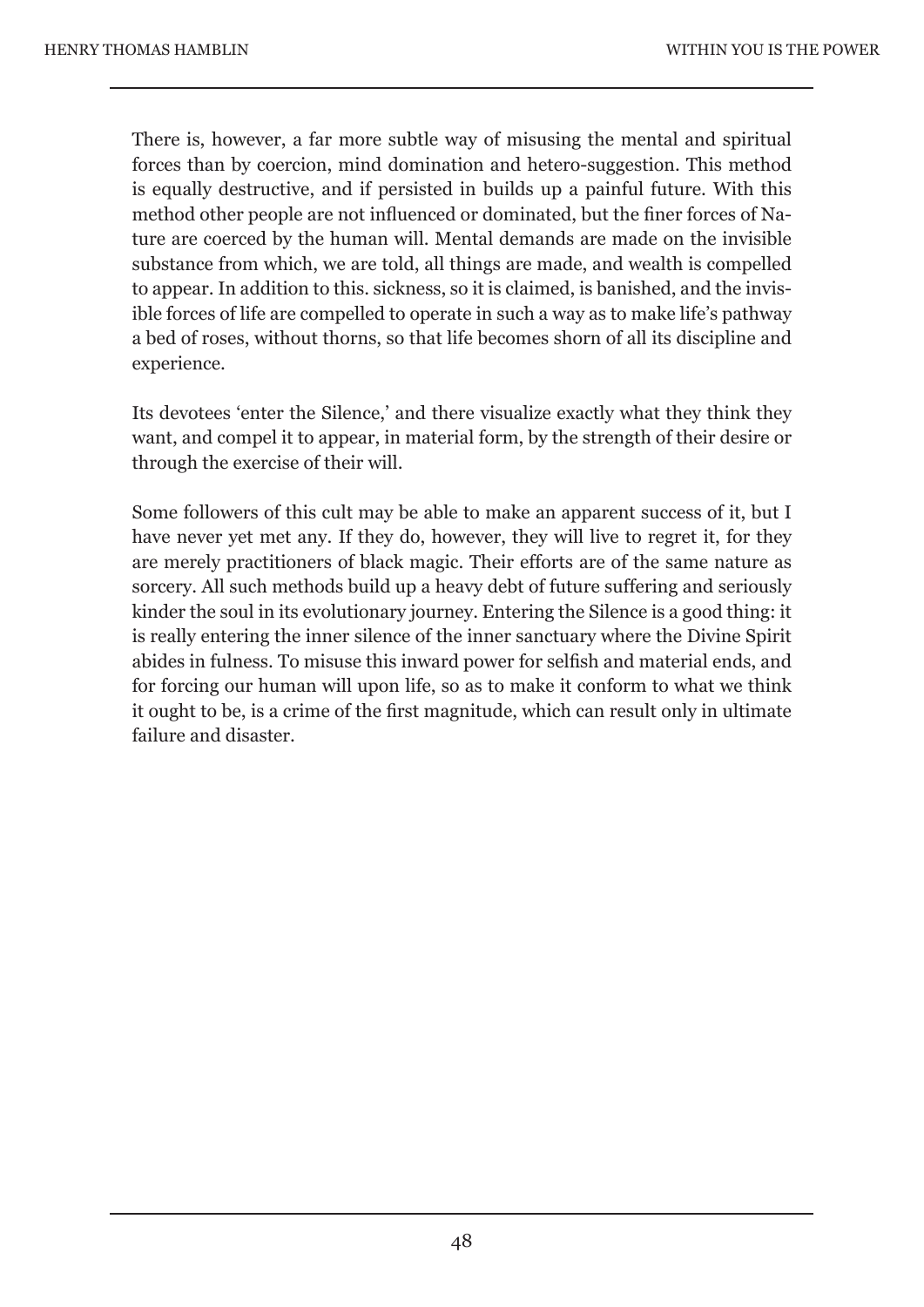# *Chapter 13*

#### OVERCOMING LIMITATIONS AND AWAKENING INWARD POWERS

—

LIMITATIONS can be overcome through a realization of Truth. When we say this it is taken for granted that every effort will be made on the physical plane. It is necessary to bathe, exercise and breath fresh air in order to be well: it is equally necessary to work hard, and to give the best of which we are capable, in service, in exchange for that which we receive in the way of supply, if we are to be successful. If you keep a gardener, you must pay him. The money that you pay him is part of what you have earned by the sweat of your brain. Therefore you exchange the work of your brain for the labour of his hands, and you are mutually helped and helpful to one another, both giving and receiving, and each one serving life according to his ability. Taking all this for granted, we will pass on to the metaphysical side of our subject. This, by the way, is vastly the more important, but the outer, practical work is indispensable. nevertheless.

In order to overcome limitations it is necessary to know the Truth and to live in the consciousness of It. For instance, if ill-health is our limitation, then, in order to become free it is necessary that we live in the consciousness of the Wholeness of God and His Divine Idea. If our limitation be restricted means, it is necessary that we live in the consciousness of the inexhaustible and unlimited nature of the Substance from which the Creator brings everything into manifestation. If our limitation is disharmony and unhappiness, then we must become attuned to the Divine harmony in such a way and to such an extent as to cause it to be reflected into the outward life. No matter what our limitation may be, we can find liberation and deliverance by looking to our Divine Source, realizing that in the Perfect Reality all our wants are supplied, and then living in the consciousness of this truth.

Ill-health is, apart from physical causes, an outward sign of an inward warfare or disharmony, caused by wrong thoughts, emotions, beliefs and attitude of mind and soul towards life and God. In other words, the life is lived in an 'error' consciousness of disease and sickness. First, the inward life has to be adjusted in such a way as to harmonize with the laws of our own being and the Divine purpose of life. There must be an inward surrender to the love principle, after which the thoughts must be brought under control so that health-destroying emotions may no longer impair the health. Further, the whole consciousness must as often as possible be raised to a realization of the perfect Wholeness which is the real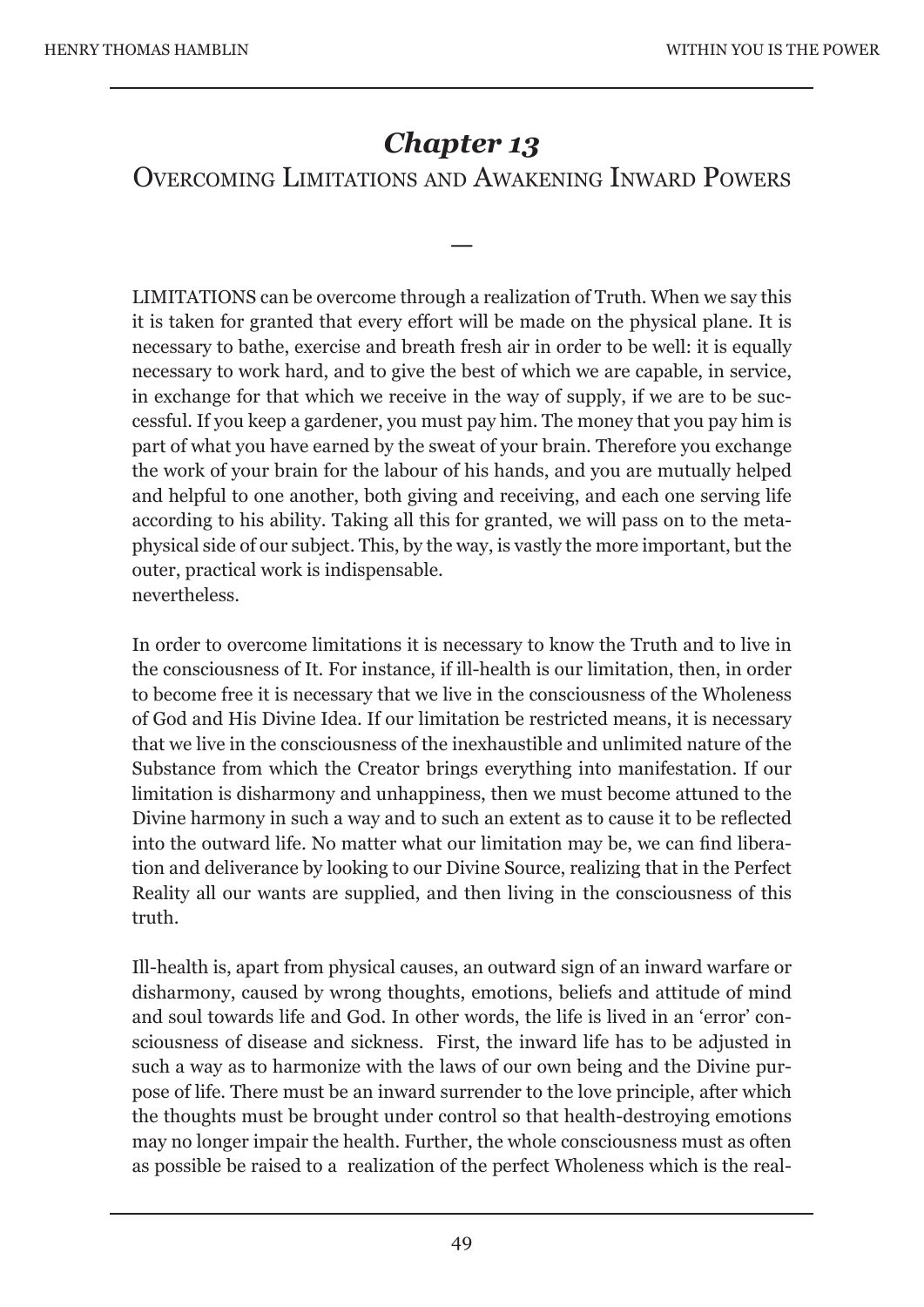ity. If this course is persevered with, a consciousness of health and wholeness becomes a permanent mental state, with the result that health becomes manifested in the life. The outward life is always a reflection or external manifestation of what we are within, or our state of consciousness. Therefore everything depends upon which kind of consciousness it is in which we live.

One who lives in the mental atmosphere of Divine Wholeness, health and harmony, unconsciously directs all the inner forces of nature into health channels. On the other hand, one who lives in a mental atmosphere of ill-health, as sick and unhealthy people very often do, unconsciously directs all his sub-conscious activities in such a way as to produce sickness and disease.

Again, with regard to lack of means, this state also can be overcome, spiritually, only by living in a higher consciousness of abundance and sufficiency. This affects, unconsciously, every action in such a way as to bring about a better state of affairs. On the other hand, one who lives in a mental atmosphere of limitation and lack unconsciously directs all his actions towards the production, in his life, of penury and restricted means.

The same rule applies, no matter what the limitations of one's life may be. Freedom can be gained only by realizing the truth about life and being. When we realize the truth, live in the consciousness of it, and become obedient to the laws of life and being, the life becomes increasingly free. This does not mean that if we are plain of feature, and of a stumpy figure, that we shall become beautiful and graceful; but it does mean that these so-called drawbacks will no longer fetter us, and that others will see in us something far better than mere regularity of feature and beauty of form. When the soul is alive and the life filled with love, the homeliest face becomes attractive. Neither does it mean that we shall not suffer bereavements and sorrows, difficulties and adversities, but it does mean that we shall cease intensifying these things and creating further troubles by taking life's discipline in the wrong spirit. It also means that we shall be able to overcome all life's difficulties and trials, become a conqueror in the strife, and, in so doing, build up character. Thus the storms of life, instead of destroying us, can succeed only in making us stronger. Thus our fate depends not on the storms of life, but on how we meet them.

If we give in to them or, thinking that they are evil and not a necessary discipline, rebel against them, then we become shipwrecked on a desolate shore. If, however, we are armed with the knowledge of truth we can set our sails in such a way as to compel the storms of life actually to help us towards the desired haven.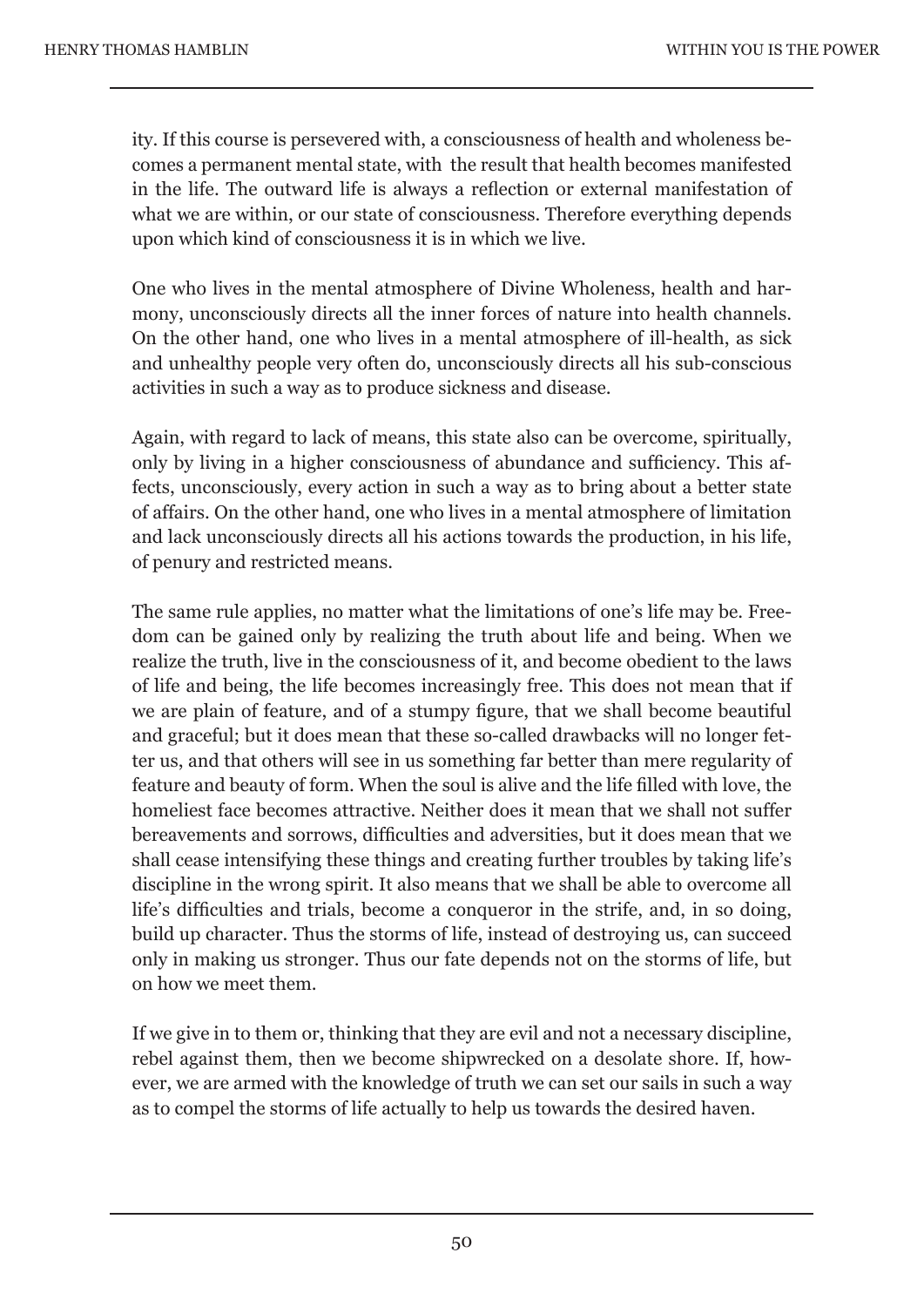The first step in the direction of knowledge of the truth is right thinking. Every negative thought must be transmuted into its Positive opposite,\* for instance, hate and dislike into love and goodwill, fear into confident trust, poverty into abundance, evil into absolute good, and so on. This will be found to be not easy, but it is possible, and the power to control one's thoughts increases if one perseveres continually, with the passing of the years, A beginner cannot, naturally, expect to be able to exercise the same control as one who has been perseveringly seeking self-mastery for years, but he can make substantial progress and learn from day to day.

\* See also 'The power of Thought', by the same author.

The result of thinking in this way is surprising. The reversal of thought may appear at first to be simplicity itself, and to lead nowhere in particular, but after a time the vastness of the subject becomes almost appalling. The cultivation and practice of right thinking gradually lead to a knowledge of the Truth. Not an intellectual knowledge of Truth, but a realization, by the soul, of the Truth. This is the knowing of the Truth which sets men free. We can then look through all the ages and know that all is well. The heavy burden which has oppressed us so long, rolls from our shoulders, and we become free.

#### AROUSING INWARD POWERS

Man is heir to wonderful and illimitable powers, but until he becomes aware of them and consciously identifies himself with them, they lie dormant and unexpressed, and might just as well not exist at all as far as their use to man, in his unawakened state, is concerned. When, however, man becomes awakened to the great truth that he is a spiritual being: when he learns that the little petty self and finite personality are nor his real self at all, but merely a mask to the real man: when he realizes that the Spiritual Ego, a true Divine Spark of, or branch or twig of the Eternal Logos.\* " is his real Self: when he understands that his body is not himself, that his mind is not himself, that even his soul is not himself, being but vehicles through which he seeks expression, but that he is spirit, deathless, diseaseless, eternal, forming an integral part of the One Spirit and being identical with It, he enters a new life of almost boundless power.

\*'I am the Vine, ye are the branches.' — Jesus

It is unwise to engage in any mystical practices in an attempt to 'force' development and unfoldment. Mystic trances are highly dangerous and are also unnecessary. Psychic experiences and the awakening of psychic centres are also dangerous and lead away from our goal. Breathing exercises, whose object is to awaken inward powers, are highly dangerous and are to be condemned in consequence.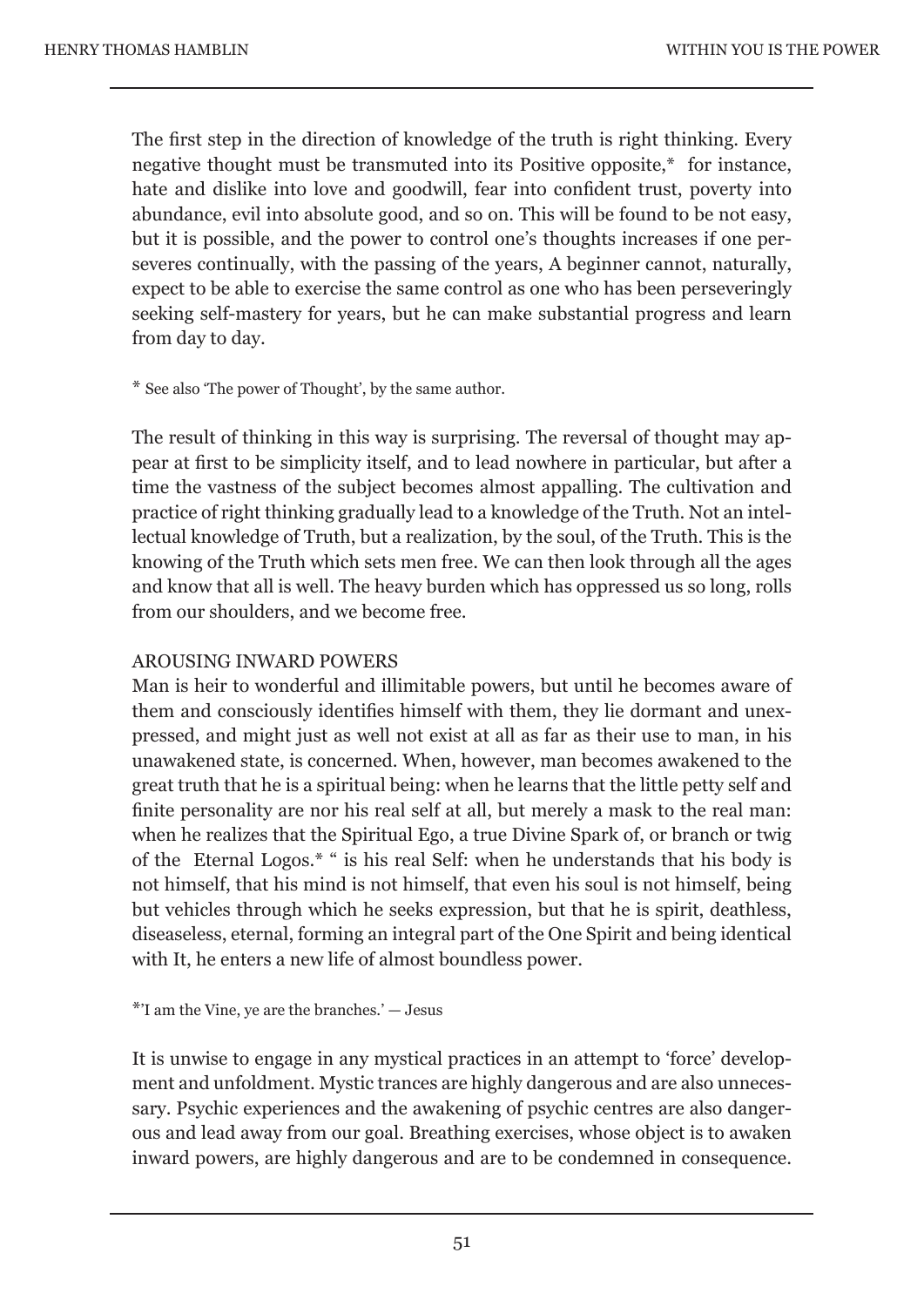The cultivation of negative passivity such as inhibiting all thought and making oneself quite passive and open to any influence, is also highly dangerous and should be strictly avoided.

In place of all these unwise practices a short time should be set aside each night and also morning, if possible, for getting into touch with Reality. You should then endeavour to realize that the body, mind and soul are but vehicles of expression, mere servants of the true Self or Ego. This will bring about in time a consciousness of identity with the One Eternal Spirit. What Jesus called 'Our Father in Heaven.'

One might proceed after this fashion:

 'My body is not myself, but is merely something that enables me to live this material life and gain experience.

 'My mind is not myself, but merely an instrument which I use and which obeys my will.

'My soul is not myself, bur merely a garment of my spirit.

 'My will is not myself, but is something of which I, the true Self, make use.'

And so on. By such means you gradually approach the great truth which cannot be put into words and which can only become yours through realization or inward spiritual understanding.

In addition one can use a positive statement of Truth, reverently, but with full confidence, such as: 'I am a branch in the True Vine.

In course of time you will become possessed of a feeling of tremendous and unlimited power and security. This is a great responsibility, for this power must be used only in service and not for selfish purposes. If it is used for the acquisition of wealth and the gaining of temporal power, great disaster will be the inevitable result. Yet, if used aright, it is bound to have a great, though unconscious, influence for good on the life, and for this you are not responsible. Constantly endeavour to serve and bless others, then, because you do not seek them, crowds of blessings will come into your life unbidden, great happiness being one of the chief. Having found the kingdom of heaven it will be your experience that all needed good will be added unto you.